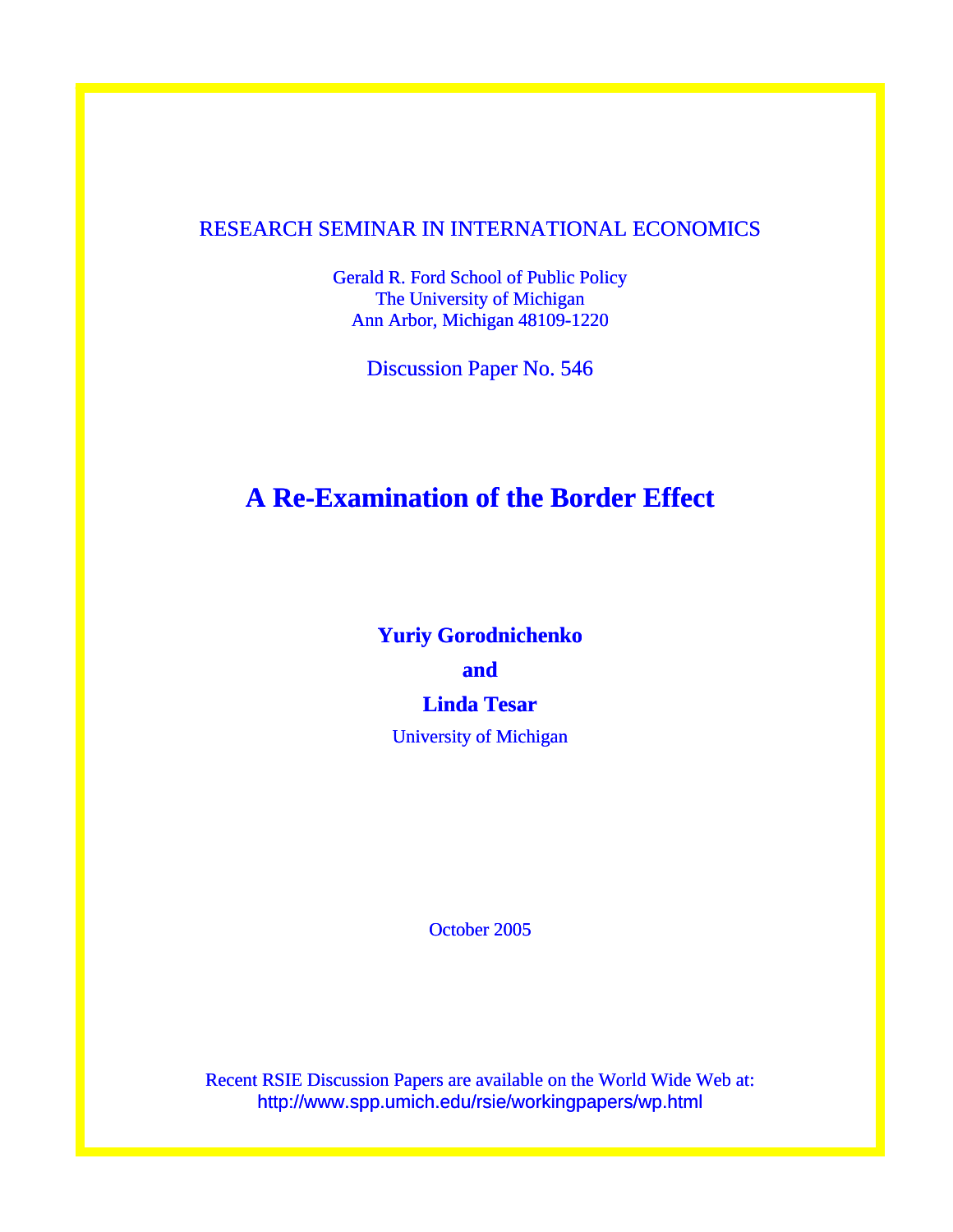#### NBER WORKING PAPER SERIES

#### A RE-EXAMINATION OF THE BORDER EFFECT

Yuriy Gorodnichenko Linda Tesar

Working Paper 11706 http://www.nber.org/papers/w11706

NATIONAL BUREAU OF ECONOMIC RESEARCH 1050 Massachusetts Avenue Cambridge, MA 02138 October 2005

We are grateful to Olivier Coibion, Andrew Coleman, Kathryn Dominguez, Charles Engel, Lutz Kilian, Serena Ng, David Parsley, John Rogers, Barbara Rossi, Matthew Shapiro, Gary Solon, and participants of the international seminar at the University of Michigan for helpful comments. The usual disclaimer applies. The views expressed herein are those of the author(s) and do not necessarily reflect the views of the National Bureau of Economic Research.

©2005 by Yuriy Gorodnichenko and Linda Tesar. All rights reserved. Short sections of text, not to exceed two paragraphs, may be quoted without explicit permission provided that full credit, including © notice, is given to the source.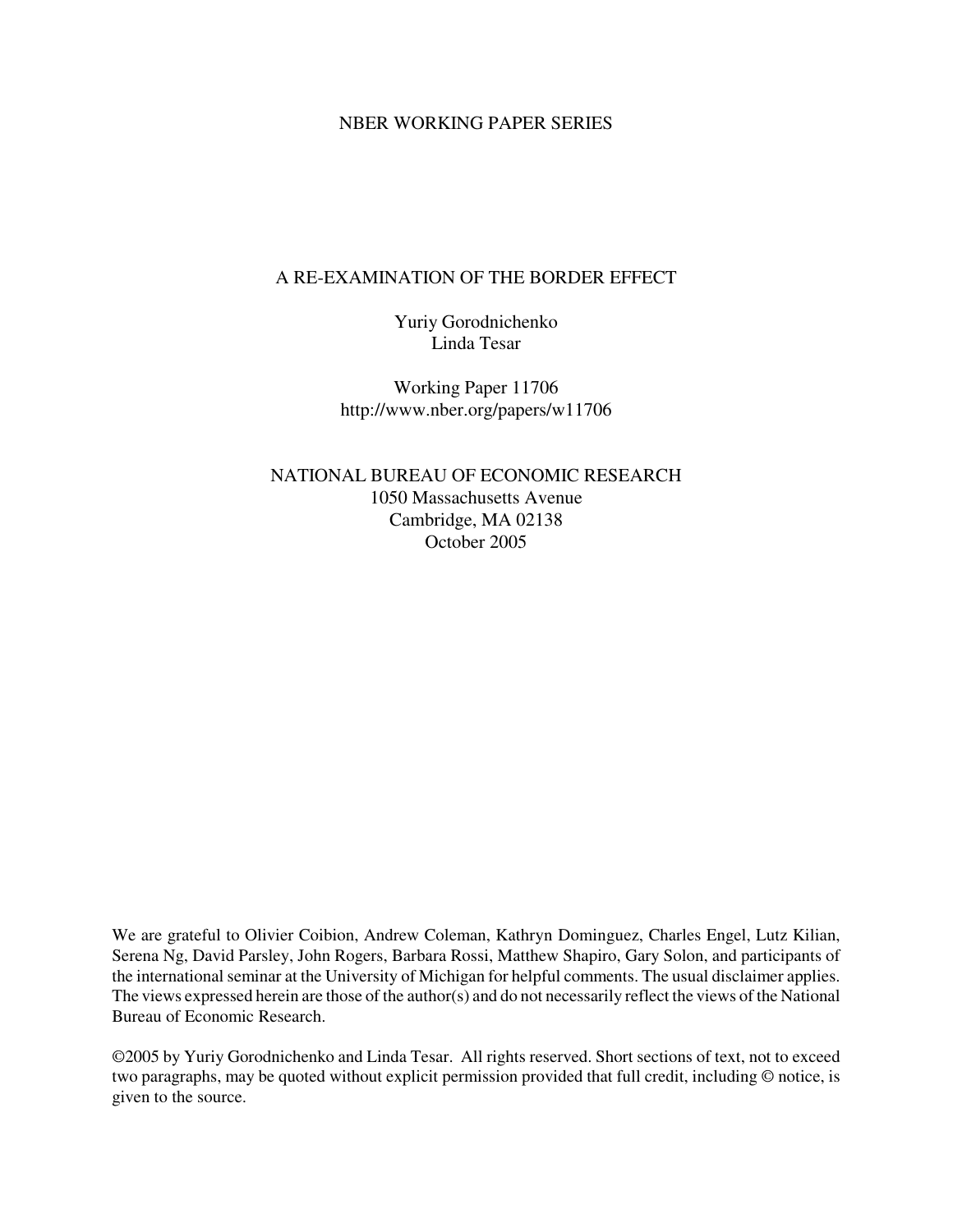A Re-Examination of the Border Effect Yuriy Gorodnichenko and Linda Tesar NBER Working Paper No. 11706 October 2005 JEL No. F3, F40, F41

#### **ABSTRACT**

This paper reexamines the evidence on the border effect, the finding that the border drives a wedge between domestic and foreign prices. We argue that the border effect can be inflated by the volatility and persistence of the nominal exchange rate and by the cross-country heterogeneity in the distribution of within-country price differentials. We develop a simple framework to separate the border effect from these confounding factors. Using price data from Engel and Rogers (1996) and Parsley and Wei (2001), we show that after controlling for the confounding factors the border effect between the U.S. and Canada and the U.S. and Japan is negligible.

Yuriy Gorodnichenko Department of Economics University of Michigan Ann Arbor, MI 49109-1220 ygorodni@umich.edu

Linda Tesar Department of Economics University of Michigan Ann Arbor, MI 49109-1220 and NBER ltesar@umich.edu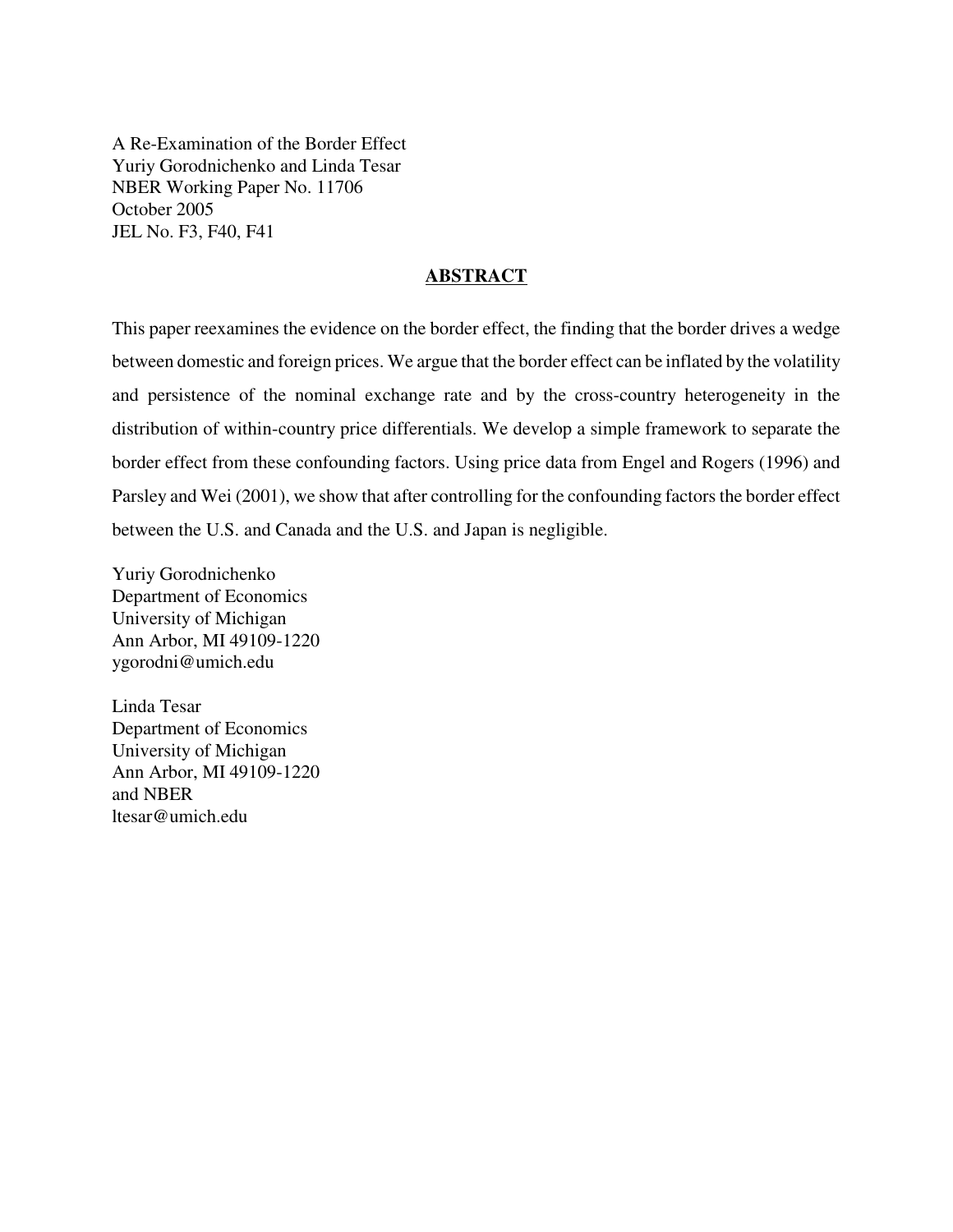#### 1. Introduction

One of the salient findings in empirical international economics is that an administrative border between geographical regions reduces the volume of trade and leads to a price discrepancy across these regions. This regularity has been called the border effect and has been documented in numerous studies. In an influential set of papers, Engel and Rogers (1996, 2000, 2001) find that even after controlling for distance, there is a substantial difference in prices across the U.S.-Canadian border. Parsley and Wei (2001) perform a similar exercise on U.S.-Japanese data and find a large border effect. Using data on quantities, McCallum (1995) finds that intranational trade flows are, ceteris paribus, 22 times larger than international trade flows. In a similar vein, *provincial* borders in Canada (Helliwell and Verdier, 2001) and *state* borders in the U.S.A. (Wolf, 2000) account for a significant fraction of the decreased trade flows across provinces and states relative to trade flows within states and provinces. Furthermore, Ceglowski (2003) finds that *provincial* borders in Canada account for a significant fraction of the discrepancy of prices across provinces. This has important welfare implications and Obstfeld and Rogoff (2000) include the border effect in their list of the major puzzles in international economics.

The presence of a border effect in and of itself is not surprising. However, the magnitude of the estimated border effect is surprisingly – many would say unbelievably – large. The border between the U.S. and Canada, after controlling for distance and other characteristics, is equivalent to 75,000 miles (Table 3, p. 1117, Engel and Rogers (1996)). Parsley and Wei (2001) find the border between the U.S. and Japan is equivalent to 43,000 trillion miles (note that the distance to the Moon is a mere 238,900 miles). Likewise, there are few reasons to believe that impediments to trade between states or provinces are large enough to affect trade flows.<sup>1</sup> Finding a significant border effect where it should not be found, and finding coefficients that are orders of magnitude larger than one can plausibly defend, raises doubts about the validity of the empirical methodology used to isolate the border effect.

The key innovation of Engel and Rogers (1996) was to use city-level price information to estimate the quantitative importance of an international border on price differentials. Their insight was that *n*-city prices could be transformed into *n*(*n-*1)/2 city-pair combinations, so that

<sup>&</sup>lt;sup>1</sup> For example, there are explicit legal norms (e.g., U.S. constitution) prohibiting limitation of intranational trade.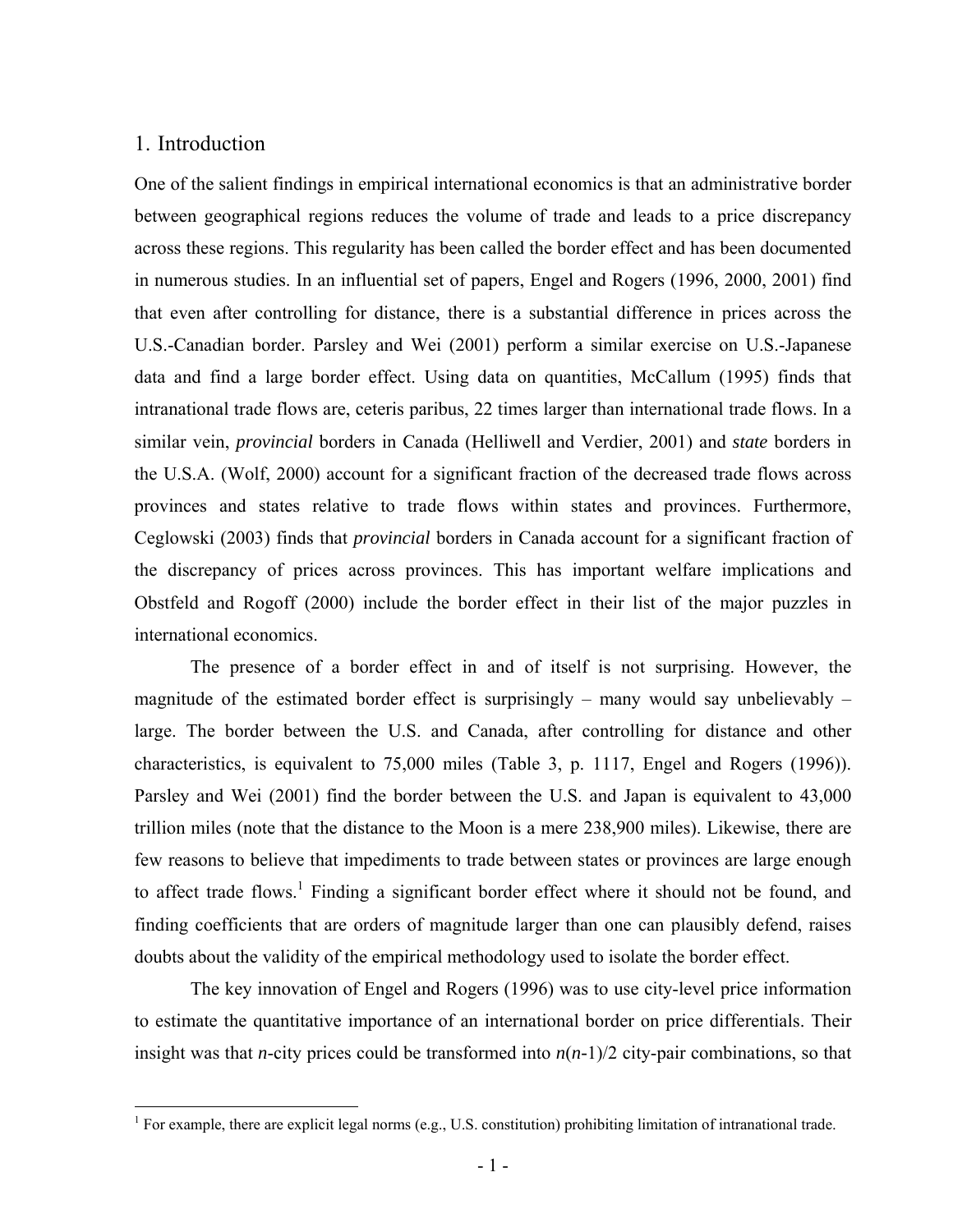the border effect could be measured as the difference observed in the sample of cross-border pairs relative to the within-country pairs. One difficulty with this approach, however, is that significant differences in the distribution of within-country prices across countries can confound the border effect. We call this the *country heterogeneity effect.* We show below that in the U.S.-Canada case, correcting for differences in the within-country volatility of price differentials alone eliminates the border effect.

The second important difference between cross-border and within-country pairs is that the exchange rate affects only the cross-border pairs. This has two implications for cross-border pairs relative to within-country pairs. First, because nominal exchange rates are highly volatile, cross-border pairs are automatically more volatile relative to within-country pairs (the *exchange rate effect*). Second, movements in the nominal exchange rate are highly persistent. Holding the variance of the innovations to the nominal exchange rate constant, the more persistent the shocks, the higher the variance of the real exchange rate (the *persistence effect*). Hence, the border effect is confounded with the volatility and persistence of nominal exchange rates. We are not the first to identify this issue. For example, Engel and Rogers (2001) discuss possible ways of correcting for the exchange rate effect when more than two countries are analyzed. Our contribution is to introduce a unified framework to decompose and estimate the border effect, correcting for these possible biases in the border coefficient, even in the twocountry case.

We use price data from Engel and Rogers (1996) and Parsley and Wei (2001) to estimate the border effect for U.S./Canadian and U.S./Japanese cities, respectively. In contrast to previous studies, we show that the border effect is economically and statistically negligible after accounting for factors that confound the border effect. In the U.S.-Canada sample, correction for cross-country heterogeneity alone reduces the border effect from over 71,000 km to 47 km. In the case of the U.S. and Japan, the role of exchange rate volatility is more important. After correcting for the exchange rate effect and the persistence effect, we find that the half-life of price differentials between U.S.-U.S. city pairs and between U.S.-Japan city pairs is statistically and economically indistinguishable.

The structure of the paper is as follows. In section 2, we motivate the econometric specification that is conventionally used to estimate the border effect. In Section 3, we discuss potential problems in using the standard econometric specification to estimate the border effect. Specifically, we argue that *country heterogeneity, persistence* and *nominal exchange rate*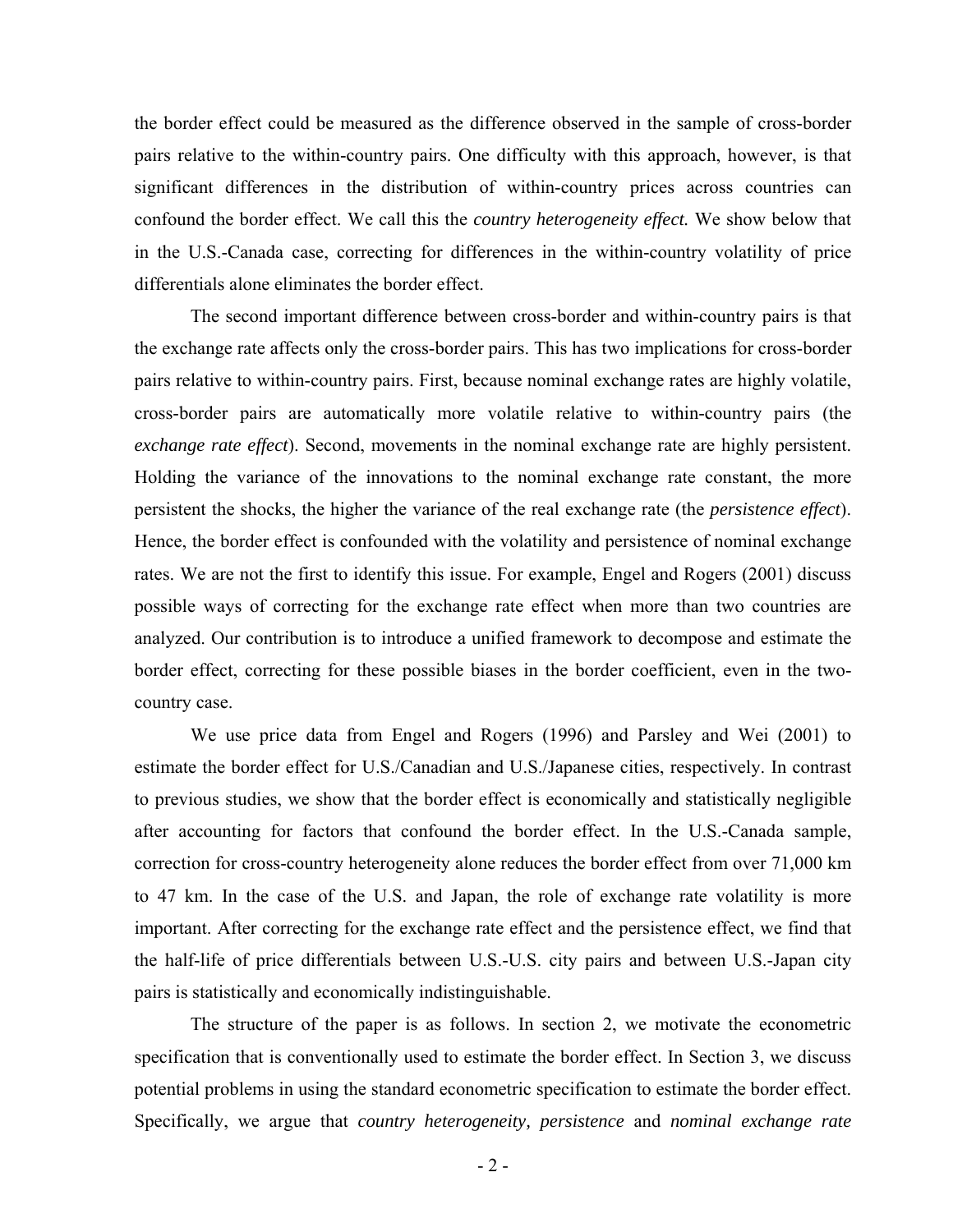*effects* are likely to upwardly bias estimates of the border effect. Then we present a simple method to control for these biases. In Section 4, we use U.S./Canada and U.S./Japan price data sets analyzed in previous studies to re-estimate the border effect after correcting for the biases we identify. We conclude in Section 5.

#### 2. Trade Costs and Dispersion of Prices

In this section we derive the estimating equation used in much of the literature on border effects in goods prices. We begin with the law of one price (LOOP) implied by arbitrage in goods markets. Specifically, the no-arbitrage condition implies that identical goods should sell for the same price in different locations, after adjusting for trade costs and differences in currency denomination.<sup>2</sup> To fix ideas, define  $P_{it}^{k}$  as the price of good *k* in location *i* at time *t* and  $S_{t}$  as the exchange rate that converts prices from location *j*'s currency to location *i*'s currency.  $T_{ii}^k$  is the (iceberg) cost of trade between locations *i* and *j* for per unit of good *k*, and  $Q_{ijt}^k = P_{it}^k / S_t P_{jt}^k$ is the real exchange rate. Note that the specification of the trade cost here is very general and includes the cost of shipping (which could be proportional to distance), tariffs, and any other administrative barrier that might impede the flow of goods. Then, the law of one price states that

$$
\frac{1}{T_{ij}^k} \le Q_{ijt}^k \le T_{ij}^k \tag{1}
$$

that is, the price differential between two locations cannot exceed the cost of trade between two locations.<sup>3</sup> Equivalently, condition (1) can be stated as  $-t_{ij}^k \leq q_{ij}^k \leq t_{ij}^k$ , where (here and henceforth) small letters denote logs of the respective variables. Observe that  $q_{ijt}^k$  are constrained to the interval  $[-t_{ij}^k, t_{ij}^k]$ , which is called the band of inaction, and  $\sigma(q_{ij}^k)$ , the time series standard deviation of  $q_{ijt}^k$ , is a function of the trade cost  $t_{ij}^k$ .

<sup>&</sup>lt;sup>2</sup> Anderson and van Wincoop (2004) and Coleman (2005) discuss possible pitfalls of this approach to measuring trade costs.

<sup>&</sup>lt;sup>3</sup> We assume that the trade costs are symmetric going from  $i$  to  $j$  and  $j$  to  $i$ . This need not be the case, and the empirical tests below will not impose symmetry.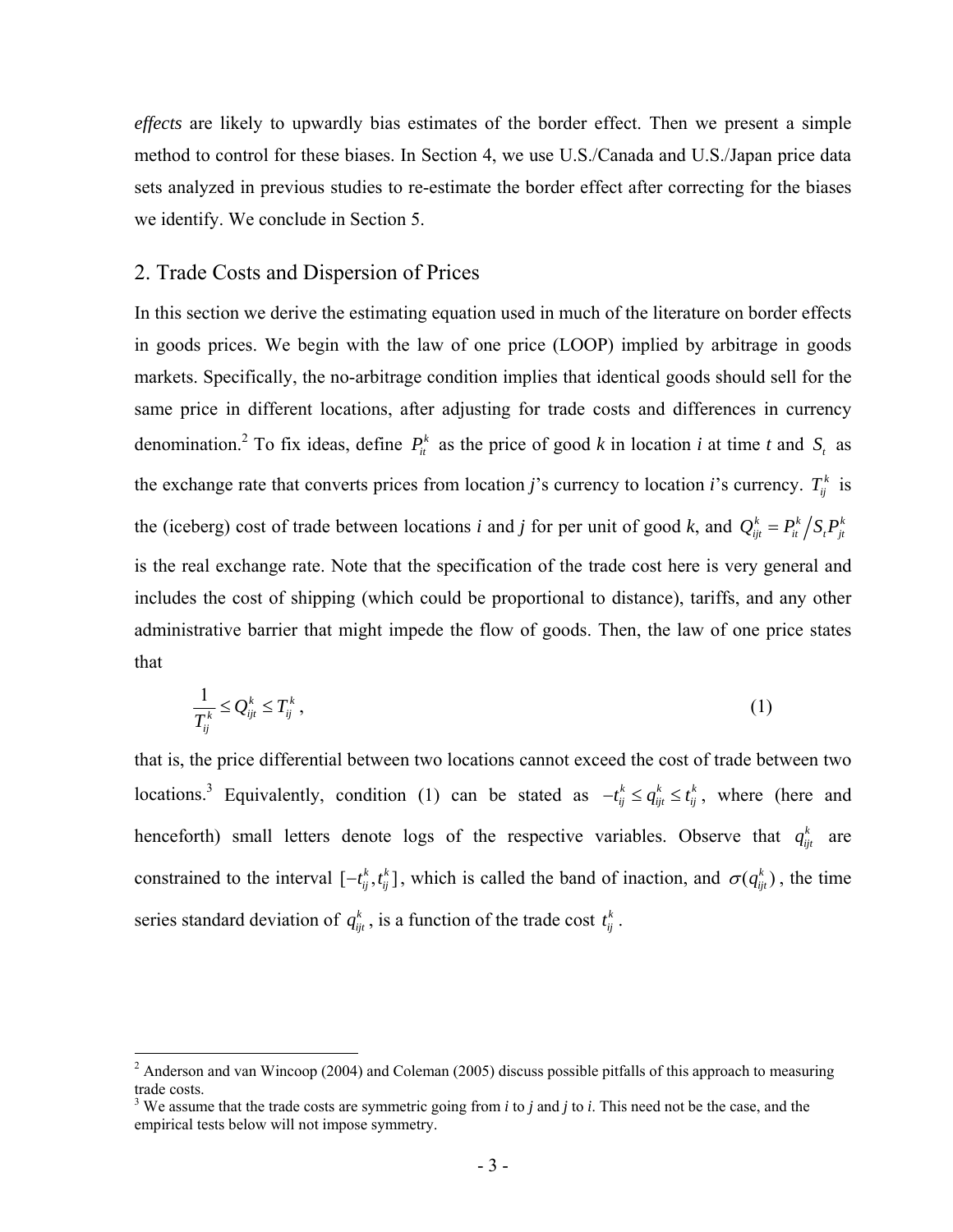To pin down the connection between the real exchange rate and trade costs, assume that  $q_{ijt}^k$  is uniformly distributed in  $[-t_{ij}^k, t_{ij}^k]^4$  and the cost of trade has the specific form  $T_{ij}^k = \exp\left(\text{const} + \beta_1 \ln d_{ij} + \beta_2 \text{Border}_{ij} + \phi_k + \alpha_i + \alpha_j + \varepsilon_{ij}^k\right)$ , where  $d_{ij}$  is the distance between locations *i* and *j*, *Border<sub>ij</sub>* is a dummy variable equal to one if locations are separated by a border and zero otherwise,  $\alpha_i$  is the cost of trade specific to location *i*,  $\phi_k$  is the cost of trade specific to good *k*,  $\varepsilon_{ij}$  is a random time-invariant component in the cost of trade between locations *i* and *j*. Here distance proxies for shipping costs, costs of acquiring information, etc. Then, the standard deviation of the real exchange rate is proportional to the log of the trade costs:

$$
\sigma(q_{ij}^k) \propto t_{ij}^k = const + \beta_1 \ln d_{ij} + \beta_2 Border_{ij} + \phi_k + \alpha_i + \alpha_j + \varepsilon_{ij}^k.
$$
 (2)

The distance equivalent of the border—that is, the border effect—is equal to  $\exp(\beta_2 / \beta_1)$ .<sup>5</sup> Note that this is a cross-sectional regression because  $\sigma(q_{ijt}^k)$  collapses time series observations of  $q_{ijt}^k$ into a single number. Importantly,  $\sigma(q_{ij}^k)$  is scale invariant (that is,  $P_{it}^k, P_{jt}^k, S_t$  can be in arbitrary measurement units and  $E(q_{ijt}^k)$  does not have to be zero) and thus  $\sigma(q_{ijt}^k)$  can be used for price indices which are *normalized* averages of prices for different goods.<sup>6</sup>

Engel and Rogers (1996, 2000, 2001) and the subsequent literature use the standard deviation of *changes* in the real exchange rate as the dependant variable in (2). Taking the difference of the real exchange rate helps reduce the persistence of the real exchange. We

 $\overline{a}$ 

<sup>5</sup> Parsley and Wei (2001) suggest an alternative measure of the border effect:  $\overline{d} \times \exp(\beta_2/\beta_1 - 1)$  where  $d$  is the average distance between cities. Since this measure is a monotonic transformation of  $exp(\beta \ / \ \beta)$ , our qualitative conclusions do not change if we use this alternative measure.

<sup>&</sup>lt;sup>4</sup> We follow the literature in making this assumption, however, it is not at all obvious that the real exchange rate would generally exhibit such a distribution. See Coleman (2005) for a discussion of the behavior of the real exchange rate with storage and capacity constraints on transport.

<sup>&</sup>lt;sup>6</sup> Under stronger assumptions, one can infer trade costs directly from price differentials. Specifically, if  $P_i^k = T_i^k S_i P_i^k$  holds, then the deviation of real exchange rate from unity reveals the size of the trade cost, that is, ,  $q_{ij}^k = t_{ij}^k$ . Thus, to estimate the border effect on price differentials, it is enough to consider a specification like:  $q_{ij}^k = t_{ij}^k = const + \phi_k + \alpha_i + \alpha_j + \beta_1 \ln d_{ij} + \beta_2 Border_{ij} + \varepsilon_{ij}^k$ . This avenue is pursued by Crucini, Telmer and Zachariadis (2000), Parsley and Wei (2002) and others. Alternatively, Obstfeld and Taylor (1997) use TAR models to estimate directly inaction bounds  $t_i^k$  from time series of  $q_{ij}^k$ . They regress the estimates of  $t_i^k$  on

variables like distance, nominal exchange rate, etc. These two approaches can be used only for prices of identical goods across locations and cannot be applied to price indices because the real exchange rate is not scale-invariant.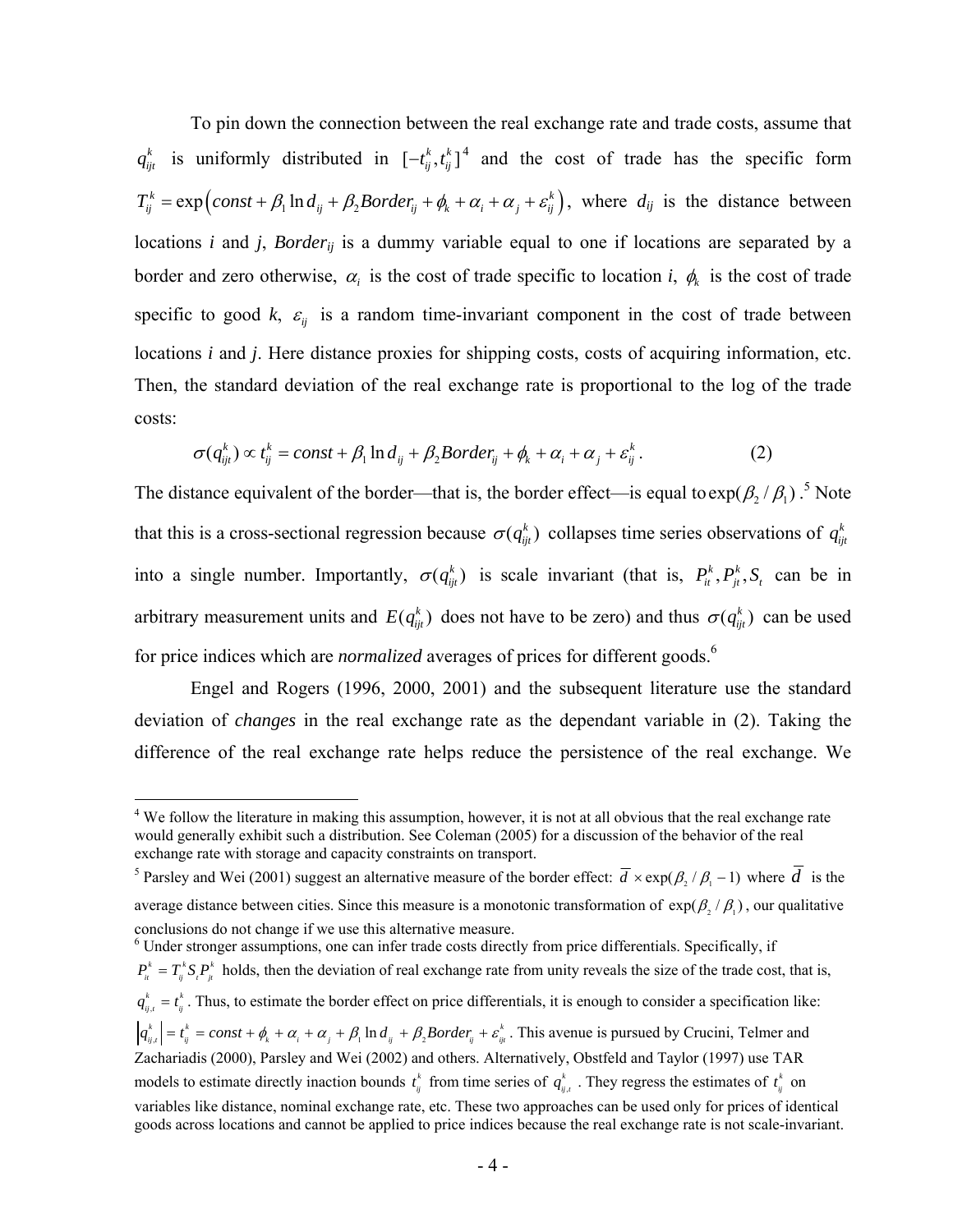follow the literature and use specification (2) to estimate the border effect. In the tests below we use the standard deviation of both level and changes in the real exchange rate.

# 3. Potential Problems in Isolating the Border Effect

## *3.1 Country heterogeneity effect*

The first problem that arises in estimating (2) stems from possible differences in within-country price dispersion that become confounded with the border effect. For concreteness, suppose that the two countries are Canada and the U.S. and cities are the relevant geographical units. We denote pairs of cities by *UU* (*US-US*), *UC* (*US-Canada*) and *CC* (*Canada-Canada*). The border effect in (2) measures by how much a *ceteris paribus* transition from an intra-national city pair (*UU* or *CC*) to an international city pair (*UC*) raises the average volatility of the price differential. Intuitively, the border effect should reflect factors that are specific to *UC* pairs, and should not include factors that stem from differences between *UU* and *CC* pairs. To put this in the language of the program evaluation/treatment effects literature, the border coefficient should pick up the effect associated with the treatment of crossing the border. If, in the absence of the border treatment, city-pairs differ for other (non-border related) reasons (e.g. more competition or more variety could yield greater price dispersion across US city pairs relative to Canadian city pairs), one should condition on this heterogeneity to isolate the effect of the treatment. Smith (2004) discusses the consequences of ignoring such heterogeneity in the benchmark group.

In practice, there is heterogeneity across cities as well as countries. As we show below, it turns out to be important how the dispersion for each city pair is decomposed into a city and country contribution. To simplify exposition, we omit for now the error term and controls for distance and commodities. For all pairs, the volatility of the real exchange rate is described by:

$$
\sigma_{ij} = \beta U C_{ij} + \gamma_U U U_{ij} + \gamma_C C C_{ij} + \sum_{s=1}^N \alpha_s D_s, \qquad (3)
$$

where *UC*, *UU*, *CC* are dummy variables for *UC*, *UU*, and *CC* city pairs, *Ds* is a city dummy equal to one if  $s=i$  or  $s=j$  and zero otherwise and *N* is the number of cities. Without loss of generality, suppose that 1,…,*k* cities are in Canada. The average volatility for types of city pairs is then given by:

US-Canada: 
$$
\overline{\sigma}_{\scriptscriptstyle{UC}} = \beta + \overline{\alpha}_{\scriptscriptstyle{U}} + \overline{\alpha}_{\scriptscriptstyle{C}}\,,
$$
 (4)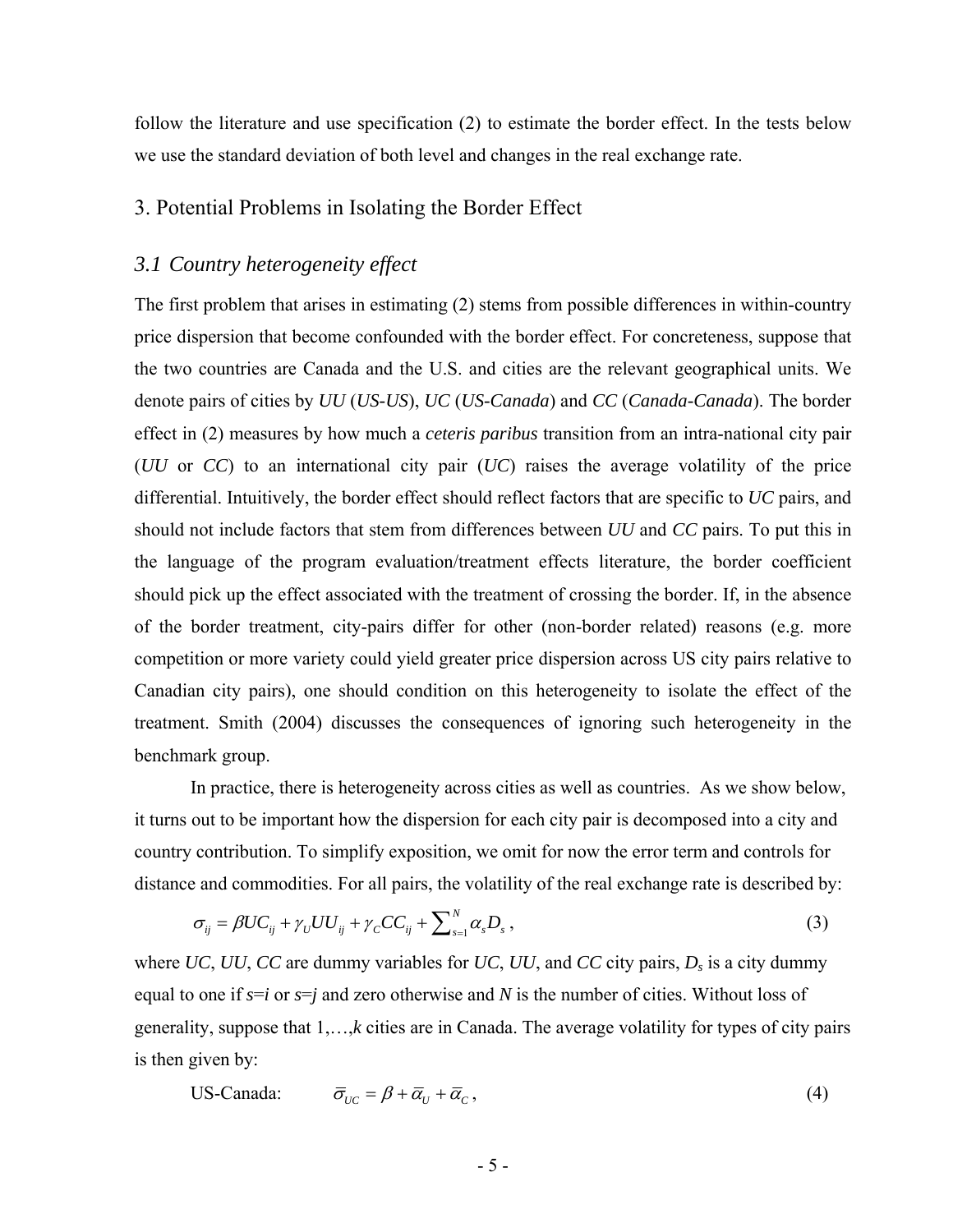US-US: 
$$
\overline{\sigma}_{UU} = \gamma_U + 2\overline{\alpha}_U, \qquad (5)
$$

Canada-Canada:  $\bar{\sigma}_{cc} = \gamma_c + 2\bar{\alpha}_c$ , (6)

where  $\bar{\alpha}_c = \frac{1}{k} \sum_{s=1}^{k}$  $\overline{\alpha}_c = \frac{1}{k} \sum_{s=1}^k \alpha_s$  is the average city effect for Canadian cities and  $\overline{\alpha}_v = \frac{1}{N-k} \sum_{s=k+1}^N \alpha_s$ *N*  $\overline{\alpha}_U = \frac{1}{N-k} \sum_{s=k+1}^N \alpha_s$  is the average city effect for US cities. The coefficients  $\beta$ ,  $\gamma_U$ ,  $\gamma_C$  measure the contribution to volatility of being a US-Canada pair, a US-US pair and a Canada-Canada respectively. For example, if  $\gamma_U < 0$ —i.e., the country component of volatility net of the average U.S. city effect is negative—the volatility of the real exchange rate for US-US pairs is less than the sum of the volatilities of US cities. Coefficients  $\beta, \gamma_U, \gamma_C$  can take negative and positive values.

Unfortunately, while (3) provides an exact decomposition of variance in theory, we cannot estimate (3) in practice because the *UU* and *CC* dummies are collinear with the set of city dummies and the  $UC$  dummy.<sup>7</sup> Specifically,

$$
CC_{ij} = -\frac{1}{2}UC_{ij} + \frac{1}{2}\sum_{s=1}^{k}D_s,
$$
\n(7)

$$
UU_{ij} = -\frac{1}{2}UC_{ij} + \frac{1}{2}\sum_{s=k+1}^{N}D_s \ . \tag{8}
$$

One possible identification strategy is to follow Engel and Rogers (1996). ER effectively substitute (7) and (8) into (3) to eliminate *CCij* and *UUij* so that (see Appendix for derivations):

$$
\sigma_{ij} = \beta U C_{ij} + \gamma_U U U_{ij} + \gamma_C C C_{ij} + \sum_{s=1}^N \alpha_s D_s
$$
  
=  $[\beta - \frac{1}{2}(\gamma_U + \gamma_C)]U C_{ij} + \sum_{s=k+1}^N (\frac{1}{2}\gamma_U + \alpha_s) D_s + \sum_{s=1}^k (\frac{1}{2}\gamma_C + \alpha_s) D_s.$  (9)

The country heterogeneity is now absorbed in the city-fixed effects. The coefficients on the border dummy in the ER specification measures the increase in the volatility relative to the *average* volatility for intracountry pairs. The implicit assumption is that  $\gamma_U = \gamma_C$ , i.e., countryspecific contributions to volatility are identical. The problem, as we show below, is that in the U.S-Canada case, in particular, country effects are quite different. When this happens, using the average intranational volatility as the benchmark can be confusing because  $[\beta - \frac{1}{2}(\gamma_U + \gamma_C)]$ can be greater than zero (i.e. one finds a border effect) even when  $\gamma_c < \beta < \gamma_v$ . In other words,

 $\overline{a}$ 

<sup>&</sup>lt;sup>7</sup> This means that  $\{\beta, \gamma_v, \gamma_c\}$  and  $\{\overline{\alpha}_v, \overline{\alpha}_c\}$  are not identified separately. For example, an alternative set of parameter values is  $\{\tilde{\beta}, \tilde{\gamma}_v, \tilde{\gamma}_c, \tilde{\overline{\alpha}}_v, \tilde{\overline{\alpha}}_v\}$  where  $\tilde{\beta} = \beta + \overline{\alpha}_v + \overline{\alpha}_c$ ,  $\tilde{\gamma}_v = \gamma_v + 2\overline{\alpha}_v$ ,  $\tilde{\gamma}_c = \gamma_c + 2\overline{\alpha}_c$ ,  $\tilde{\overline{\alpha}}_c = 0$  and  $\tilde{\overline{\alpha}}_{\scriptscriptstyle U} = 0$ .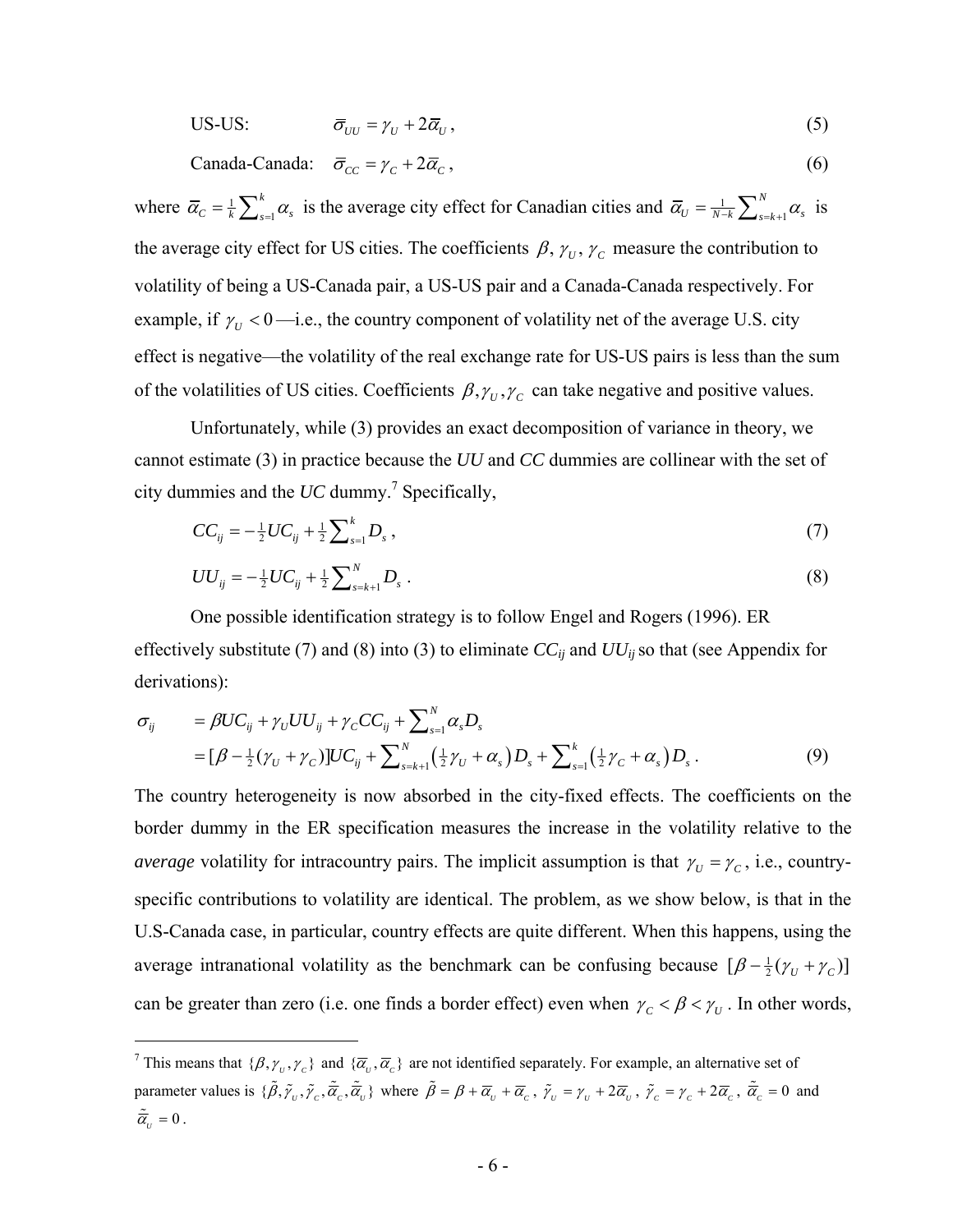one finds a border effect even when from the U.S. perspective crossing the border effectively *reduces* the variance of the real exchange rate. In the absence of a structural model, we do not know if the arithmetic average, or any other combination of within-country variances, is the appropriate benchmark for evaluating the effect of the border.

We propose an alternative decomposition into country and city effects. One can rearrange terms in (3) as follows (see Appendix for derivations):

$$
\sigma_{ij} = \beta U C_{ij} + \gamma_U U U_{ij} + \gamma_C C C_{ij} + \sum_{s=1}^N \alpha_s D_s =
$$
\n
$$
= (\beta + \overline{\alpha}_C + \overline{\alpha}_U) U C_{ij} + (\gamma_U + 2\overline{\alpha}_U) U U_{ij} + (\gamma_C + 2\overline{\alpha}_C) C C_{ij} + \sum_{s=1}^k \widetilde{\alpha}_s D_s + \sum_{s=k+1}^N \widehat{\alpha}_s D_s =
$$
\n
$$
= b_{UC} U C_{ij} + b_{CC} C C_{ij} + b_{UU} U U_{ij} + \sum_{s=1}^k \widetilde{\alpha}_s D_s + \sum_{s=k+1}^N \widehat{\alpha}_s D_s, \qquad (10)
$$

where  $\hat{\alpha}_s = \alpha_s - \overline{\alpha}_v$  if *s* is a US city (i.e., deviation of the city effect from the national mean),  $\tilde{\alpha}_s = \alpha_s - \overline{\alpha}_c$  if *s* is a Canadian city. Because  $\sum_{s=1}^k \tilde{\alpha}_s = \sum_{s=k+1}^N \hat{\alpha}_s = 0$ , dummies  $CC_{ij}$  and  $UU_{ij}$ are not collinear with other right-hand side variables. $8$  The implicit assumption for identification of the border effect is that the *average* city effect is the same across countries. Without loss of generality the average city effect is normalized to zero.

The first advantage of our approach is that  $b_{UC}$ ,  $b_{UU}$ , and  $b_{CC}$ —the coefficients on *UC*, *UU* and *CC—* now measure the average volatility for US-Canada, US-US, and Canada-Canada city pairs so that the estimated coefficients are directly related to the objects of interest in equations (4)-(6). Therefore, the differences  $b_{UC} - b_{CC}$  and  $b_{UC} - b_{UU}$  give meaningful estimates of increases in the volatility of the real exchange rate when one goes from an intra-national city pair to an international city pair. The second advantage is that we can separately estimate the border effect for each country provided  $\overline{\alpha}_U = \overline{\alpha}_C$ : that is, we can estimate  $b_{UC} - b_{CC} = \beta - \gamma_C$ and  $b_{UC} - b_{UU} = \beta - \gamma_U$ . Because rearrangement in (10) and (9) is purely *algebraic*, (10) and (9) have the same explanatory power (e.g., the same  $R^2$ ) and one can back out coefficients in specification (10) from specification (9) and vice versa. $9$ 

To get further intuition, abstract from city-specific effects by setting  $\alpha_s = 0$  for all *s*. In the ER specification (9), the border effect is equal to  $\overline{\sigma}_{UC} - \frac{1}{2} (\overline{\sigma}_{UU} + \overline{\sigma}_{CC})$ . The border coefficient captures the variance of cross-border pairs net of the variance of within-country

 $\frac{8}{8}$  Under this restriction, the addition of the *CC* dummy does not require that we drop an arbitrary city dummy.

 $\degree$  One can also rearrange (3) so that the right-hand side variables are border dummy, country and city dummies.

This rearrangement yields a specification similar to (9).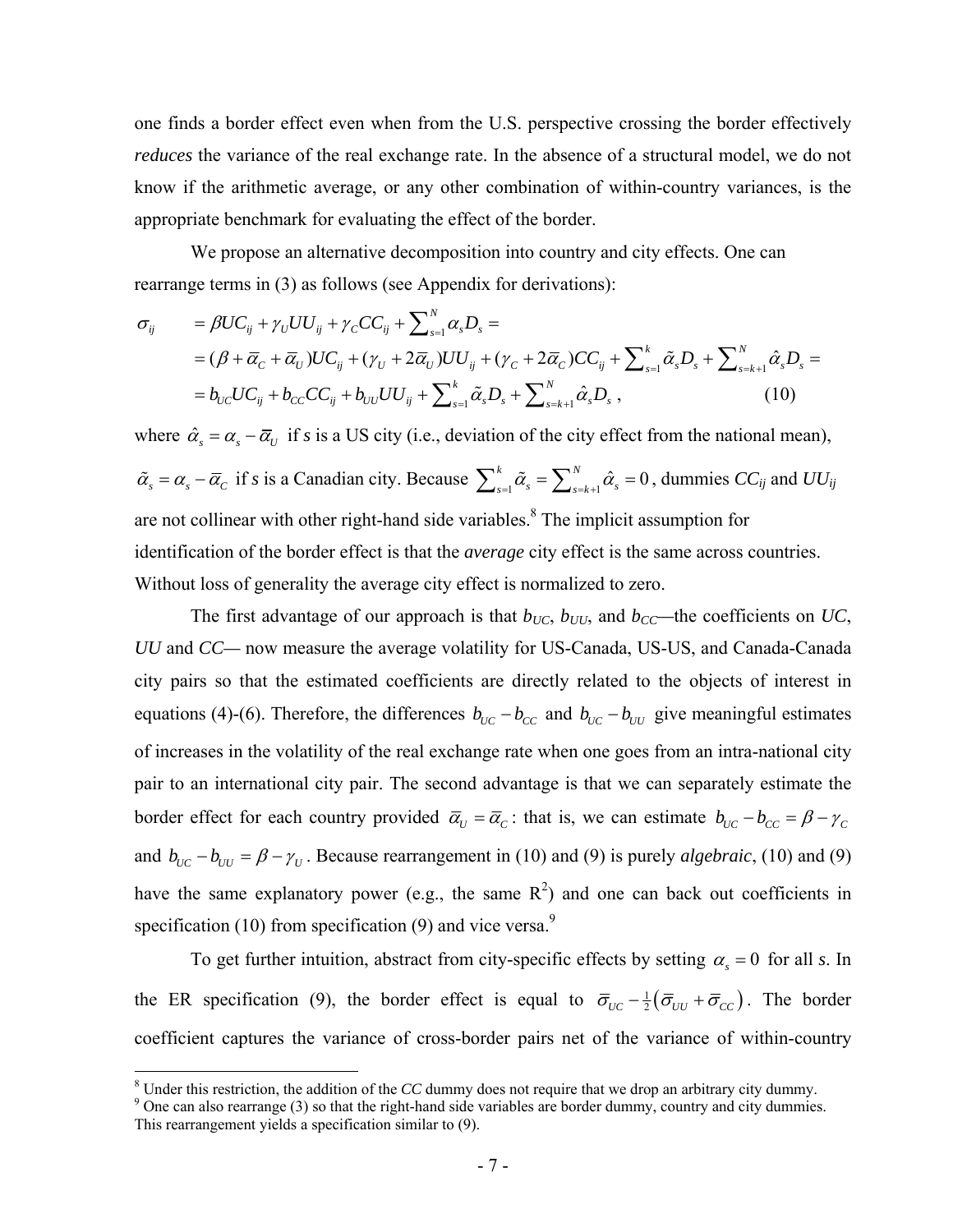pairs. When intracountry variances are similar (in the extreme case  $\bar{\sigma}_{UU} = \bar{\sigma}_{CC}$ ) the border coefficient tells us exactly what intuitively we understand it should – it reflects the variation of cross-border pairs that exceeds the variance of within-country pairs. However, suppose that there is no difference between the variances of U.S. and cross-border pairs (and therefore no border effect from the U.S. perspective) and that the within-country variance in Canada is smaller than in the U.S. Setting  $\bar{\sigma}_{UC} = \bar{\sigma}_{UU} > \bar{\sigma}_{CC}$  shows that the border coefficient in (9) mixes the border effect with differences in the average volatility of price differentials for intranational pairs across countries. Intuitively, the international price differentials reflect both the effect of crossing the border – the object of interest – and the effect of trading with cities located in a country with greater (or lesser) price dispersion.<sup>10</sup>

The implications are easy to grasp. First, treating *UU* and *CC* pairs as a homogenous group when they are not can produce misleading results. Second, to identify correctly the border effect, one has to control for within-country differences by introducing country-specific dummies as in  $(10)$ .<sup>11</sup> Third, if the border effect measured by the coefficient on the *UC* dummy is between the estimates of the coefficients on the *UU* and *CC* dummies, one cannot claim to have found a significant border effect. Hence, the border dummy *UC* must be statistically (and economically) greater than the coefficients on the *UU* and *CC* dummies. Of course, if *UU* is the omitted category, then the *Border* coefficient must be statistically greater than zero and greater than the coefficient on the *CC* dummy. The upshot is that the researcher needs to augment (2) with the *CC* dummy as follows:

$$
\sigma(q_{ij,t}^k) = const + \phi_k + \alpha_i + \alpha_j + \beta_1 \ln d_{ij} + \beta_2 Border_{ij} + \beta_3 CC_{ij} + \varepsilon_{ij}^k,
$$
 (11)

where *Border* is the dummy variable for US-Canada pairs, city-specific effects are constrained as in (10),  $\beta_2$  measures the increase in the dispersion in the transition from a US-US pair to US-Canada pair and  $\beta_2 - \beta_3$  measures the increase for the transition from a Canada-Canada pair to a US-Canada pair holding everything else constant. In general, the benchmark (untreated) group is heterogeneous (i.e.,  $\beta_3 \neq 0$ ) and, therefore, the researcher should compute

 $\overline{a}$ 

<sup>&</sup>lt;sup>10</sup> If we had powers to conduct a controlled experiment, we would take two cities in the same country, draw a border between them and measure how the border changes the volatility of the price differential. In reality, one has to rely on specifications like (9) or (10) to compute the counterfactual.

<sup>&</sup>lt;sup>11</sup> If it were clear why price-differentials systematically differ across cities and across countries, one could condition on the precise factors that explain those differences. In the absence of such a theory, however, a combination of city- and country-dummies must be used to proxy for those effects.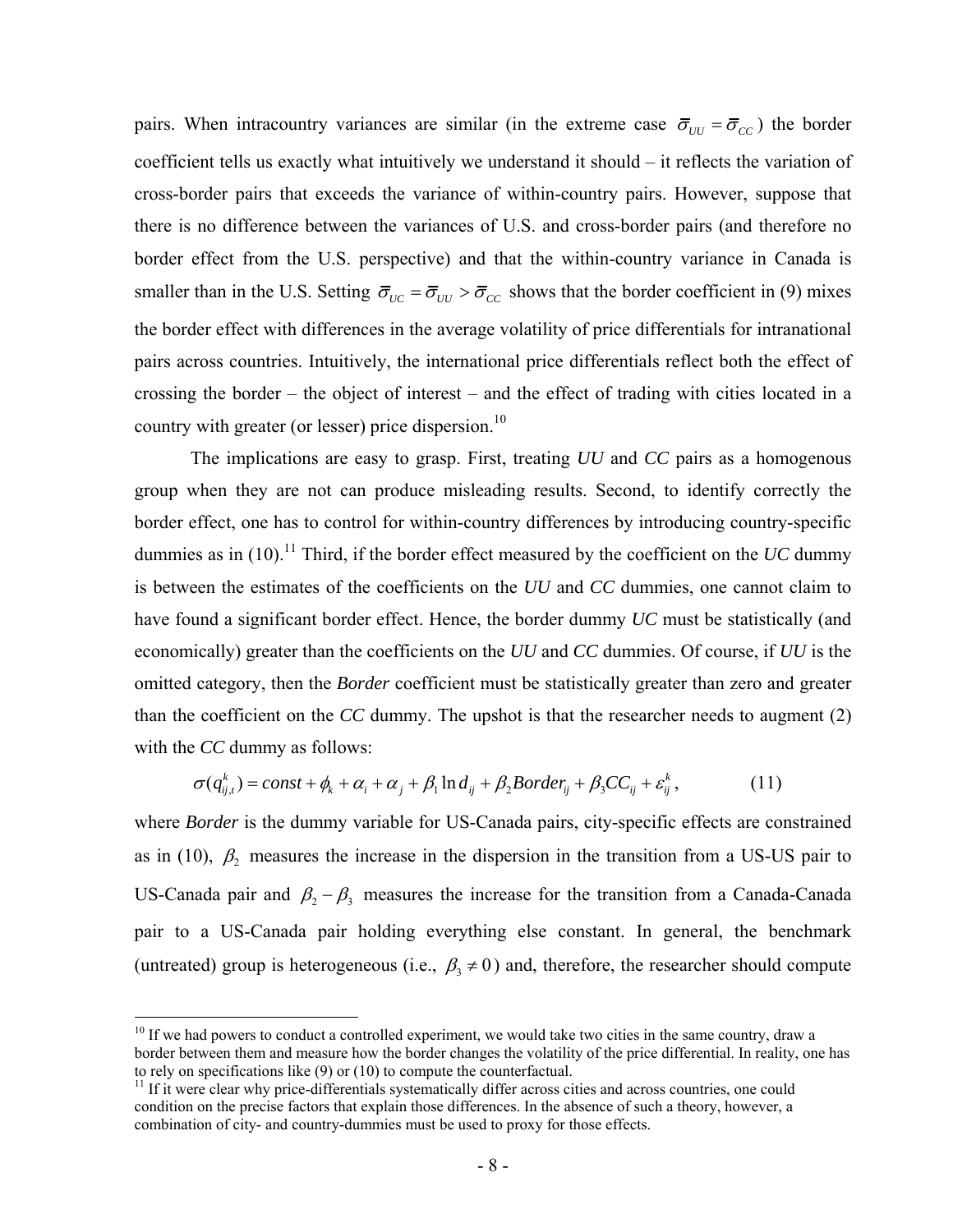the border effect relative to the US-US and Canada-Canada benchmark. We suggest using a *conservative* estimate of the border effect:

$$
BE = \min\left\{\exp\left(\beta_2/\beta_1\right), \exp\left(\left[\beta_2-\beta_3\right]/\beta_1\right)\right\},\tag{12}
$$

so that the border effect measures the minimal increase in the transition from an intranational to an international pairs of locations.12

We show below that there is a significant difference between within-country volatility measures for the Canada and the U.S., and failing to account for that difference dramatically increases the estimated border coefficient.

## *3.2 The persistence effect*

In the case we considered above, arbitrage is assumed to be instantaneous, that is, the arbitrager can reallocate any quantity of any good within an arbitrarily small time period. Furthermore, the implicit but critical assumption in deriving (2) is that the analyzed real exchange rates have the same persistence and volatility of innovations. In practice, it is far more likely that adjustment costs prevent instantaneous arbitrage and that there is gradual convergence of the real exchange rate back to and perhaps within the inaction band. Because of this gradual adjustment, Taylor and Taylor (2004) observe that it is important to know how much the real exchange rate deviates from its steady state and how quickly it reverts to equilibrium. Put differently, it is interesting to divide the variance of the real exchange rate into innovation variance and propagation. The relevant objects are then the size of the shocks to the real exchange rate and the speed at which those shocks are dissipated.

Measures of volatility such as  $\sigma(q_{ij,t}^k)$  cannot reveal this information because they combine the persistence of  $q_{ij,t}^k$  and the volatility of the innovations to  $q_{ij,t}^k$  into a single number. In fact,  $\sigma(q_{ij,t}^k)$  increases in the volatility and persistence of innovations.<sup>13</sup> Thus, real

 $q_i = \alpha q_{i-1} + \varepsilon_i$  where the innovations are  $\varepsilon_i \sim \text{iid}(0, \sigma^2)$  and  $\alpha$  measures the persistence of the real exchange rate. Provided  $\alpha < 1$ , the variance of the respective real exchange rates is  $\sigma^2(q) = \frac{\sigma^2}{1 - \alpha^2}$ . Hence, an increase in the persistence of the series increases the variance of the real exchange rate. See Appendix for

derivations for AR(*l*) processes.

 $\overline{a}$ 

 $12$  It is true that in reporting the minimum of the two values in (12) we pick the smallest border coefficient and the alternative estimate of the border may be dramatically larger. However, without a structural model, it is impossible to reconcile two different estimates of the same border. Therefore, we report the more conservative estim  $13$  To see the point, consider the following example where the real exchange rate follows the process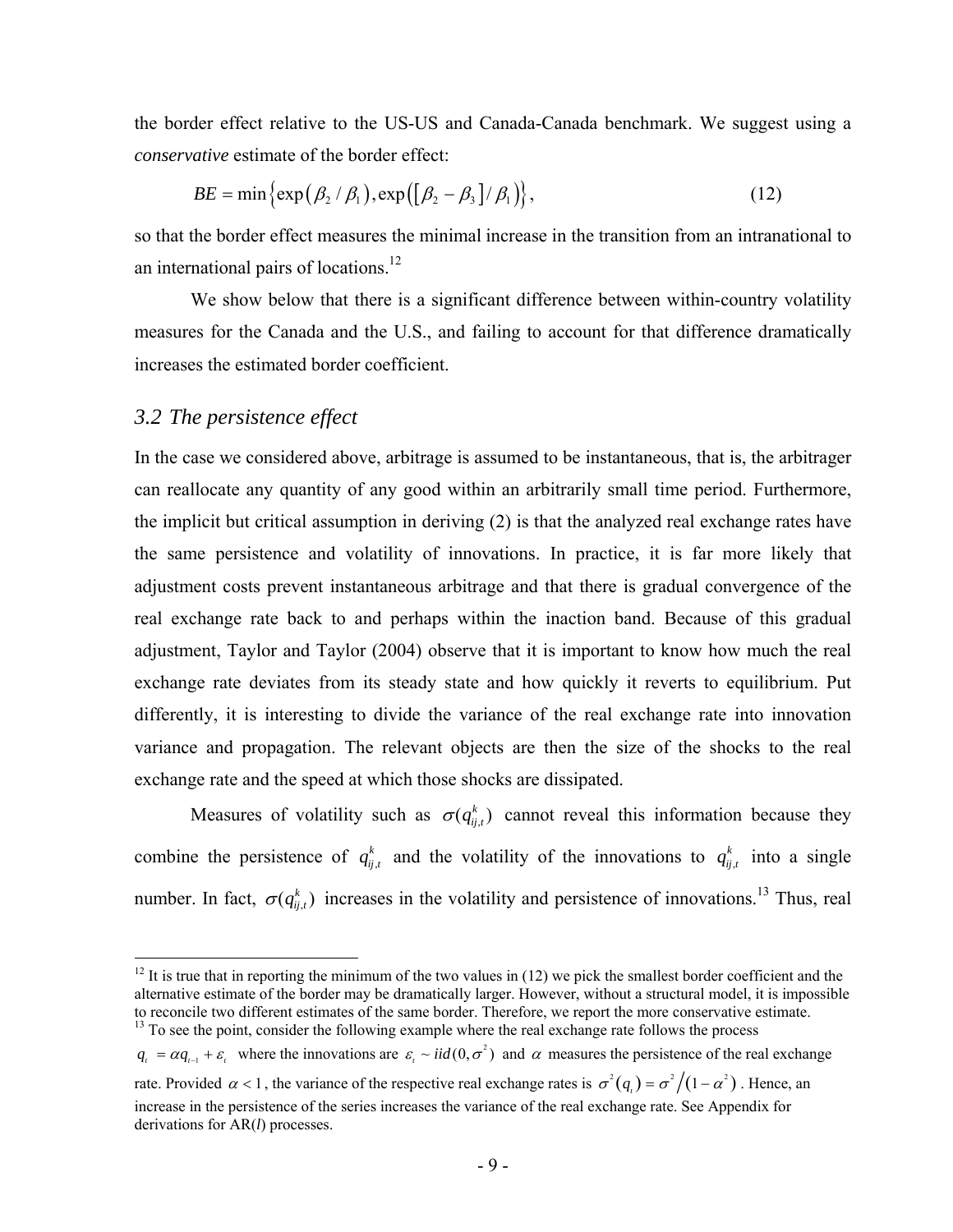exchange rates with the same band  $[-t,t]$  can have different variances because some of the real exchange rates are more persistent or have more volatile innovations than other real exchange rates. To illustrate the point, consider two real exchange rates which have the same band [-*t*,*t*] and all other characteristics but have different persistence. If a more persistent real exchange rate happens to be associated with international pairs of locations, then a greater variance of the real exchange rate would be attributed to the border when in fact there is no genuine border effect in going from one country to another. Hence, it is important to control for differences in the persistence of real exchange rates.<sup>14</sup>

Persistence in the real exchange rate is interesting in itself as a measure of market integration. Empirical work suggests that those factors that one might expect to result in a breakdown of the law of one price also contribute to higher persistence in real exchange rate differentials. For example, Parsley and Wei (1996), Ceglowski (2003), Imbs et al (2003) and others find that distance increases the persistence of real exchange rates. Crucini and Shintani (2002) find that the persistence of the real exchange rate is systematically different across intraand international city pairs.

In summary, the border coefficient in equations (2) and (4) reflects the extent to which the variance of international price differentials differs from the variance of intra-national price differentials. The variances are a function of the persistence in the price differentials as well as the size of the shocks to the price differentials (the innovations). Thus, it will be important to disentangle these effects both within and across countries to understand the sources of the border effect. In what follows, we use the half-life (*HL*) of an innovation to the real exchange rate as a measure of persistence and the standard deviations of innovations to the real exchange rate as a measure of the size of the shocks to the real exchange rate.<sup>15</sup>

## *3.3 The nominal exchange rate effect*

 $\overline{a}$ 

A final problem with interpreting the border effect based on differences in the volatility of real exchange rates is that the behavior of international price pairs is confounded with

<sup>14</sup> Engel and Rogers (1996) examine the variance of *differences* in the real exchange rate. If the real exchange rate were to follow a random walk, this would eliminate the persistence effect. However, as we show below, differencing does not fully purge the persistence and exchange rate effects.

 $^{15}$  The largest root of the companion matrix associated with lag polynomial in (16) is another possible measure of persistence. The main drawback of this alternative measure is that it ignores short run dynamics captured by other roots. This can be particularly important when there is a root close to the largest root. See Kilian and Zha (2002) for a discussion of the half-life as a measure of persistence. We also considered interquantile range of innovations to the real exchange rate but qualitative conclusions do not change.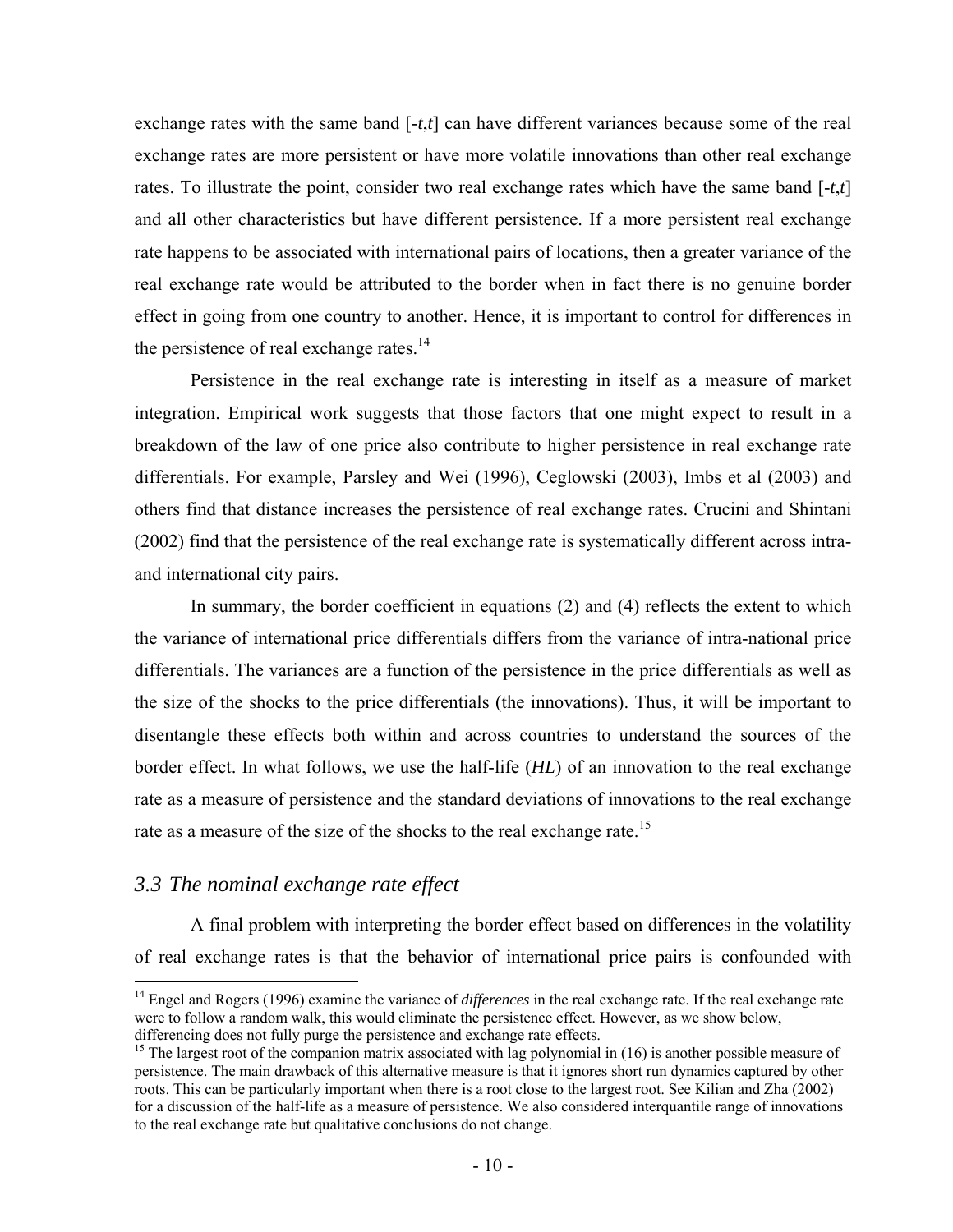nominal exchange rate volatility. In effect, intracountry city pairs have a fixed exchange rate while intercountry city pairs face floating exchange rates. Since volatile nominal exchange rate affects only international city pairs, the volatility of the real exchange rate induced by changes in the nominal exchange rate is fully attributed to the border effect. Moreover, the nominal exchange rate is not only volatile, it is also highly persistent (e.g., Meese and Rogoff 1983), which further increases the volatility of the real exchange rate for international city pairs. Hence, there is an overlap between the persistence effect and the nominal exchange rate effect. To identify the border effect, one has to control for the nominal exchange rate when comparing intra- and international city pairs.

Engel and Rogers (2001) use multiple countries to separate the border effect from the volatility of nominal exchange rates.<sup>16</sup> We suggest an alternative procedure that is applicable to two-country cases. Specifically, we condition the log ratio of prices on the nominal exchange rate and consider variation in the log ratio of prices that is unrelated to movements in the nominal exchange rate. Our econometric specification is:

$$
p_{ijt}^k = \sum_{m=1}^l \psi_{m,jjk} p_{ij,t-m}^k + \sum_{m=0}^l \varphi_{m,jjk} s_{t-m} + \omega_{ijt}^k, \qquad (13)
$$

where  $s_t = \ln(S_t)$ ,  $p_{ijt}^k = \ln(P_i^k / P_{ji}^k)$ ,  $\omega_{ijt}^k$  is an innovation in  $p_{ijt}^k$  that is uncorrelated with changes in the nominal exchange rate. Note that we include the current value of the nominal exchange rate in the right-hand side of (13), which may introduce simultaneity bias in the estimates of the coefficients. On the other hand, if the current value is not included in the list of regressors,  $\omega_{ij}^k$  includes variation that stems from innovations in the nominal exchange rate and, hence, using the standard deviation of  $\omega_{ij}^k$  should bias the estimate of the border effect upwards. In our applications we find that in either case the qualitative results are similar, which is not surprising given stickiness of prices. Of course, for intranational city pairs (13) reduces to

$$
p_{ijt}^k = \sum_{m=1}^l \psi_{m,jjk} p_{ij,t-m}^k + \omega_{ijt}^k.
$$

 $\overline{a}$ 

Note that if cities are small relative to the economy, each city takes the exchange rate as given, i.e., there is no feedback from discrepancy in prices between any two cities to the exchange rate. Indeed, it is unlikely that price discrepancy for any good in any city pair

<sup>&</sup>lt;sup>16</sup> Specifically, Engel and Rogers include  $\sigma(s_{in})$  as a regressor in (2). Note that this does not fix the persistence and country heterogeneity effects and, hence, these authors still find a significant border effect.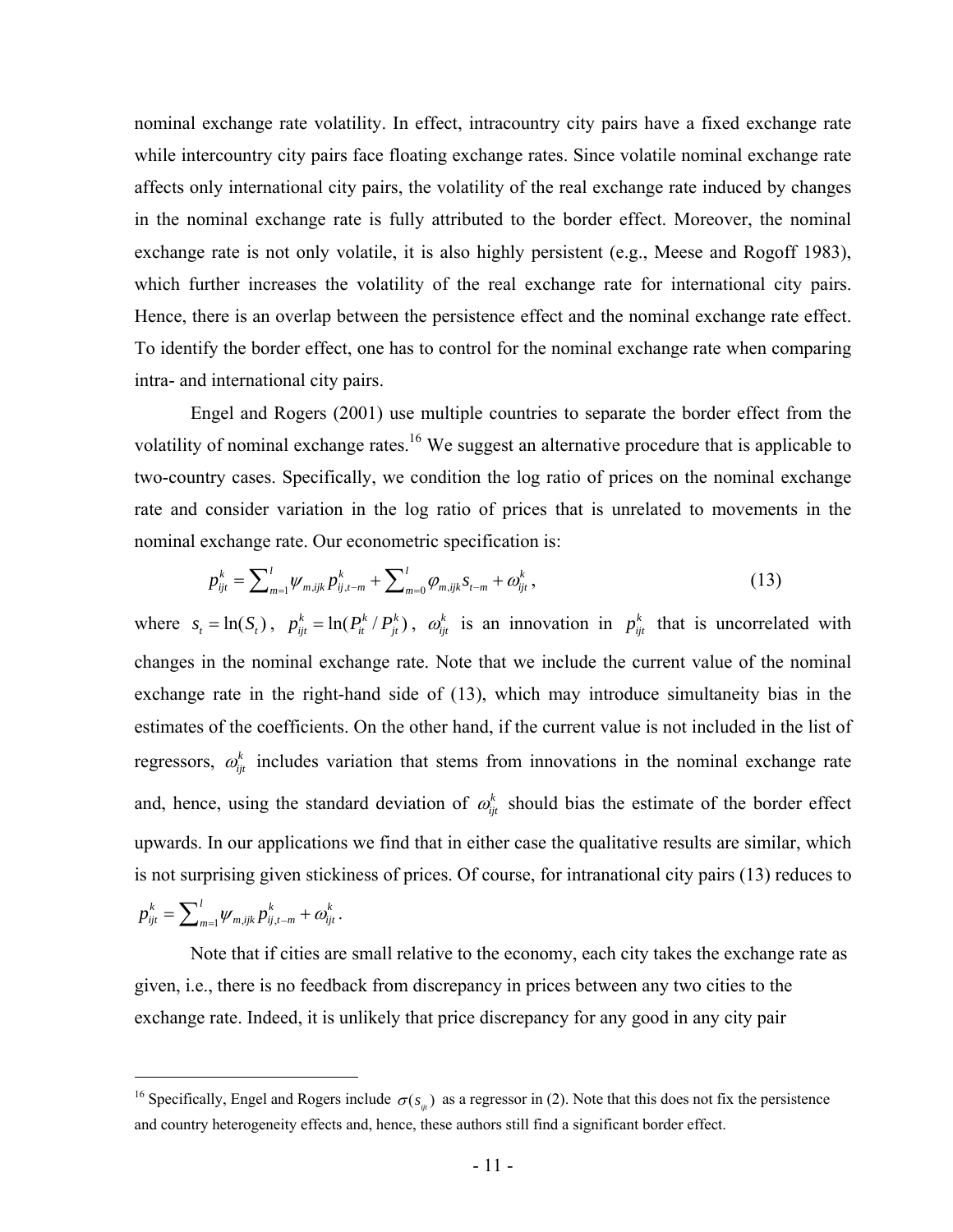influences bilateral trade in such a way so as to affect the exchange rate between two nations.17,18

Importantly, in (13) we control for the persistence and size of innovations in the nominal exchange rate. Specifically,  $\sigma(\omega_{\theta}^k)$  measures the size of innovations to price differentials and coefficients  $\{\psi_{1, ijk}, ..., \psi_{l, ijk}\}$  capture the dynamics of the price differentials holding the nominal exchange rate constant. Thus,  $\sigma(\omega_{ij}^k)$  is the counterfactual volatility of innovations to the price differential for international pairs that would have been if observed exchange rate were fixed. In a similar way, we can construct the counterfactual persistence of price differentials for international pairs. To do this, we hit (13) with a unit shock  $\omega_{\text{in}}^k$  and use the estimated  $\{\psi_{1,ijk}, ..., \psi_{l,ijk}\}\)$  to find the impulse response of  $p_{ij}^k$  to the shock. Because  $\omega_{ij}^k$  is orthogonal to  $s_t$  by construction and there is not feedback from  $p_{ijt}^k$  to  $s_t$ , the impulse response shows the dynamics of  $p_{ijt}^k$  when the exchange rate is held constant. Then we use the impulse response to find the half-life, which is the last period when the impulse response is greater than 0.5 in absolute value. Now we can compare the constructed counterfactuals for international pairs with actual counterparts for intranational pairs because the actual data and counterfactuals operate under the same fixed exchange rate regime.

Analogously to (11), we can now estimate the effect of the border on the persistence of the real exchange rate and the volatility of innovations to the real exchange rate from

$$
\widehat{HL}_{ij}^k = \beta_0 + \beta_1 \ln d_{ij} + \beta_2 Border_{ij} + \beta_3 CC_{ij} + \phi_k + \alpha_i + \alpha_j + \xi_{ij}^k,
$$
\n(14)

$$
\hat{\sigma}(\omega_{ij}^k) = \beta_0 + \beta_1 \ln d_{ij} + \beta_2 Border_{ij} + \beta_3 CC_{ij} + \phi_k + \alpha_i + \alpha_j + \zeta_{ij}^k,
$$
\n(15)

where  $\widehat{HL}_{ij}^k$  and  $\hat{\sigma}(\omega_{ij}^k)$  are estimated according to the procedure we describe above.<sup>19</sup> Note that in (15) there is no bias from the persistence effect because  $\omega_{ij}^k$  are uncorrelated innovations

 $\overline{a}$ 

<sup>18</sup> We test if the assumption of no dynamic feedback holds in the data and we cannot reject the null that lags of  $p_{\hat{i}\hat{j}}^k$ are jointly zero in a regression analogous to (13) with nominal exchange rate as the dependent variable.

 $17$  Of course, this argument holds only if cities are small relative to the country. For example, this would not hold if we consider Prague of the Czech Republic or Vienna of Austria. Here we assume implicitly that the share of variation in prices at the city level due to macroeconomic shocks is small. In our data, the share is tiny (about 5- 10%) and thus macroeconomic shocks are relatively unimportant and our quantitative and qualitative conclusions should not be sensitive to the relaxing this assumption.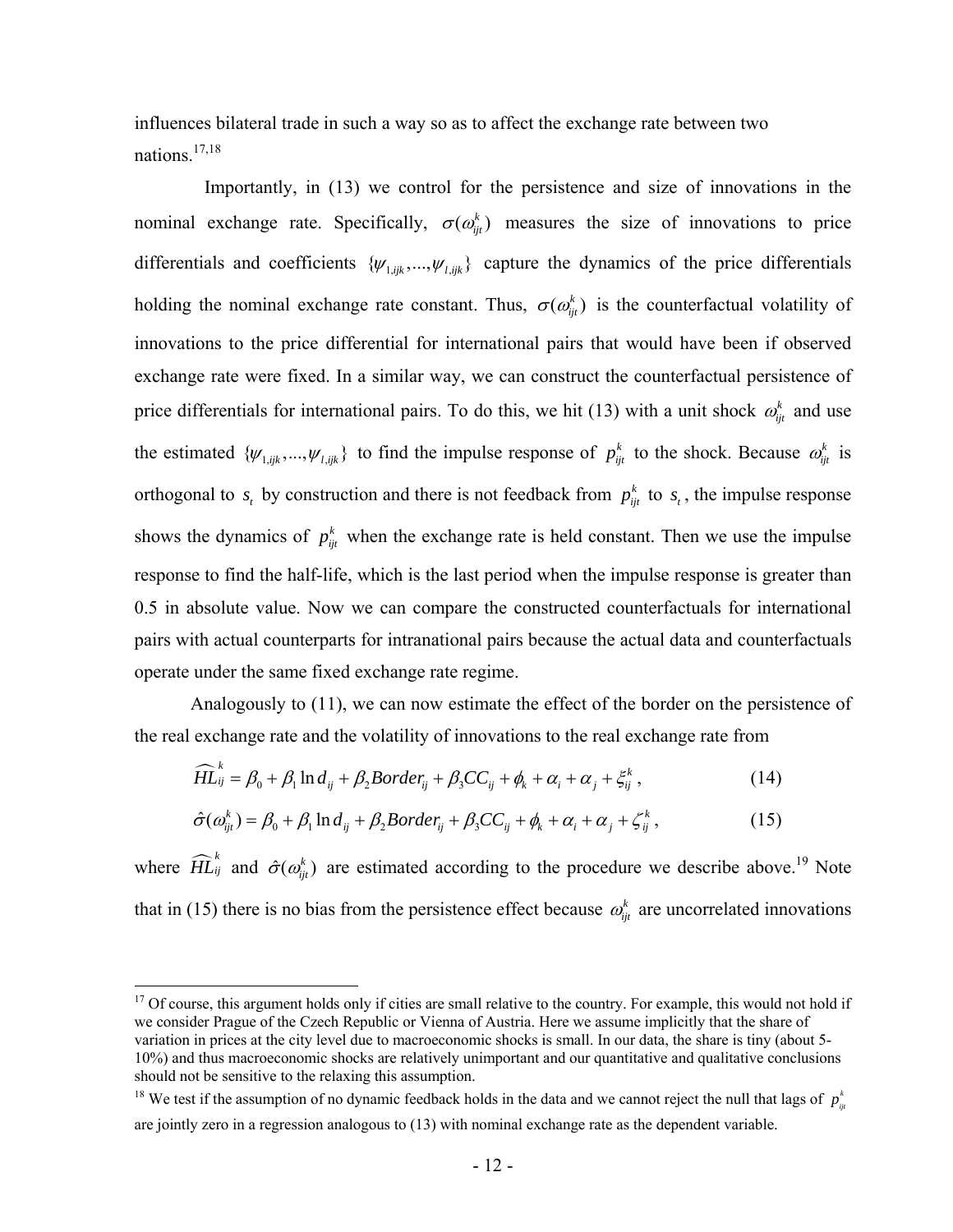to real exchange rate. Thus, this approach solves all the problems we have identified above. It controls for the volatility of the nominal exchange rate for international city pairs in the twocountry case. It separates the persistence and volatility of innovations in price differentials.

To illustrate the importance of the nominal exchange rate volatility, we also compute half-lives and variance of innovations from:

$$
q_{ijt}^k = \sum_{m=1}^l \gamma_{m,ijk} q_{ij,t-m}^k + \eta_{ijt}^k, \qquad (16)
$$

where we do not control for the nominal exchange rate effect. By re-estimating (14) and (15) with  $\widehat{HL}_{ij}^k$  and  $\hat{\sigma}(\eta_{ij}^k)$  obtained from (16) and comparing the obtained results with the results in the original (14) and (15), we can assess the effect of the nominal exchange rate on the estimates of the border effect.

Observe that, in contrast to other studies, we do not restrict intercepts and slopes in (13) or (16) to be the same across *i*, *j*, and *k* because imposing the same  $\{\psi_1, \dots, \psi_l\}$  for all *i*, *j*, and *k* can produce misleading results if the underlying adjustment processes are heterogeneous (Pesaran and Smith 1995). For example, Imbs et al (2005) show that this restriction biases upwards estimated half-lives of the real exchange rate.

#### *3.4 Discussion*

In summary, we have identified three problems with using price dispersion to estimate the border effect. First, to identify the border effect one has to control for cross-country heterogeneity in the distribution of prices within countries. Second, the volatility of the nominal exchange rate will in and of itself bias the border coefficient upward since it only affects crossborder city pairs. Finally, equation (2) can be justified by instantaneous arbitrage while the adjustment of real exchange rate is likely to be gradual. Thus, in estimating the border effect one has to control for the persistence of the real exchange rate.

especially important for half-lives as the estimates of slopes in (16) are biased in finite samples. If the error in estimates of HL is classical, this does not affect the estimates of parameters in (14) and (15). To verify the importance of the bias for our conclusions, we use bootstrap as in Kilian (1998) and Inoue and Kilian (2002) to correct for the finite sample bias in the estimates of HL even for integrated series. Specifically, we resample residuals from the model (13) combined with  $s_{in} = s_{in} + \varepsilon_{in}$  (for example, Meese and Rogoff (1983) motivate this

<sup>&</sup>lt;sup>19</sup> Note that we use *estimates* of half-lives and  $\sigma(\omega_{ij}^k)$  as right-hand side variables in (14) and (15). This may be

process for the nominal exchange rate) and then use this model to construct bootstrap replications of the data. This approach is similar to Kilian (1999). The qualitative results do not change for bias-corrected estimates of the halflives.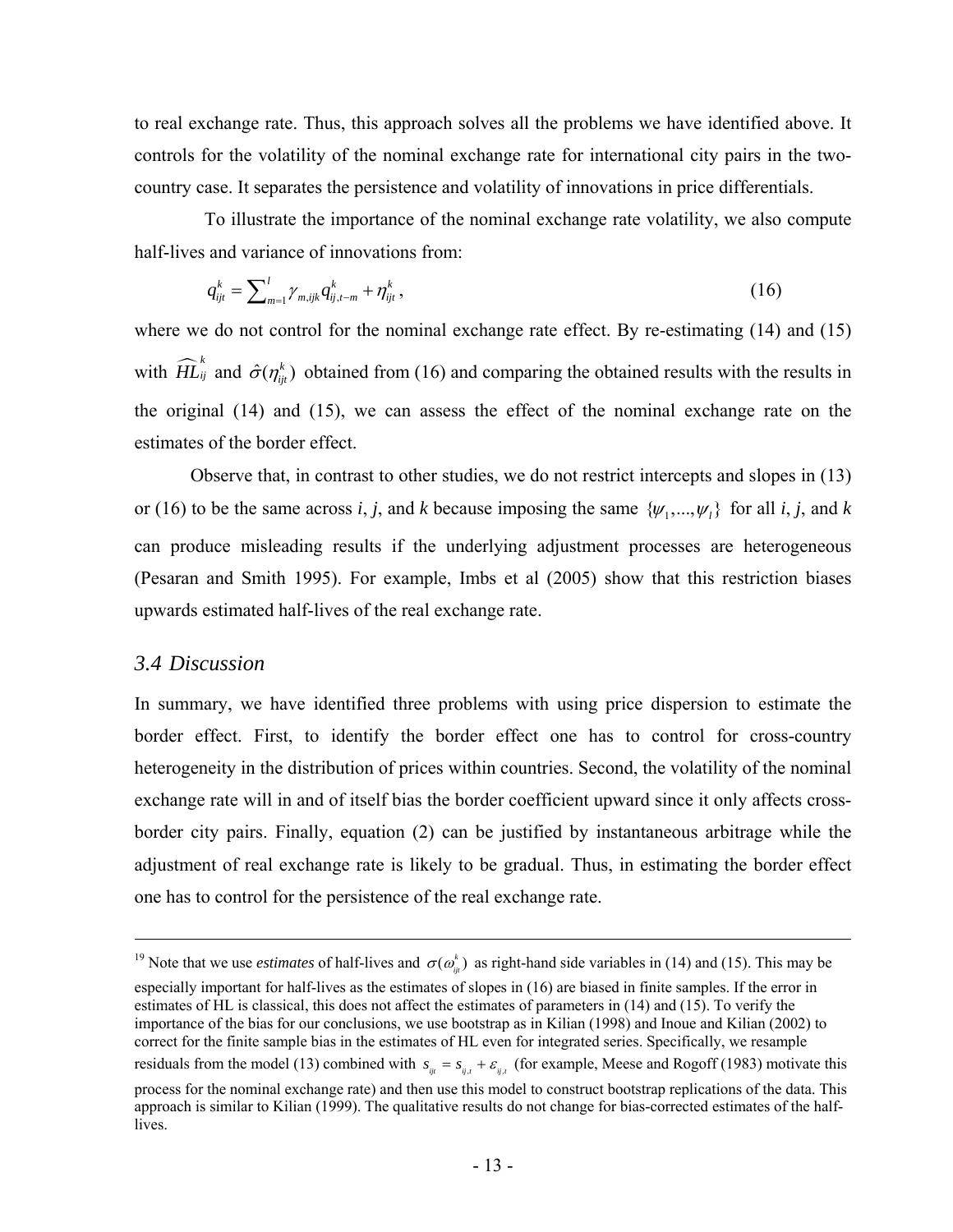To address these three issues, we suggest that the persistence of real exchange rates and the volatility of innovations to real exchange rates should be considered separately as in specifications (14) and (15) even in the two-country case. In particular, specification (15) measures the effect of the border on the size of innovations to price differentials after controlling for the nominal exchange rate and country heterogeneity effects. Likewise, specification (14) measures the effect of the border on the speed of adjustment in prices after controlling for the country heterogeneity, persistence and nominal exchange rate effects. This approach provides a unified framework to control/correct for the identified biases (country heterogeneity, persistence, nominal exchange rate) and to investigate how the border affects volatility and persistence of price differentials.

# 4 A Re-estimation of the Border Effect for Canada-U.S. and Japan-U.S. Pairs

In this section we apply our method to estimate the border effect on the volatility and speed of convergence of price differentials. To contrast the results with previous findings, we use the data collected by Engel and Rogers (1996) and Parsley and Wei (2001) who find large border effects for U.S./Canada and U.S./Japan respectively.

## *4.1 U.S.-Canada*

 $\overline{a}$ 

We start with the U.S./Canada case. ER's data covers 14 categories of goods, nine Canadian cities and 14 U.S. cities. The time span for each city pair varies from 1978-1992 at minimum to 1976-1995 at maximum.20 Because for some cities the price data are released bimonthly, ER focus on differences over two-month intervals and their dependent variable is  $\sigma(\Delta_2 q_{ijt}^k)$  where  $\Delta_2 x_t = x_t - x_{t-2}$ . Panel A of Table 1 presents descriptive statistics of  $\sigma(\Delta_2 q_{ij}^k)$  and  $\sigma(q_{ij,t}^k)$  for *UU*, *UC*, and *CC* city pairs.<sup>21</sup> Examination of the table immediately indicates that, on average, *CC* pairs are considerably less volatile than *UU* pairs and treating these two groups as homogenous may be inappropriate. For example,  $\sigma(\Delta_2 q_{ij}^k)$ , which is the focus of ER's analysis, equals 0.031 for *UU* pairs and 0.016 for *CC* pairs.

 $20$  Detailed discussion of the data can be found in Engel and Rogers (1996). The data are available at Charles Engel's website: http://www.ssc.wisc.edu/~cengel/Data/Border/BorderData.htm. 21 Panel unit root tests (Appendix Table A2) reject the null of unit root for real exchange rates in *UU*, *CC*, *UC*

pairs so that  $\sigma(q_{ij}^k)$  is a well-defined measure of volatility.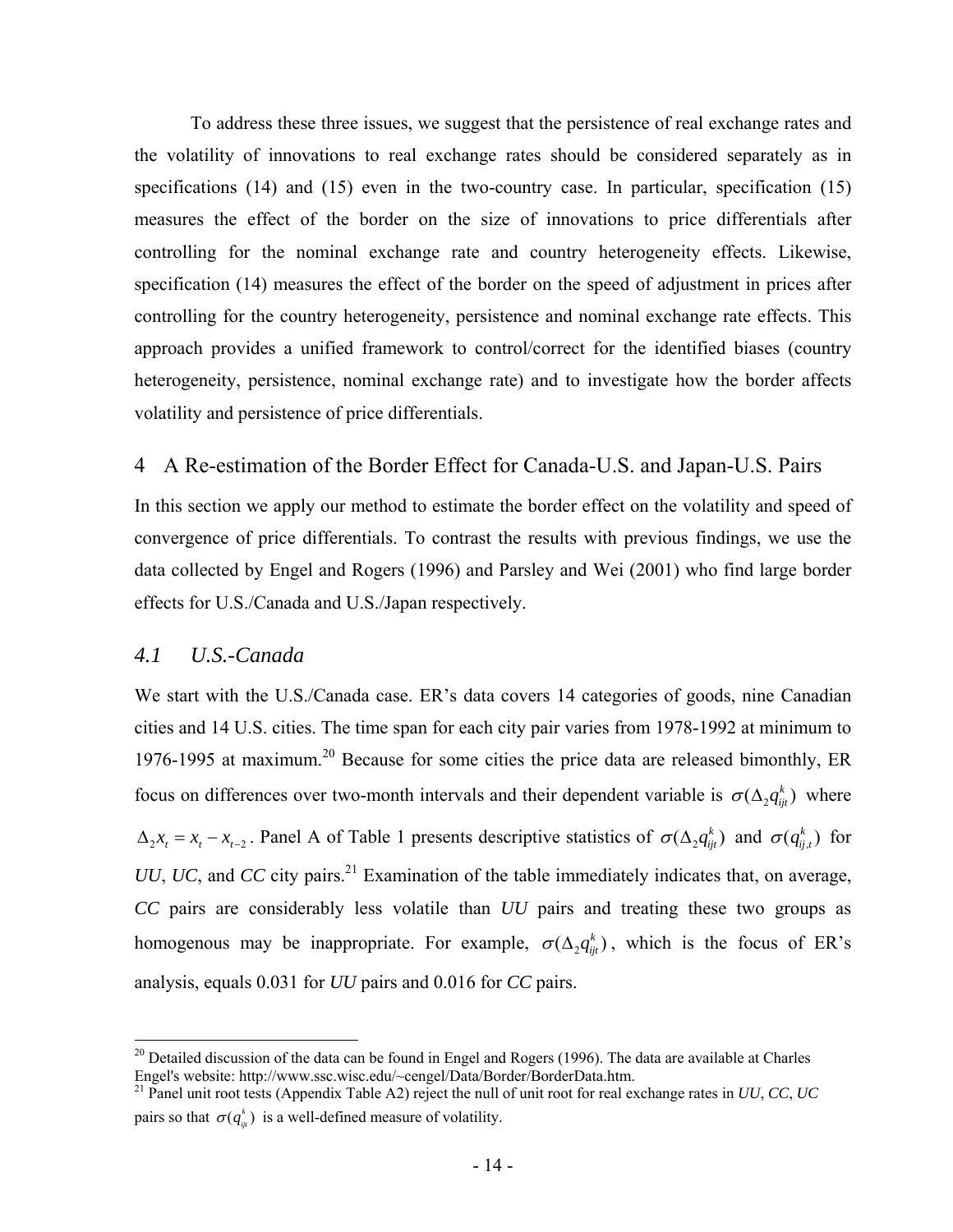Because distance is an independent variable in the border effect regressions, we also illustrate the distribution of  $\sigma(\Delta_2 q_{ijt}^k)$  for each type of city pair, conditional on distance (Figure 1).22 We depict the distribution using a box plot, which shows the median (the bar in the middle of the rectangle),  $25<sup>th</sup>$  and  $75<sup>th</sup>$  percentiles (the base and top of the rectangle) as well as the range of the data (the length of the line). Note that the standard deviation conditional on distance need not be positive. Several features of the data are immediately apparent. First, the medians of the *UU* pairs and *UC* pairs are similar, while the median of the CC pairs is lower. Second, *UU* pairs have much greater dispersion relative to *CC* pairs, in fact, greater than *UC* pairs. The figure suggests that the border effect arises from differences between *CC* and *UC* pairs.

In contrast to  $\sigma(\Delta_2 q_{ij}^k)$ , the difference in  $\sigma(q_{ij,t}^k)$  between *UU* and *UC* pairs is large while the difference is less apparent in  $\sigma(\Delta_2 q_{ij}^k)$  (see the second row of Table 1). A possible explanation is that  $q_{ijt}^k$  for *UC* pairs is more persistent than  $q_{ijt}^k$  for intranational pairs and, because differencing reduces persistence, the volatility of  $\Delta_2 q_{ij}^k$  is inhibited relative to the volatility of  $q_{ijt}^k$  .<sup>23</sup> We explore the implications of this below.

Table 2 follows ER's procedure for estimating the border effect (see Table 3 in Engel and Rogers (1996)). In the first column of panel A we estimate equation (2) with ER's dependent variable  $\sigma(\Delta_2 q_{ij}^k)$ . The estimation is repeated in the second panel (first column) using  $\sigma(q_{ij}^k)$  as the dependent variable. To preserve space and keep the analysis focused, in what follows we report only results for regressions pooling across goods.<sup>24</sup> We find that that the coefficients on the border dummy and distance are all positive. Specifically, in the first panel the estimates are  $\beta_1 = 1.076$  and  $\beta_2 = 12.026$  so that the border effect is  $\exp(\beta_2 / \beta_1) = 71,438$ km, consistent with ER's estimates.<sup>25</sup>

<sup>25</sup> Our point estimates of  $\beta_1$ ,  $\beta_1$  are close to ER's. However, because the border effect is  $BE = \exp(\beta_1/\beta_1)$ , even

<sup>&</sup>lt;sup>22</sup> Since the dispersion is conditional on distance, it may take negative values.

 $^{23}$  Engel and Rogers (footnote 8, p. 1116, 1996) note that the dispersion of price differentials is different for the

U.S. and Canada. They, however, do not elaborate on possible implications of such a difference.<br><sup>24</sup> Results are similar when regressions are estimated for separate good categories and alternative measures of price<br>differe

a minor variation in estimates of  $\beta_2$ ,  $\beta_1$  can result in large changes in the estimates of the border effect. In any case, the order of magnitude is the same.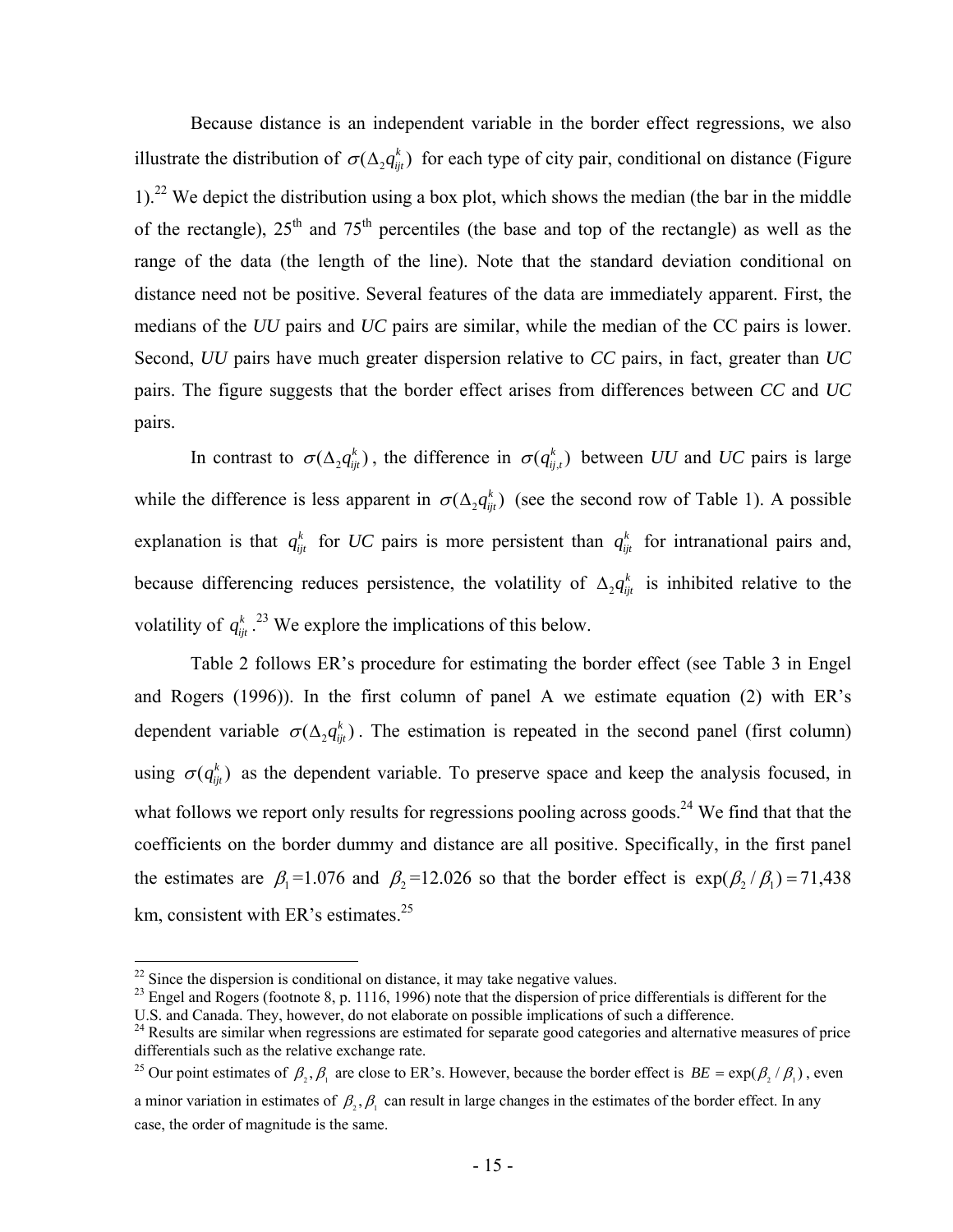The effect of within-country differences (the country heterogeneity effect) on the estimated border effect can be seen by adding the *CC* dummy to the regression (2) using the identification strategy in equation (10). Our conjecture is that by pooling *UU* and *CC* pairs, the researcher overstates the border effect. To confirm this intuition, we estimate (11) and report the results in the second column. We find that the key coefficient  $\beta_2$  in (2) is sensitive to the inclusion of the *CC* dummy while  $\beta_1$  remains essentially unchanged. In panel A, using ER's dependent variable, the coefficient  $\beta_2$  for the pooled regression remains statistically significant but drops from 12.026 to 4.148 thus making the border effect fall from 71,438 km to 47 km. In panel B, inclusion of the *CC* dummy causes the border coefficient to fall from 503 billion km to 100 million km.

As we argue in Section 3.1, the difference in the estimate of the border effect is driven by the country heterogeneity effect. In particular, under the ER specification differences in the volatility of real exchange rate for *UU* and *CC* pairs are absorbed by the city dummies. This conjecture is confirmed by inspection of coefficients on the city dummies in Table 3. Canadian cities (the shaded rows) are systematically negative while the coefficients on city dummies for U.S. cities are systematically positive. Once we control for the differences across countries (specification (11); Table 3, column 2), the volatility of *UC* and *CC* pairs is measured by the coefficient on the *Border* and *CC* dummy and the coefficients on city dummies do not have any pattern. We should note that there is no economic theory to help us distinguish between the ER specification and the one we propose. We believe that our specification is the most sensible approach given the nature of the country-specific variation in the data, but at a minimum, our results suggest that the border coefficient is highly sensitive to the assumption one makes about the source of variation and the relevant benchmark for measuring the border effect.

The enormous border effect that remains in  $\sigma(q_{ij}^k)$  (i.e. in levels rather than differences) is consistent with the fact that price differentials between international pairs include the nominal exchange rate, which is highly persistent and volatile. Since half-lives are directly related to the variance of the series, persistence of the nominal exchange rate translates into high volatility of price differentials for international city pairs. In contrast, variance of changes in real exchange rate  $\sigma(\Delta_2 q_{ij}^k)$  is inhibited for persistent series and, hence, the border effect measured on the basis of  $\sigma(\Delta_2 q_{ij}^k)$  is smaller than that based on  $\sigma(q_{ij}^k)$ .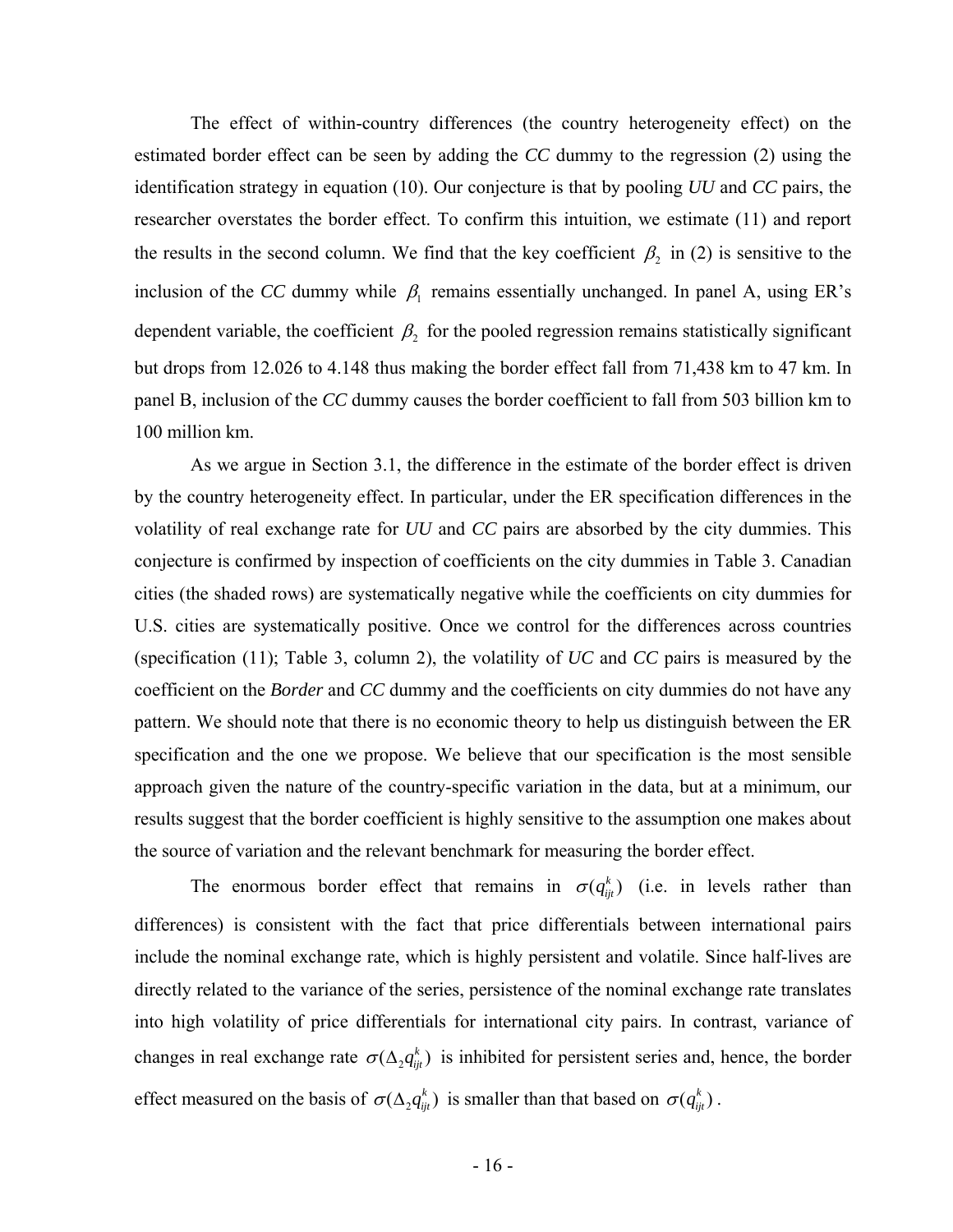To assess this conjecture, we estimate (16) with *l*=6 to generate estimates of half-lives and  $\sigma(\eta_{ij}^k)$ .<sup>26</sup> Note that in (16) we do not control for the volatility of the nominal exchange rate and we want to verify that the half-life is significantly larger for international city pairs than for intranational city pairs. The average estimated half-lives and standard deviations of innovations in the real exchange rate are reported in Appendix Table A1. Consistent with the studies that analyze prices or disaggregated price indices (e.g., Parsley and Wei 1996, Crucini and Shintani 2002, Ceglowski 2003) or allow heterogeneity in the dynamics of real exchange rate across pairs of locations (Imbs et al 2005), the average half-lives are 20, 23 and 34 months for *UU*, *CC* and *UC* pairs respectively.27 28 The volatility of innovations is comparable for *UU* and *UC* pairs. Specifically, the mean of  $\sigma(\eta_{\text{in}}^k)$  equals 0.031 and 0.028 for *UU* and *UC* pairs respectively. Innovations for *CC* pairs are only half as volatile as those for *UU* pairs. Hence, in terms of  $\sigma(\eta_{ij}^k)$  and half-lives, *UU* and *CC* pairs are different and controlling for this heterogeneity will be important for the estimates of the border effect.

To estimate the border effect for the volatility and persistence of innovations to real exchange rate, we use the estimated  $\sigma(\eta_{ij}^k)$  (columns 1 and 2, Panel A, Table 4) and half-lives (columns 1 and 2, Panel B, Table 4) as the dependent variables in (15) and (14). Estimates of the coefficients on log distance between cities suggest that, *ceteris paribus*, larger distance is associated with increased persistence and volatility of innovations. As we expected, controlling for intranational heterogeneity (by adding a *CC* dummy; column 2) reduces the size of the border effect. In particular, the border effect falls from 14.5 million km to 120 km and from 3,117 km to 1,005 km for  $\sigma(\eta_{\text{iii}}^k)$  and half-lives respectively.

The conclusions change dramatically once we control for the volatility of the nominal exchange rate as in  $(13)$  with  $l=6$ . Means of the estimated volatility and half-lives of innovations in the price ratio  $p_{ij}^k$  are reported in Appendix Table A1. This can be seen by comparing panels A and B of Figure 2. Panel A shows that the distribution of half-lives of *UC*

 $\overline{a}$ 

<sup>&</sup>lt;sup>26</sup> We choose *l*=6 to keep our results comparable to ER's and to control for seasonal variation. We include monthly dummies in (16) to control for seasonal factors.

<sup>&</sup>lt;sup>27</sup> Other studies (e.g., Parsley and Wei 1996) can have different estimates of half-lives because they use alternative ways to compute the half-lives (e.g., analyze only the largest root of the lag polynomial).

<sup>&</sup>lt;sup>28</sup> For U.S./Canada case, half-lives greater than 10 years are coded as missing (less than 2% of the sample). The conclusions we reach here and in the rest of the paper do not change when we explicitly control for censoring of half-lives using truncated regressions.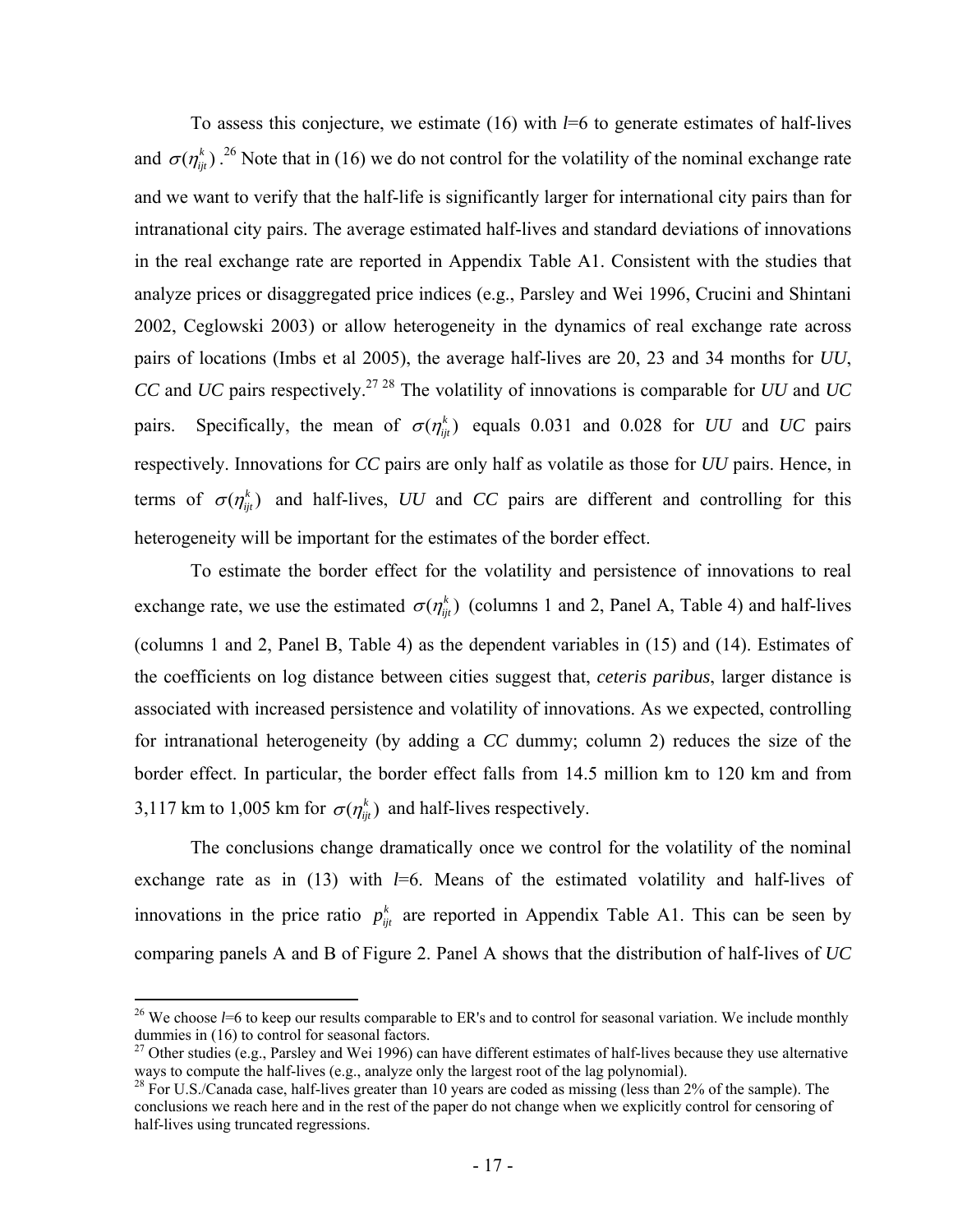pairs is shifted to the right of intracountry pairs. After controlling for the exchange rate, Panel B indicates that the *UC* pairs are now almost indistinguishable from intracountry pairs. Indeed, the average half-life of innovations for *UC* pairs falls from 34 months, when we do not control for volatility and persistence of the nominal exchange rate, to 23 months, which is comparable to the persistence we observe in intranational pairs. The volatility of innovations,  $\sigma(\omega_{\text{int}}^k)$ , decreases from 0.031 to 0.029 thus remaining slightly above the volatility of innovations for *UU* pairs.

Using these fixed-exchange-rate counterfactuals, we estimate the border effect on the volatility of innovations to the real exchange rate (as in (15)) and the persistence of the real exchange rate (as in (14)). The results are reported in column 3 (no control for country heterogeneity effect) and column 4 (control for country heterogeneity effect) of Table 4. Distance continues to be associated with increased persistence and volatility of innovations in the price ratio as the coefficients on log distance are positive and statistically significant in all cases. The implied border effect greatly diminishes relative to the case when we do not control for the nominal exchange rate in the real exchange rate for international city pairs. For example, the border effect on the half-life decreases from 1,005 km (column 2, panel B) to 1 (column 4, panel B), where in the latter case we control for the volatility of the nominal exchange rate and differences in within-country heterogeneity. Likewise, the border effect on the volatility of innovations further falls from 120 km (column 2, panel A) to zero km (column 4, panel A) with the coefficient on the *Border* dummy changing the sign to negative. Again, note the importance of the country heterogeneity effect by comparing columns 3 and 4 in Table 4.

Engel and Rogers (1996) argue that the large border effect cannot be completely explained by the volatility of the nominal exchange rate. They find that the border effect remains large when price differentials are measured by the relative exchange rate measured as  $RER_{ijt}^{k} = ((P_{it}^{k}/P_{it})/(P_{jt}^{k}/P_{jt}))$  where  $P_{it}^{k}$  is the price of good *k* in city *i* at time *t*,  $P_{it}$  is the Consumer Price Index for city *i* at time *t* (descriptive statistics are in Appendix Table A3). Clearly, *RER* does not inflate dispersion for international pairs as the real exchange rate does. We reproduce their large estimate of the border effect for  $\sigma(\Delta_2 R E R_{\text{int}}^k)$  in column 1, Panel A, Table 5. We show, however, that these findings are also affected by the country heterogeneity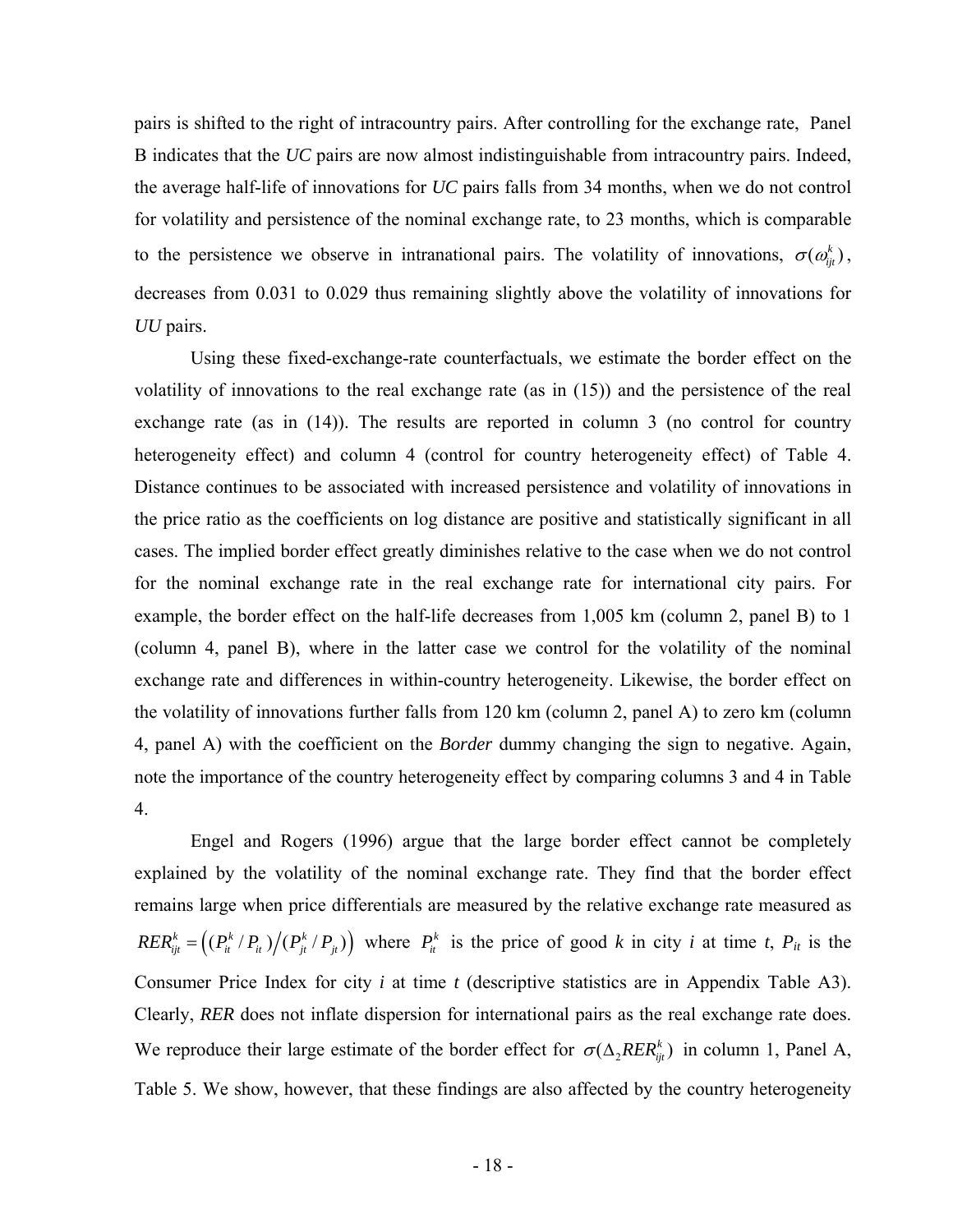effect. Indeed, when the *CC* dummy is included (column 2, Panel B, Table 5), the estimate of the border effect shrinks from 845 km to zero. $29$ 

These results suggest that after controlling for the country heterogeneity effect (by including the *CC* dummy) differences between the cross-border and within-country pairs are largely driven by exchange rate movements. The results are consistent with Mussa (1986) who argues that movements in the real exchange rate are driven by the nominal exchange rate since prices are sticky. The country heterogeneity effect explains most of the border effect when the dependent variable is the variance of the change in the real exchange rate. When the dependent variable is the variance of the real exchange rate, nominal exchange rates are the key source of shocks that cause cross-border pairs to exhibit a "border effect" and the persistence of nominal exchange rates is the source of persistent cross-border price differentials. After removing the exchange rate effect, international price differentials behave similar to intranational price differentials. To the extent a border exists, the border is the nominal exchange rate.

# *4.2 U.S.-Japan*

 $\overline{a}$ 

Now we repeat the exercise for the U.S./Japan sample of Parsley and Wei (2001; henceforth PW) who collect quarterly information on prices of 27 traded goods (e.g., toothpaste, coffee, jeans) in 48 Japanese and 48 U.S. cities over 1976:Q1-1997:Q4. We limit their sample to 10 U.S. and 14 Japanese cities, the largest in terms of population.<sup>30</sup> Panel B of Table 1 reports mean values of  $\sigma(\Delta q_{ij}^k)$  and  $\sigma(q_{ij}^k)$  by types of city pairs and Figure 3 presents a box plot for  $\sigma(\Delta q_{ij}^k)$ .<sup>31</sup> As in the U.S./Canada case, U.S.-U.S. (*UU*) pairs are different from Japan-Japan (*JJ*) pairs. For instance,  $\sigma(\Delta q_{ij}^k)$  is 0.153 and 0.080 for *UU* and *JJ* pairs, respectively. Thus, treating intranational city pairs as homogenous may lead to spuriously large estimates of the

 $^{29}$  Likewise, controlling for country heterogeneity eliminates the border effect in the volatility of innovations in and persistence of the relative exchange rate.<br><sup>30</sup> U.S. cities are Denver CO, Indianapolis IN, New Orleans LA, St. Louis MO, Omaha NE, New York NY,

Columbus OH, EL Paso TX, Ft. Worth TX, Houston TX. Japanese cities are Sapporo, Sendai, Chiba, Yokohama, Niigata, Nagoya, Kyoto, Osaka, Kobe, Okayama, Hiroshima, Fukuoka, Kumamoto, Kagoshima. The thresholds are 300,000 and 500,000 in population for U.S. and Japanese cities respectively. More details can be found in Parsley and Wei (2001). The data are available at David Parsley's website: http://mba.vanderbilt.edu/david.parsley/Research.htm. The price data analyzed in PW and ER are from different sources and thus not comparable. PW use price data collected the American Chamber of Commerce, while ER use price data collected by Bureau of Labor Statistics.<br><sup>31</sup> As in the U.S./Canada case, panel unit root tests reject the presence of a stochastic trend in the real exchange

rate (Table A2) so that the variance of real exchange rate is well-defined.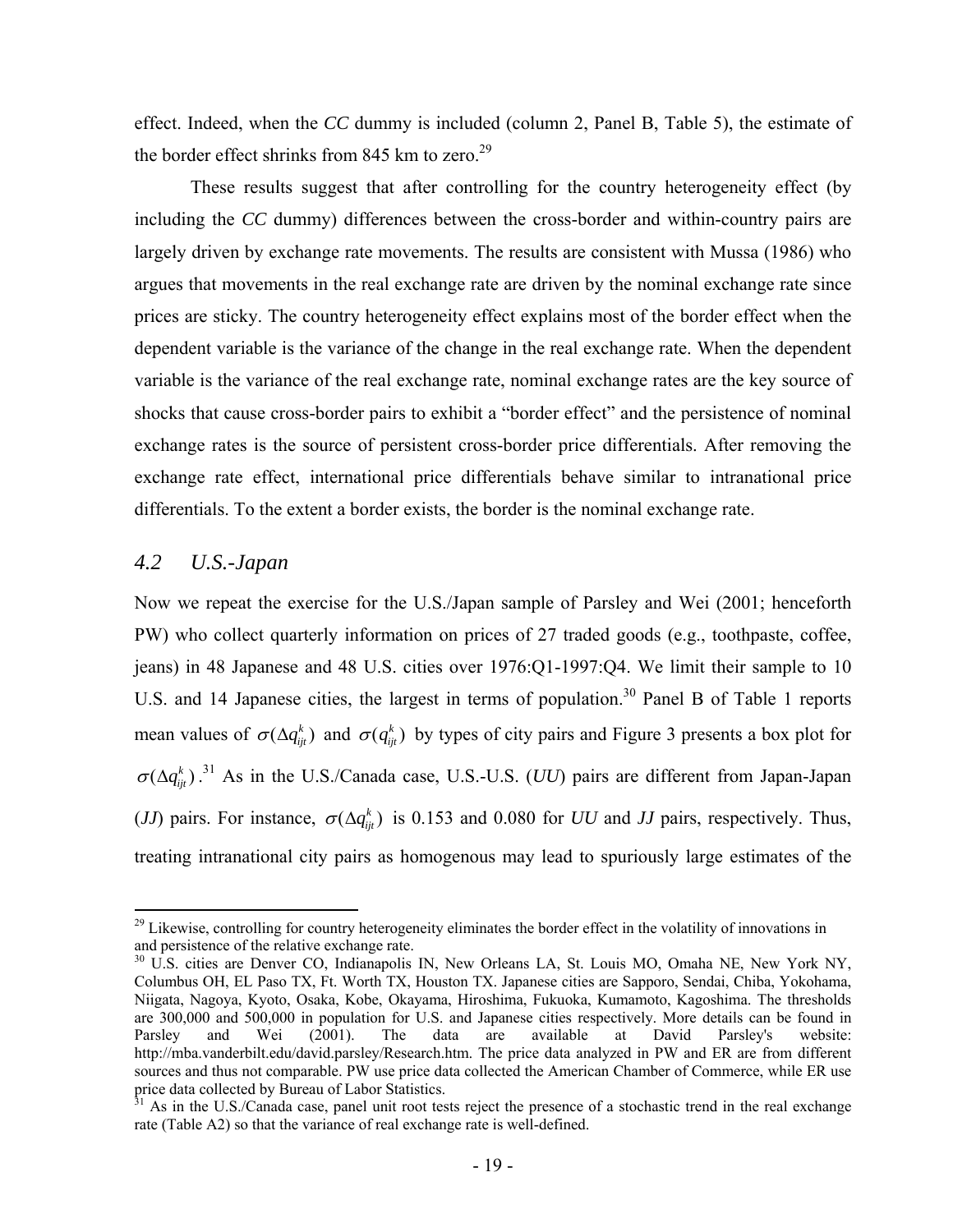border effects especially for  $\sigma(q_{ijt}^k)$ . Also note a tremendous increase in  $\sigma(q_{ijt}^k)$  relative to  $\sigma(\Delta q_{ij}^k)$  for U.S.-Japan (*UJ*) pairs, which is consistent with real exchange rate being persistent.

Following the previous analysis of the U.S./Canada case, we estimate equation (2) using  $\sigma(\Delta q_{ij}^k)$  and  $\sigma(q_{ij}^k)$  as the dependent variables and show the results in Table 6, Panel A and B. The border effect implied by the estimates is of a truly cosmic size, which is consistent with PW's estimates (Table 1, p. 96): the border is analogous to 43.2 million km for  $\sigma(\Delta q_{ij}^k)$  and more than 1 trillion km for  $\sigma ( q_{ij}^k)$ .<sup>32</sup> In contrast to the U.S./Canada case, controlling for the country heterogeneity effect (column (2)) reduces the estimate of the border effect but does not eliminate it. For instance, the border effect falls to 29,080 km for  $\sigma(\Delta q_{ij}^k)$ . Despite this reduction, it is hardly conceivable that the border can have such a profound effect on the persistence and volatility of price differentials. The volatility of the nominal exchange rate is a more likely culprit in the U.S./Japan case because the volatility of USD/Yen exchange rate is much larger than the volatility of exchange rate for the U.S. and Canada. In fact, differences in the border effect for  $\sigma(\Delta q_{ij}^k)$  and  $\sigma(q_{ij}^k)$  already indicate that the border is likely to be confounded with the volatility and persistence of the nominal exchange rate.

To verify this hypothesis, we examine the volatility and persistence of innovations in the real exchange rate. Specifically, we estimate (16) with *l*=4 and report the means of the estimated half-lives and  $\sigma(\eta_{ij}^k)$  in Appendix Table A1.<sup>33</sup> Half-lives for international city pairs are considerably larger than half-lives for intranational pairs. The differences are particularly striking for *UU* (2.2 quarters) and *UJ* (14.5 quarters) pairs with *JJ* (5.5 quarters) pairs in between of these two extremes (see Panel A, Figure 4).<sup>34</sup> Volatility of innovations is larger for international pairs (0.195) than for intranational pairs (0.120 for *UU* and 0.061 for *JJ*).

 $\overline{a}$ 

<sup>&</sup>lt;sup>32</sup> PW report a different estimate because they use polynomial in distance while we use log of distance. Also, we analyze only a sub-sample of PW's cities.

 $33$  We choose  $l=4$  to control for seasonal variation (the data are quarterly). For the same reason we also include seasonal dummies.

<sup>&</sup>lt;sup>34</sup> The average half-life for intranational pairs deserves a comment. Observing 4.2 half-life for *JJ* pairs is generally consistent with finding half-lives of or under one year (see discussion above). On the other hand, the half-life of 1.5 quarters for *UU* pairs appears somewhat low. Parsley and Wei (1996) use the similar data and find that the half-life for tradable goods is in 4-6 quarter range. Parsley and Wei, however, use approximate half-lives based on the largest root of the lag polynomial. We were able to reproduce their results when we use the approximate halflife. In contrast, the half-life based on impulse response function takes into account all eigenroots and, consequently, can lead to different estimates of the half-lives if the short run dynamics is important. This is exactly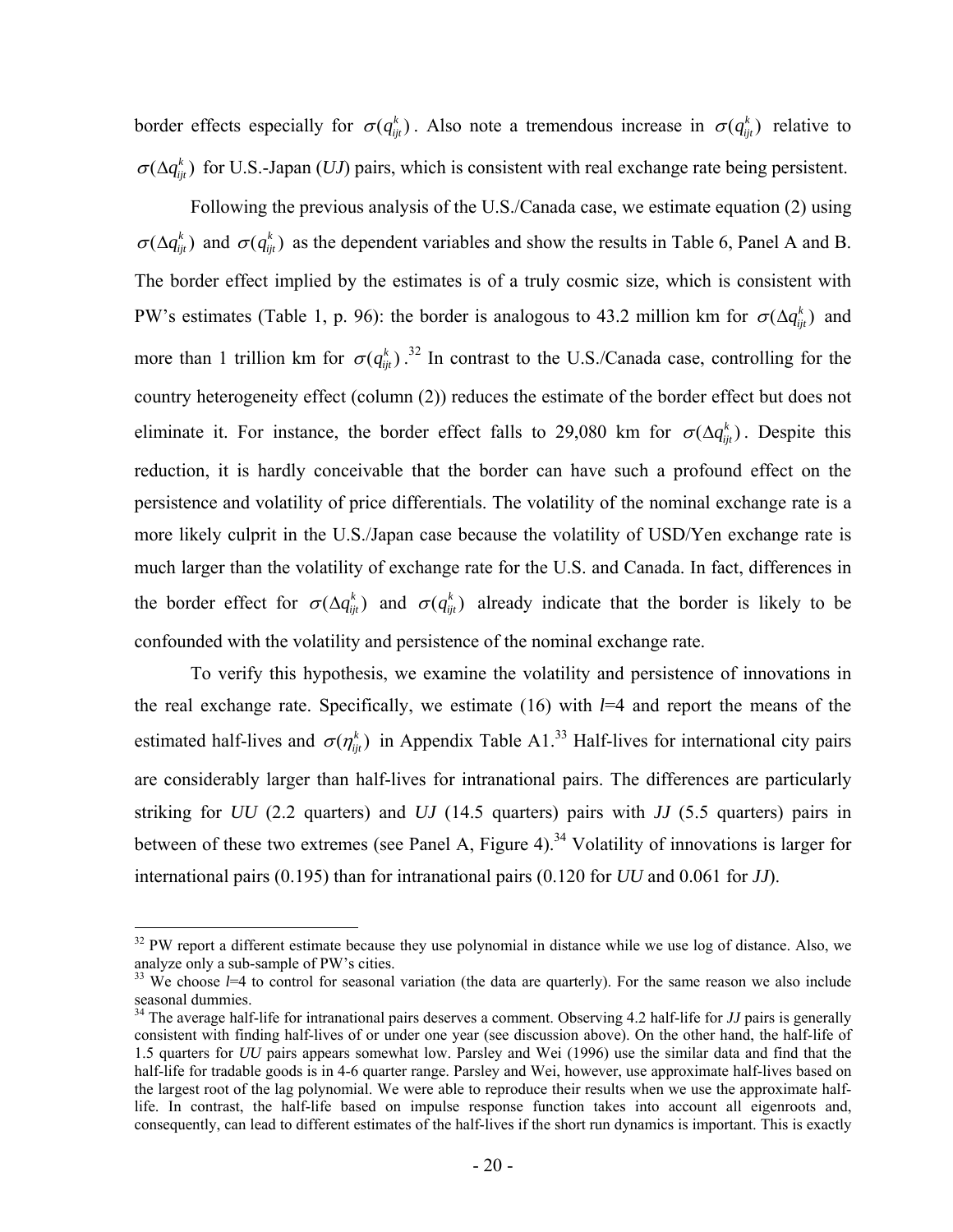After regressing half-lives and  $\sigma(\eta_{ij}^k)$  on log distance, border dummy and other controls, we find border effects equivalent to galactic distances. Even after controlling for the country heterogeneity effect, the border effect is greater than 1 trillion km for half-lives (column 2, Panel B, Table 7) and the volatility of innovations  $\sigma(\eta_{i\dot{t}}^k)$  (column 2, Panel A, Table 7). Hence,  $\sigma(q_{ij}^k)$  is significantly more volatile because the half-life is significantly longer and innovations are significantly large for international pairs than for intranational pairs. Again it is hardly plausible that border induces such impediments to elimination of price differentials and the volatility of the nominal exchange rate is a more likely explanation for finding enormous border effects.

Indeed, when we control for the volatility of the nominal exchange rate as in  $(13)$ ,<sup>35</sup> the average fixed-exchange-rate counterfactual for the half-life for international pairs equals 4.1 quarters which is less than the average half-life of *JJ* pairs (Appendix Table A1; also compare panels A and B in Figure 4). Likewise, the counterfactual volatility of innovations is 0.146 which is comparable to the volatility of innovations in the price ratio for *UU* pairs (Appendix Table A1). This translates into a modest border effect in the volatility of  $\omega_{ii}^k$  (315 km) and no border effect in the half-lives (column 4, Panels A and B respectively, Table 7). Note that the coefficient on the *Border* dummy is not statistically significant in both the half-life and the  $\sigma(\omega_{\text{in}}^k)$  regressions while the distance continues to significantly contribute to explaining the variation in half-lives and  $\sigma(\omega_{\theta}^k)$ . Also note the importance of controlling for country heterogeneity effect, i.e., the border effect is larger in column 3 (no control for the country heterogeneity effect) than in column 4 (control for the country heterogeneity effect).

In summary, if the U.S. and Japan had a fixed exchange rate, the half-life of price differentials in *UJ* and *UU* city pairs conditional on distance and other controls would be statistically equal. The same applies to the volatility of innovations in price differentials. As in the U.S./Canada case, we conclude that the border effect is confounded with other factors, notably the volatility of the nominal exchange rate, so that conventional methods to assess the

what happens in our case. For many *UU* city pairs second largest eigenroot is close to the largest eigenroot in absolute value and it tends to be of a different sign thus dampening the deviation from steady state more quickly than the largest eigenroot alone might suggest. Like in U.S./Canada case, half-lives greater than 20 years are coded as missing (approximately 2% of the sample).

<sup>&</sup>lt;sup>35</sup> We continue using *l*=4 for the U.S./Japan case.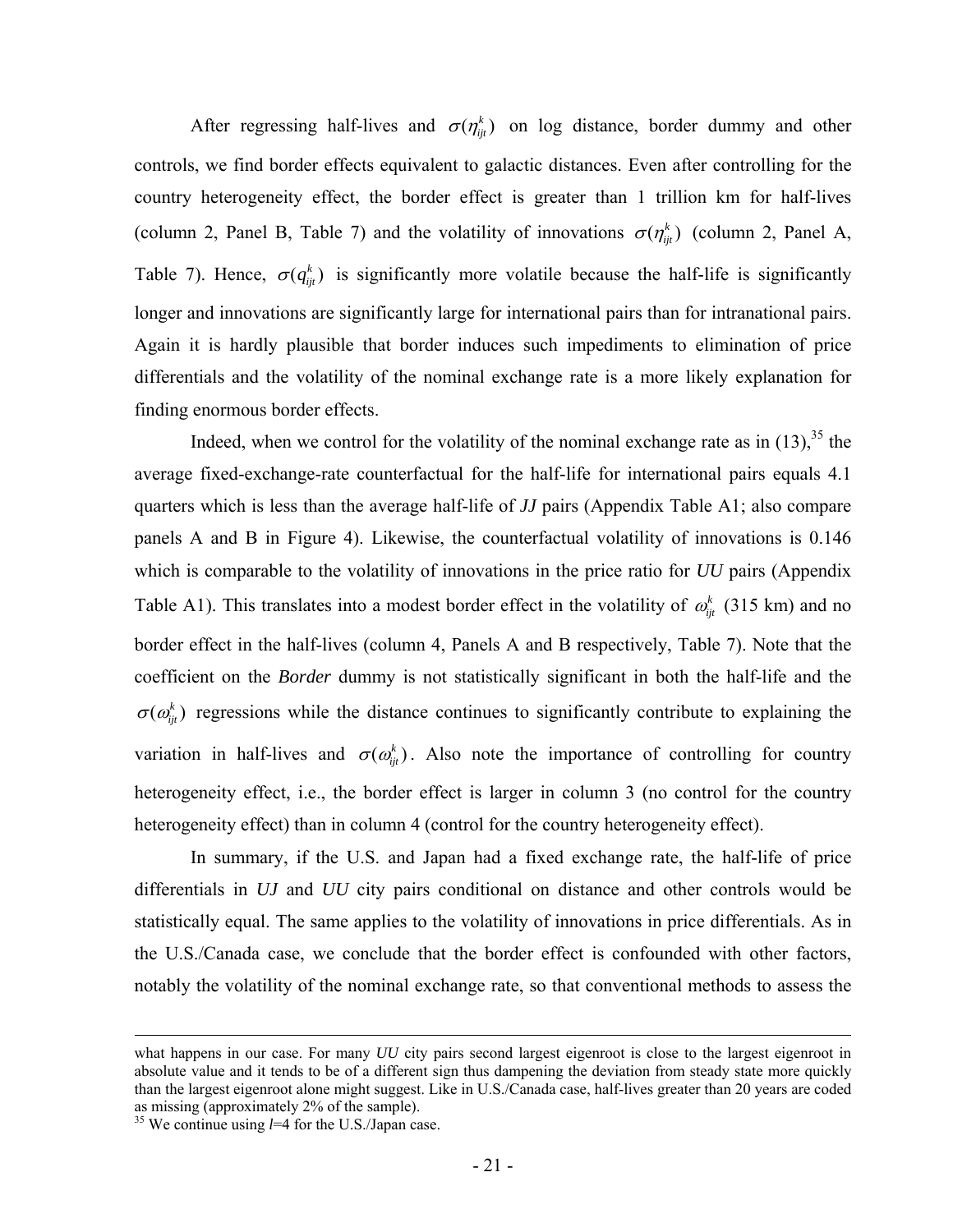border effect provide overstated estimates because of the country heterogeneity, persistence, and nominal exchange rate biases with nominal exchange rate effect being particularly important.

# 5. Concluding remarks

The border effects estimated from price data are often implausibly large. Moreover, significant border effects are found where they should not be found. We take these facts as indication that the commonly applied methodology makes assumptions that do not hold in the data. We show that the border effect can be confounded with factors that are unrelated to costs of crossing the border. Specifically, we identify three effects—country heterogeneity, persistence and nominal exchange rate effects—that can inflate the border effect so that the distance equivalent of the border can be of cosmic sizes. To address these problems, we develop a simple framework that separates the border effect from these confounding factors even in two-country cases.

We apply our approach to price data collected by Engel and Rogers (1996) for a sample of U.S. and Canadian cities and price data collected by Parsley and Wei (2001) for a sample of U.S. and Japanese cities. In sharp contrast to Engel and Rogers (1996), Parsley and Wei (2001) and other studies, we find no evidence of the border effect after controlling for factors confounding the border effect, i.e., cross-border price differentials behave in statistically and economically not distinguishable way from within-country price differentials. In the sample of U.S. and Canadian data, the border effect disappears once country-heterogeneity is taken into account. In the case of the U.S. and Japan, where exchange rate movements are larger, the barrier of the border is the exchange rate and the border itself has no significant effect on the dispersion of price differentials across the two countries.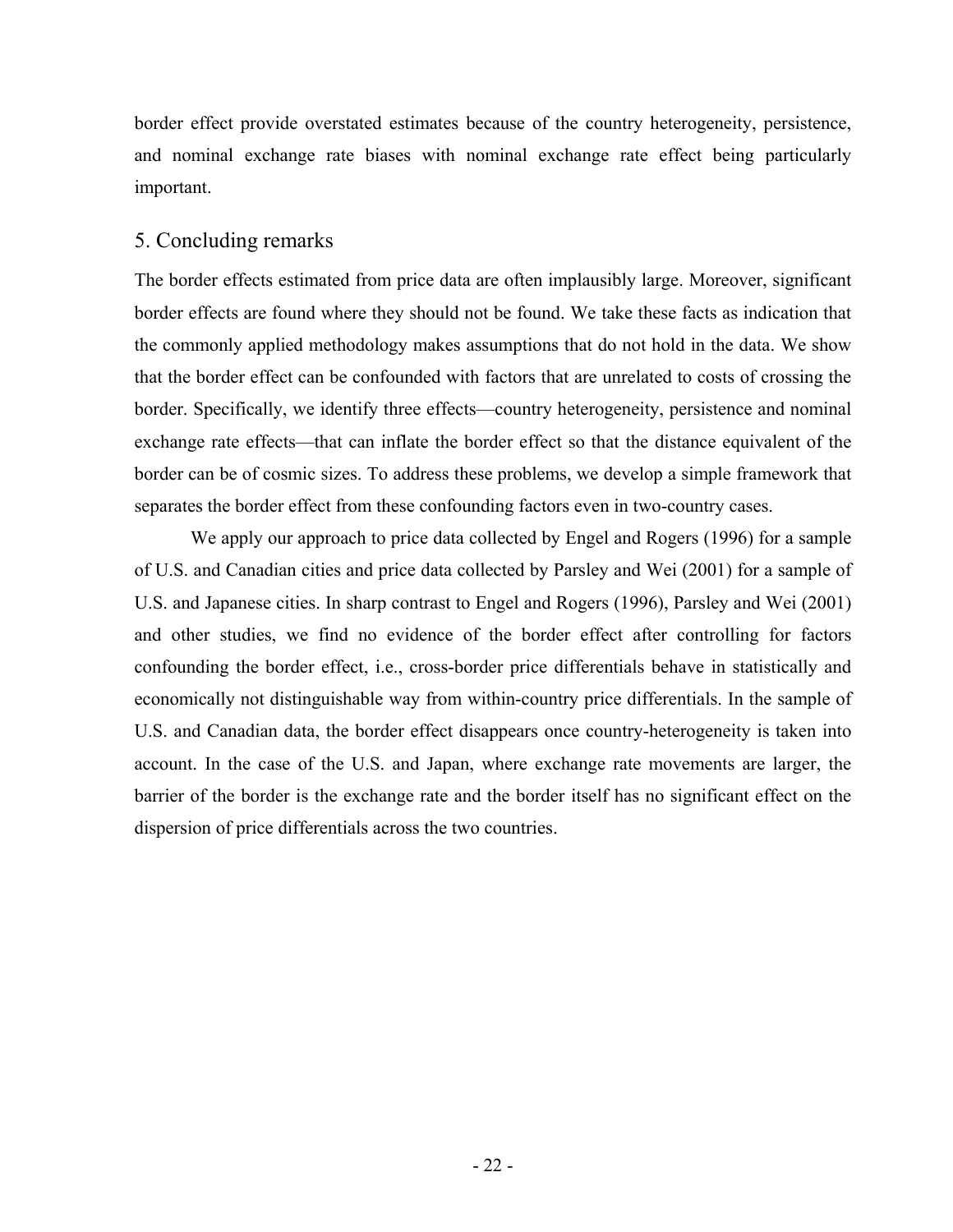# 5 References

- Anderson, James E., and Eric van Wincoop, 2004. "Trade Costs," *Journal of Economic Literature* 42(4), 691-751.
- Breitung, Jorg, 2000. "The Local Power of Some Unit Root Tests for Panel Data," in B. Baltagi, ed., *Advances in Econometrics* 15, Amsterdam: JAI Press, p. 161-178.
- Ceglowski, Janet, 2003. "The Law of One Price: Intranational Evidence for Canada," *Canadian Journal of Economics* 36(2), 373-400.
- Choi, I., 2001. "Unit Root Tests for Panel Data," *Journal of International Money and Finance* 20, 249-272.
- Coleman, Andrew, 2005. "Endogenous Have we misunderstood the law of one price? A reinterpretation based on a trade model with transport capacity constraints," University of Michigan mimeo.
- Crucini, Mario J. and Mototsugu Shintani, 2002. "Persistence in Law-of-One-Price Deviations: Evidence from Micro-Data.," Mimeo.
- Crucini, Mario J., Chris I. Telmer, and Mario Zachariadis, 2000. "Dispersion in Real Exchange Rates," Department of Economics, Vanderbilt University Working paper 00-W13.
- Engel, Charles and John H. Rogers, 1996. "How Wide Is the Border?" *American Economic Review* 86(5), 1112-1125.
- Engel, Charles and John H. Rogers, 2000. "Relative Price Volatility: What Role Does the Border Play?" in *Intranational Macroeconomics*, G.D. Hess and E. van Wincoop, eds. Cambridge University Press.
- Engel, Charles and John H. Rogers, 2001. "Deviation form Purchasing Power Parity: Causes and Welfare Costs," *Journal of International Economics* 55, 29-57.
- Helliwell, John, and Genevievve Verdier, 2001. "Measuring Internal Trade Distances: A New Method Applied to Estimate Provincial Border Effect in Canada," *Canadian Journal of Economics* 34, 1024-1041.
- Im, K.S., M.H. Pesaran and Y. Shin, 2003. "Testing for Unit Roots in Heterogeneous Panels," *Journal of Econometrics* 115, 53-74.
- Imbs, Jean, Harron Mumtaz, Morten O. Ravn, and Helene Rey, 2003. "Nonlinearities and the Real Exchange Rate," *Journal of European Economic Association* 1(2-3), 639-649.
- Imbs, Jean, Haroon Mumtaz, Morten O. Ravn, and Helene Rey, 2005. "PPP strikes back: Aggregation and the Real Exchange Rate," *Quarterly Journal of Economics* 70(1) 1-45.
- Inoue, Atsushi and Lutz Kilian, 2002. "Bootstrapping Autoregressive Processes with Possible Unit Roots", *Econometrica* 70(1), 377-391.
- Kilian, Lutz, 1998. "Small-Sample Confidence Intervals for Impulse Response Functions," *Review of Economics and Statistics* 80(2), 218-230.
- Kilian, Lutz, 1999. "Exchange Rate and Monetary Fundamentals" What Do We Learn form Long-Horizon Regressions?" *Journal of Applied Econometrics* 14, 491-510.
- Kilian, Lutz and Tao Zha, 2002. "Quantifying the Uncertainty about the Half-Life of Deviations from PPP," *Journal of Applied Econometrics* 17, 107-125.
- Levin, A. , C.F. Lin , and C. Chu, 2002. "Unit Root Tests in Panel Data: Asymptotic and Finite-Sample Properties," *Journal of Econometrics* 108, 1-24
- Maddala, G.S. and S. Wu, 1999. "A Comparative Study of Unit Root Tests with panel Data and a New Simple Test," *Oxford Bulletin of Economics and Statistics* 61, 631-652.
- Magnus, Jan R. and Heinz Neudecker, 1999. *Matrix Differential Calculus*. New York: Wiley.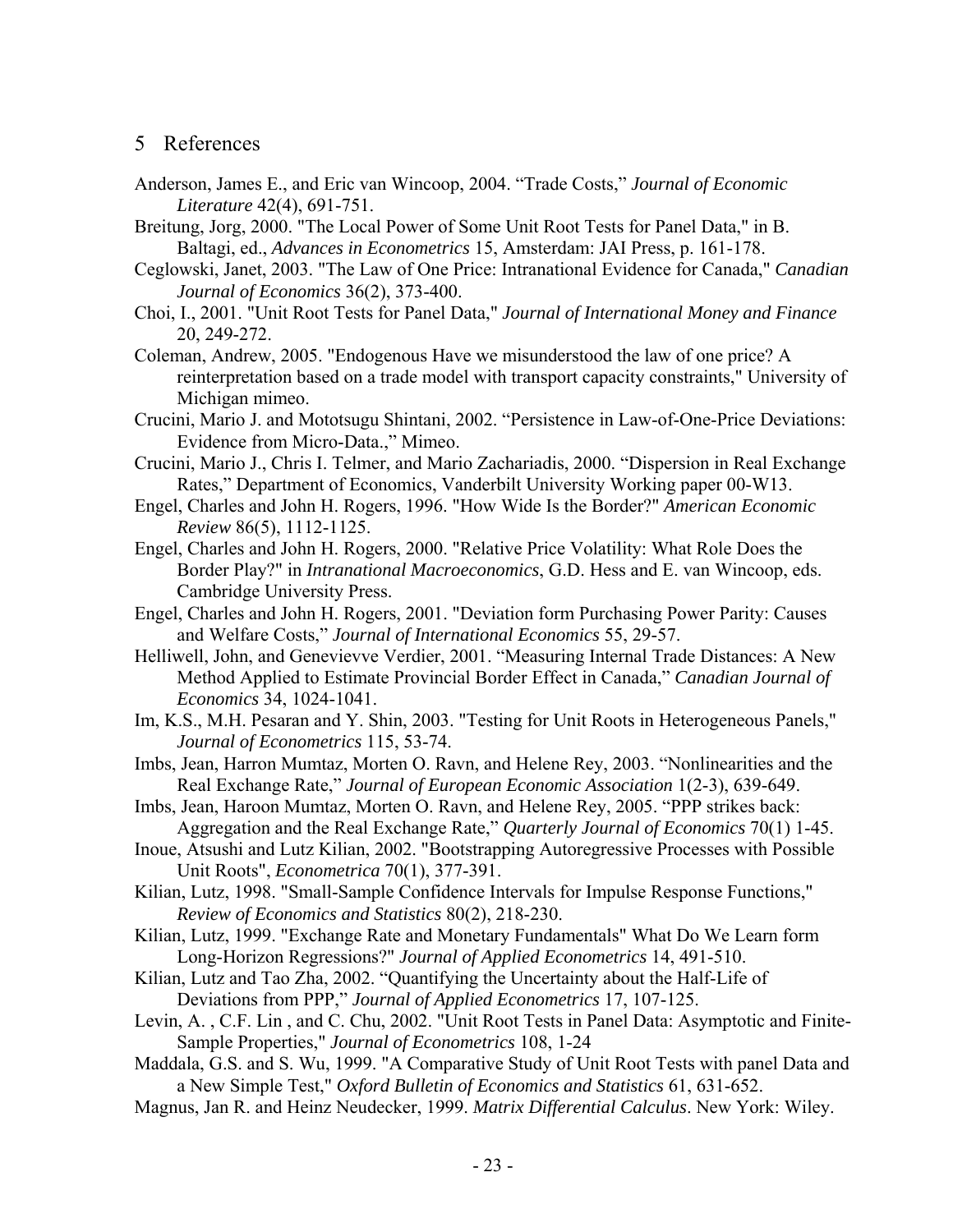McCallum, John F., 1995. "National Borders matter: Canada-U.S. Regional Trade Patterns," *American Economic Review* 85, 615-623

- Meese, R. and K. Rogoff, 1983. "Empirical exchange rate models of the Seventies: Are any fit to Survive?" *Journal of International Economics* 14, 3-24.
- Mussa, Michael. 1986. "Nominal Exchange Rate Regimes and the Behavior of Real Exchange Rates: Evidence and Implications," *Carnegie-Rochester Series on Public Policy* 26, 117- 214.

Obstfeld, Maurice and Kenneth Rogoff, 2000. "The Six Major Puzzles in International Macroeconomics. Is There a Common Cause," in *NBER Macroeconomics Annual* 2000, B.S. Bernanke and K. Rogoff, eds., Cambridge , MA: MIT Press.

Obstsfeld, Maurice, and Alan M. Taylor, 1997. "Non-linear Aspects of Goods-Market Arbitrage and Adjustment: Heckscher's Commodity Points Revisited," *Journal of Japanese and International Economies* 11, 441-479.

Parsley, David C. and Shang-Jin Wei, 1996. "Convergence of the Law of One Price Without Trade Barriers or Currency Fluctuations," *Quarterly Journal of Economics* 111(4), 1211- 1236.

- Parsley, David C. and Shang-Jin Wei, 2001. "Explaining the Border Effect: The Role of Exchange Rate Variability, Shipping Costs, and Geography," *Journal of International Economics* 55, 87-105.
- Parsley, David C., and Shang-Jin Wei, 2002. "Currency Arrangements and Goods Market Integration: A Price Based Approach," mimeo.
- Pesaran, M. Hashem and Ron Smith. 1995. "Estimating Long-Run Relationships form Dynamics Heterogeneous Panels," *Journal of Econometrics* 68, 79-113.
- Smith, Jeffrey. 2004 "Evaluating Local Economic Development Policies: Theory and Practice." In Alistair Nolan and Ging Wong, eds., *Evaluating local economic and employment development: How to assess what works among programmes and policies*. Paris: OECD, 287-332.
- Taylor, Alan M, Mark P. Taylor, 2004. "The Purchasing Power Parity Debate," *Journal of Economic Perspectives* 18(4), 135-158.
- Wolf, Holger C., 2000. "Intranational Home Bias in Trade," *Review of Economics and Statistics* 82(4), 555-563.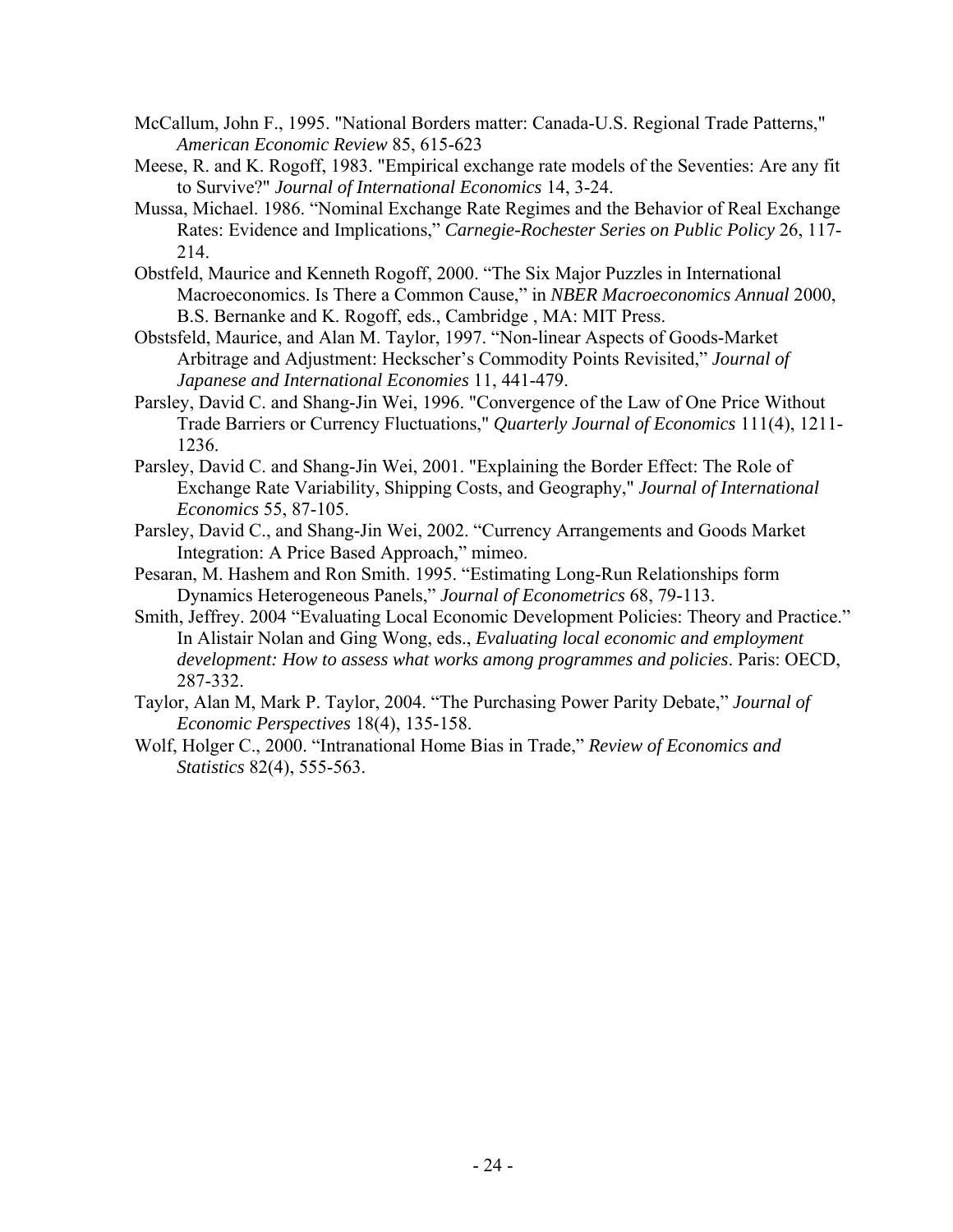

Figure 1. Distribution of distance-adjusted dispersion of changes in real exchange rate. U.S.-Canada.

*Note*: Distance-adjusted dispersion is computed as the residual in the regression of dispersion on log distance between cities.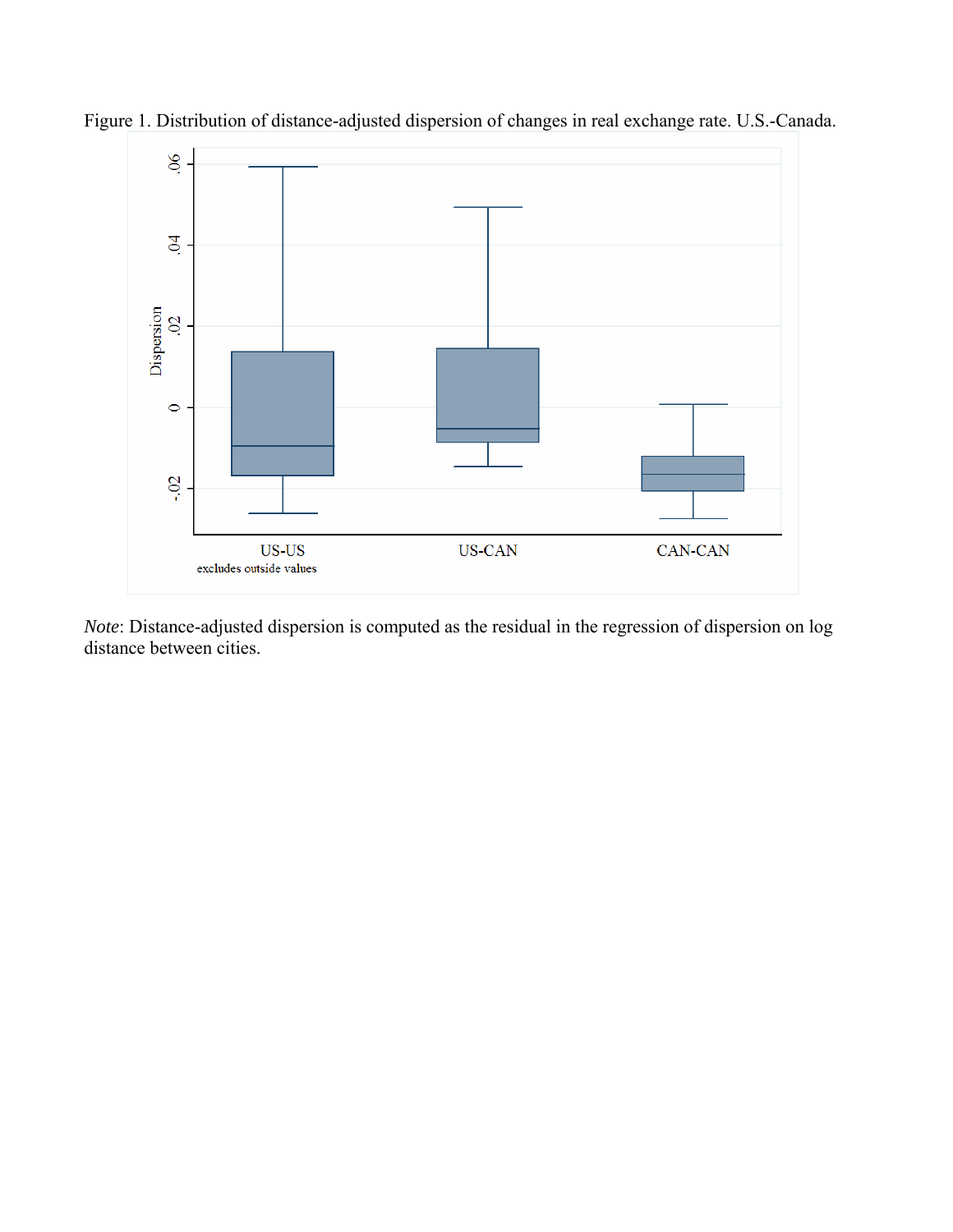

Figure 2. Estimated half-lives of price differentials. U.S.-Canada.

*Note*: The figure plot kernel densities of estimated half-lives. Bandwidth is 0.2. Solid line, broken, and dash/dot lines in panels A and B correspond to *UU*, *CC*, and *UC* pairs respectively. Vertical lines show the means for the respective group of city pairs. In panel A, half-lives are computed from the estimates of  $\{\psi_{1, ijk}, ..., \psi_{l, ijk}\}\$  in (16). In panels B, half-lives are computed from the estimates  $\{\psi_{1, ijk}, ..., \psi_{l, ijk}\}\$  in (13). Number of lags to remove short term dynamics in (13) and (16) is 6.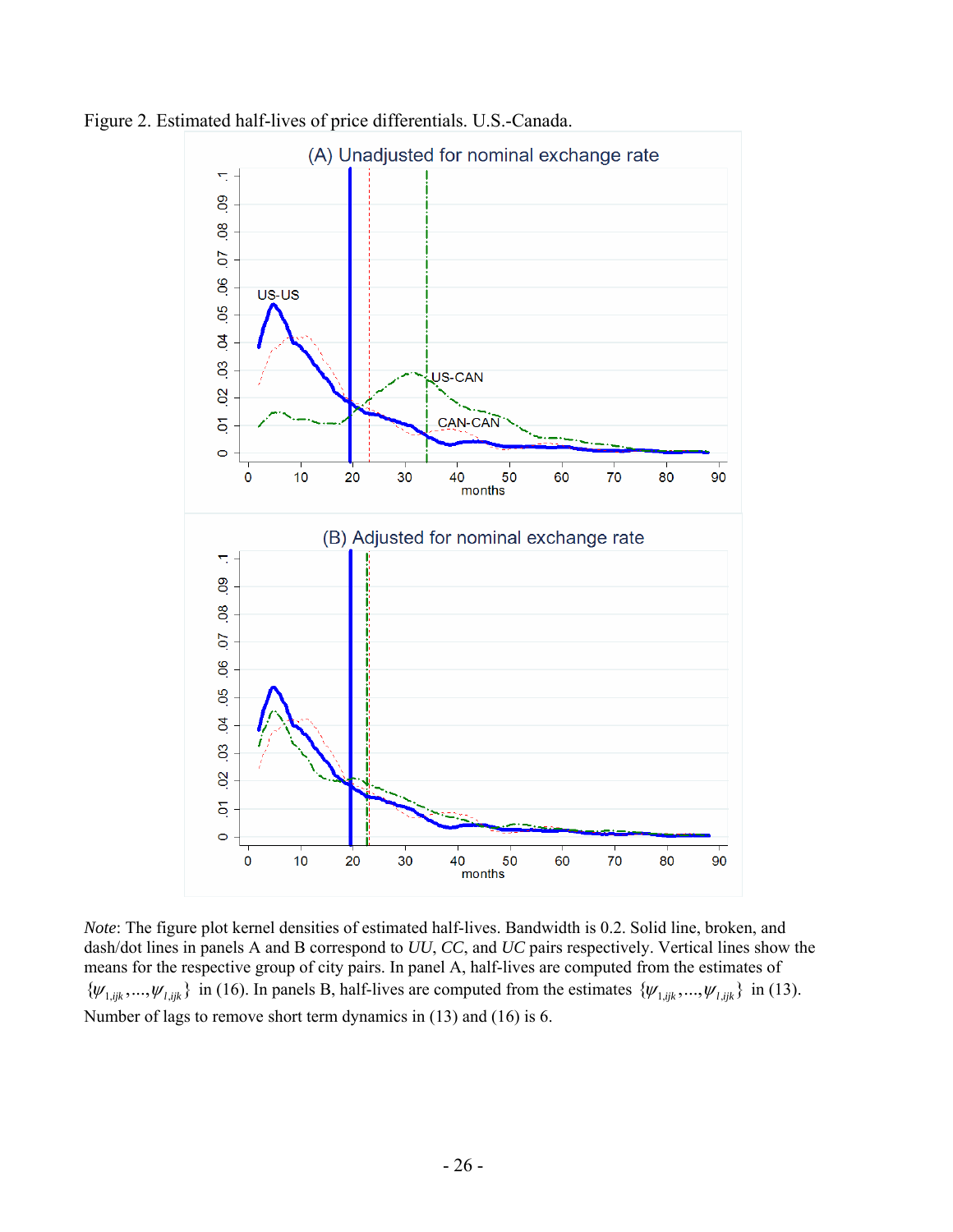

Figure 3. Distribution of distance-adjusted dispersion of changes in real exchange rate. U.S.-Japan.

*Note*: Distance-adjusted dispersion is computed as the residual in the regression of dispersion on log distance between cities.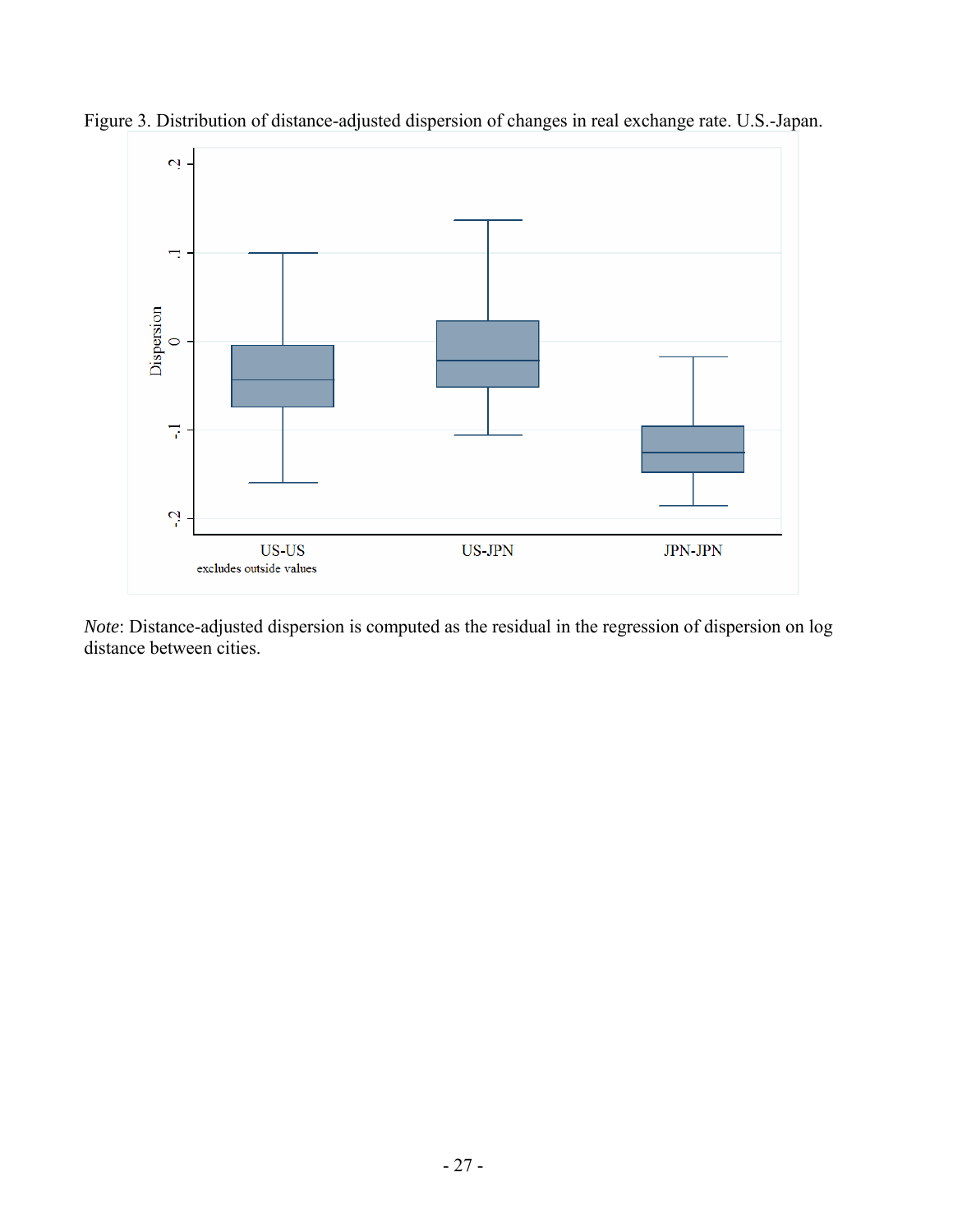

Figure 4. Estimated half-lives of price differentials. U.S.-Japan.

*Note*: The figure plot kernel densities of estimated half-lives. Bandwidth is 0.2. Solid line, broken, and dash/dot lines in panels A and B correspond to *UU*, *JJ*, and *UJ* pairs respectively. Vertical lines show the means for the respective group of city pairs. In panel A, half-lives are computed from the estimates of  $\{\psi_{1, ijk}, ..., \psi_{l, jjk}\}\$  in (16). In panel B, half-lives are computed from the estimates  $\{\psi_{1, ijk}, ..., \psi_{l, jjk}\}\$  in (13). Number of lags to remove short term dynamics in (13) and (16) is 4.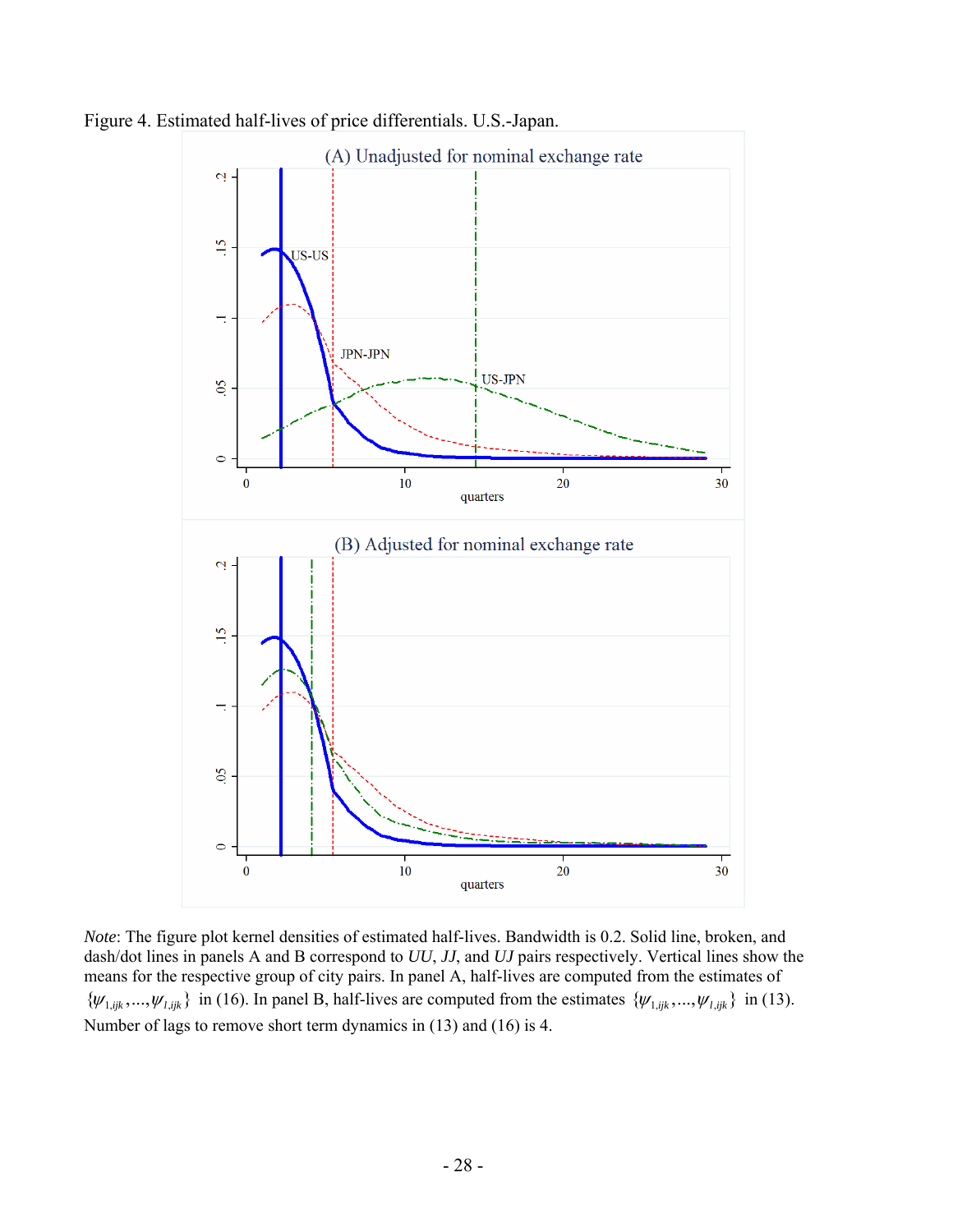|                                                                                             | Panel A: U.S./Canada |               |                |              |
|---------------------------------------------------------------------------------------------|----------------------|---------------|----------------|--------------|
|                                                                                             | US-US                | <b>US-CAN</b> | CAN-CAN        | All          |
|                                                                                             | (1)                  | (2)           | (3)            | (4)          |
| Real exchange rate, $q_{\text{int}}^k$                                                      |                      |               |                |              |
| Standard deviation of changes in real<br>exchange rate, $\sigma(\Delta_2 q_{\text{int}}^k)$ | 0.031                | 0.037         | 0.016          | 0.032        |
| Standard deviation of real exchange rate,<br>$\sigma(q_{ijt}^k)$                            | 0.067                | 0.103         | 0.040          | 0.082        |
| Log(distance)<br>N                                                                          | 7.17<br>1140         | 7.53<br>1764  | 7.21<br>504    | 7.35<br>3408 |
|                                                                                             | Panel B: U.S./Japan  |               |                |              |
|                                                                                             | US-US                | <b>US-JPN</b> | <b>JPN-JPN</b> | All          |
|                                                                                             | (1)                  | (2)           | (3)            | (4)          |
| Real exchange rate, $q_{ii}^k$                                                              |                      |               |                |              |
| Standard deviation of changes in real<br>exchange rate, $\sigma(\Delta q_{\text{int}}^k)$   | 0.153                | 0.211         | 0.080          | 0.158        |
| Standard deviation of real exchange rate,<br>$\sigma(q_{\text{int}}^k)$                     | 0.159                | 0.648         | 0.103          | 0.389        |
| Log(distance)<br>N                                                                          | 7.08<br>1215         | 9.26<br>3780  | 6.07<br>2457   | 7.86<br>7452 |

Table 1. Descriptive statistics for U.S./Canada and U.S./Japan.

*Note*: the table reports mean values of the presented variables. Average is taken over city pairs. See text for the definitions of the variables. Different price indices are used for U.S. in U.S./Canada and U.S./Japan cases.  $\sigma(x)$  is time series standard deviation of variable *x*.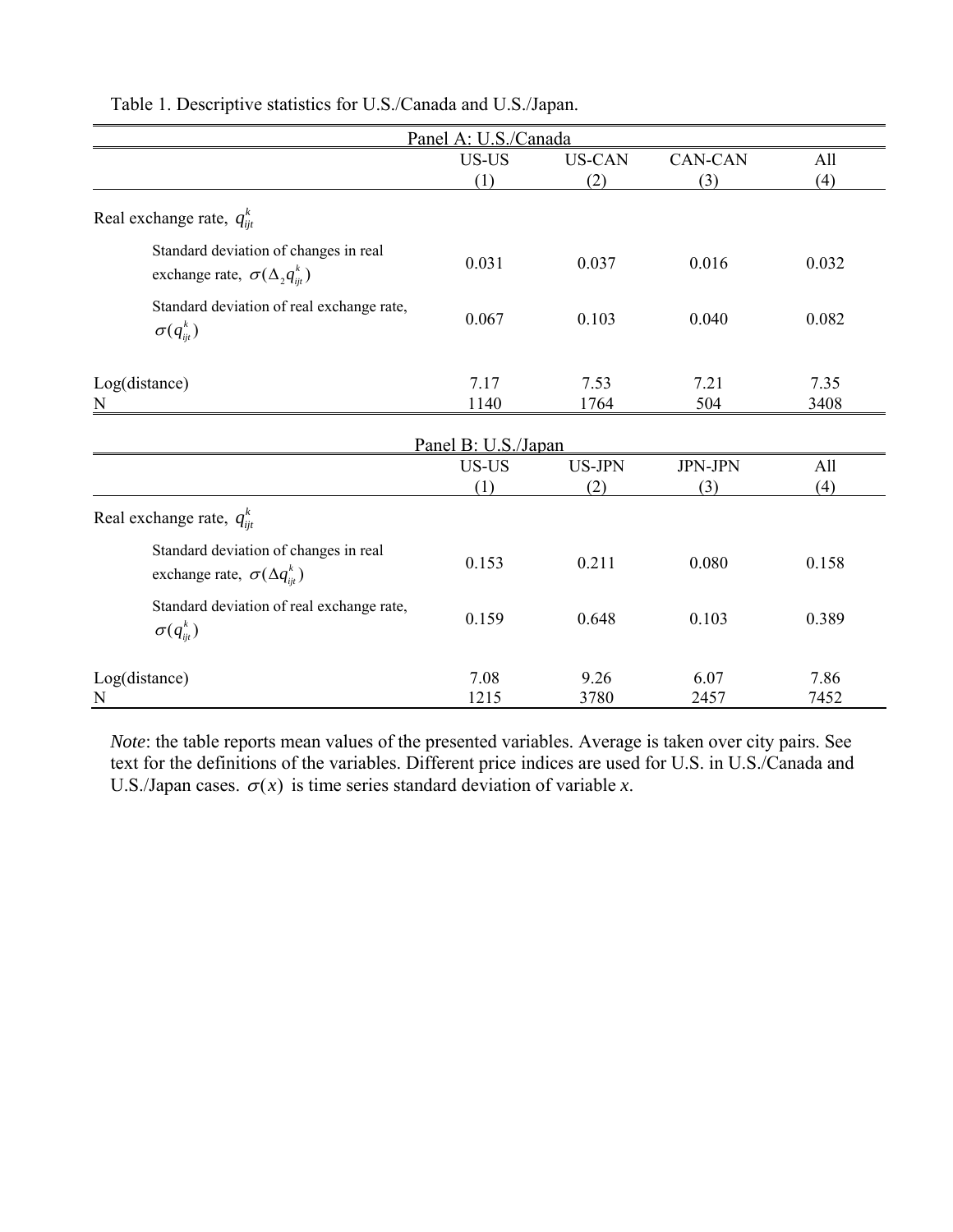| Border effect (km)                                                          | 71,438         | 47            |  |  |
|-----------------------------------------------------------------------------|----------------|---------------|--|--|
| $R^2$                                                                       | 0.78           | 0.78          |  |  |
|                                                                             |                | (0.529)       |  |  |
| CC                                                                          |                | $-15.756***$  |  |  |
|                                                                             | (0.363)        | (0.393)       |  |  |
| <b>Border</b>                                                               | 12.026***      | 4.148***      |  |  |
|                                                                             | (0.269)        | (0.269)       |  |  |
| Ln(dist)                                                                    | $1.076***$     | $1.076***$    |  |  |
| in real exchange rate, $\sigma(\Delta, q)$                                  |                |               |  |  |
| <b>Panel A:</b> Dependent variable is standard deviation of changes         |                |               |  |  |
|                                                                             |                | 2)            |  |  |
|                                                                             | effect         | effect        |  |  |
|                                                                             | heterogeneity  | heterogeneity |  |  |
|                                                                             | country        | country       |  |  |
|                                                                             | No control for | Control for   |  |  |
| $\alpha$ and border effect. Kear exchange rate. $\beta$ . $\beta$ . Canada. |                |               |  |  |

Table 2. Estimates of the border effect. Real exchange rate. U.S./Canada.

*Panel B*: Dependent variable is standard deviation of real

|                    | exchange rate, $\sigma(q)$ |              |
|--------------------|----------------------------|--------------|
| Ln(dist)           | $1.749**$                  | $1.749**$    |
|                    | (0.856)                    | (0.856)      |
| <i>Border</i>      | 47.127***                  | 32.217***    |
|                    | (1.152)                    | (1.249)      |
| CC                 |                            | $-29.821***$ |
|                    |                            | (1.681)      |
| $R^2$              | 0.50                       | 0.50         |
| Border effect (km) | 503 bln                    | 100 mln      |

*Note*: Coefficients in panels A and B are multiplied by 1000. *CC* is the dummy variable for Canada-Canada city pairs, *Border* is the dummy variable for US-Canada pairs (*UC* dummy). Omitted category is US-US city pairs. Robust standard errors are in parentheses. \*, \*\*, and \*\*\* are significant at 10%, 5%, and 1% respectively. The benchmark specification is (11). Border effect is computed according to (12). City and good category dummies are included but not reported.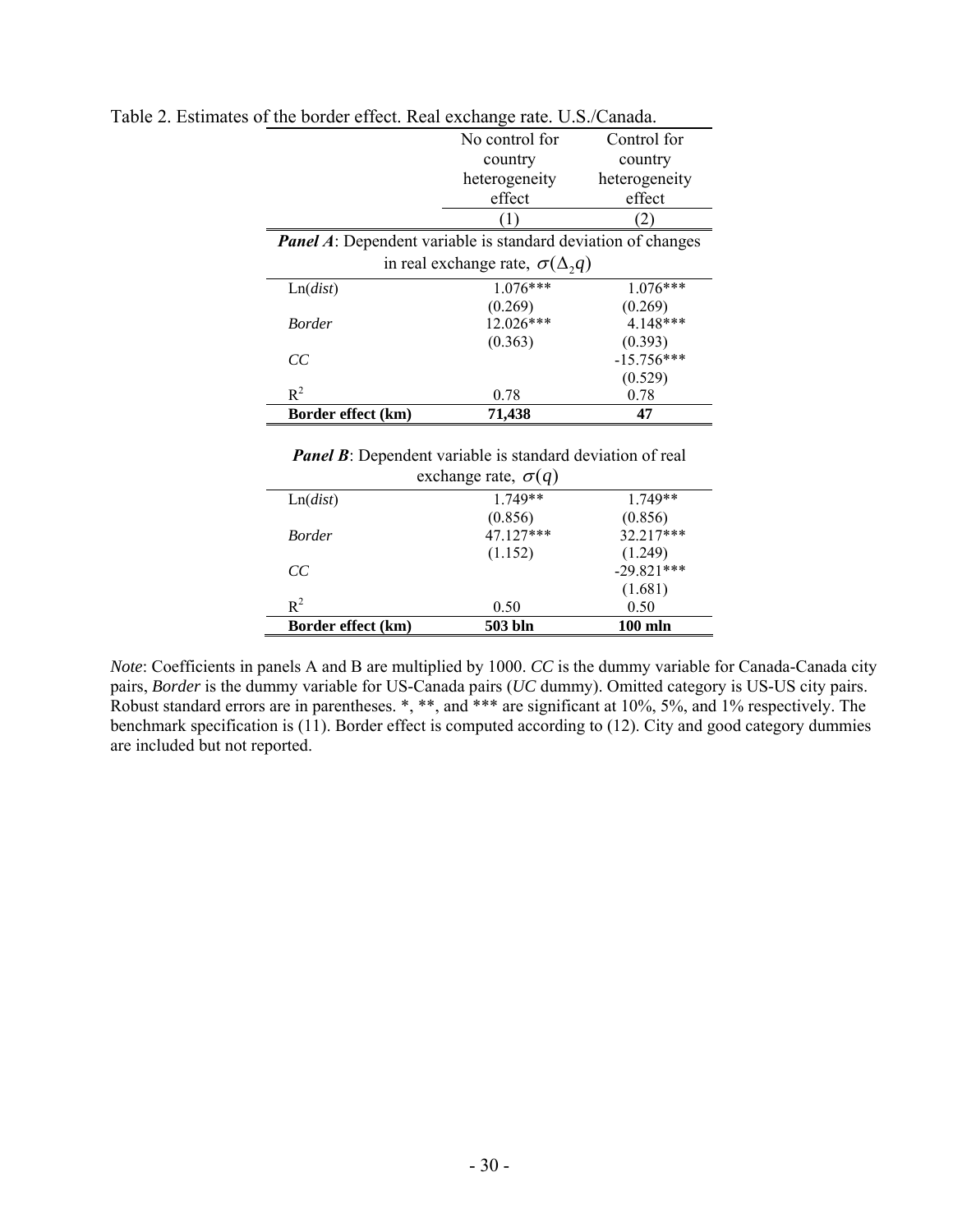|                  | No control for country | Control for country  |
|------------------|------------------------|----------------------|
|                  | heterogeneity effect   | heterogeneity effect |
|                  | (1)                    | (2)                  |
|                  | $1.076***$             | $1.076***$           |
| Ln(dist)         |                        |                      |
|                  | (0.269)                | (0.269)              |
| <b>Border</b>    | 12.026***              | 4.148***             |
|                  | (0.363)                | (0.393)              |
| CC               |                        | $-15.756***$         |
|                  |                        | (0.529)              |
| Baltimore        | $5.329***$             | $2.246***$           |
|                  | (0.606)                | (0.596)              |
| <b>Boston</b>    | 5.264***               | $2.181***$           |
|                  | (0.598)                | (0.587)              |
| Calgary          | $-4.135***$            | 0.660                |
|                  | (0.563)                | (0.539)              |
| Chicago          | 3.975***               | 0.892                |
|                  |                        |                      |
|                  | (0.559)<br>4.620***    | (0.554)              |
| Dallas           |                        | 1.538**              |
|                  | (0.629)                | (0.615)              |
| Detroit          | 1.309**                | $-1.773***$          |
|                  | (0.564)                | (0.558)              |
| Edmonton         | $-4.854***$            | $-0.059$             |
|                  | (0.564)                | (0.540)              |
| Houston          | 4.329***               | 1.246**              |
|                  | (0.631)                | (0.618)              |
| Los Angeles      | $-0.637$               | $-3.719***$          |
|                  | (0.581)                | (0.576)              |
| Montreal         | $-5.259***$            | $-0.463$             |
|                  | (0.564)                | (0.540)              |
| Miami            | 3.838***               | 0.755                |
|                  | (0.608)                | (0.598)              |
| New York         | $-1.468***$            | $-4.550***$          |
|                  | (0.564)                | (0.559)              |
| Ottawa           | $-5.428***$            |                      |
|                  |                        | $-0.633$             |
|                  | (0.566)<br>$3.556***$  | (0.543)              |
| Philadelphia     |                        | 0.473                |
|                  | (0.567)                | (0.562)              |
| Pittsburgh       | 2.135***               | $-0.948$             |
|                  | (0.632)                | (0.618)              |
| Quebec           | $-5.297***$            | $-0.501$             |
|                  | (0.559)                | (0.535)              |
| Regina           | $-2.596***$            | 2.199***             |
|                  | (0.559)                | (0.535)              |
| San Francisco    | 1.870***               | $-1.212**$           |
|                  | (0.584)                | (0.579)              |
| St. Louis        | $5.767***$             | 2.684***             |
|                  | (0.601)                | (0.591)              |
| Toronto          | $-5.170***$            | $-0.374$             |
|                  | (0.569)                | (0.546)              |
| Vancouver        | $-5.528***$            | $-0.733$             |
|                  |                        |                      |
|                  | (0.572)                | (0.549)              |
| Winnipeg         | $-4.891***$            | $-0.096$             |
|                  | (0.558)                | (0.534)              |
| Washington, D.C. | $3.271***$             | 0.188                |
|                  | (0.604)                | (0.594)              |
| Constant         | 18.337***              | 24.502***            |
|                  | (1.954)                | (1.959)              |

Table 3. Border effect and country/city dummies. U.S.-Canada.

*Note*: Dependent variable is the standard deviation of changes in the real exchange rate,  $\sigma(\Delta_2 q)$ . *CC* is the dummy variable for Canada-Canada city pairs, *Border* is the dummy variable for US-Canada pairs (*UC* dummy). Omitted category is US-US city pairs. Coefficients are multiplied by 1000. Robust standard errors are in parentheses. \*, \*\*, and \*\*\* are significant at 10%, 5%, and 1% respectively. Columns 1 and 2 correspond to Table 2, Panel A. See the note for Table 2 and the text for further details.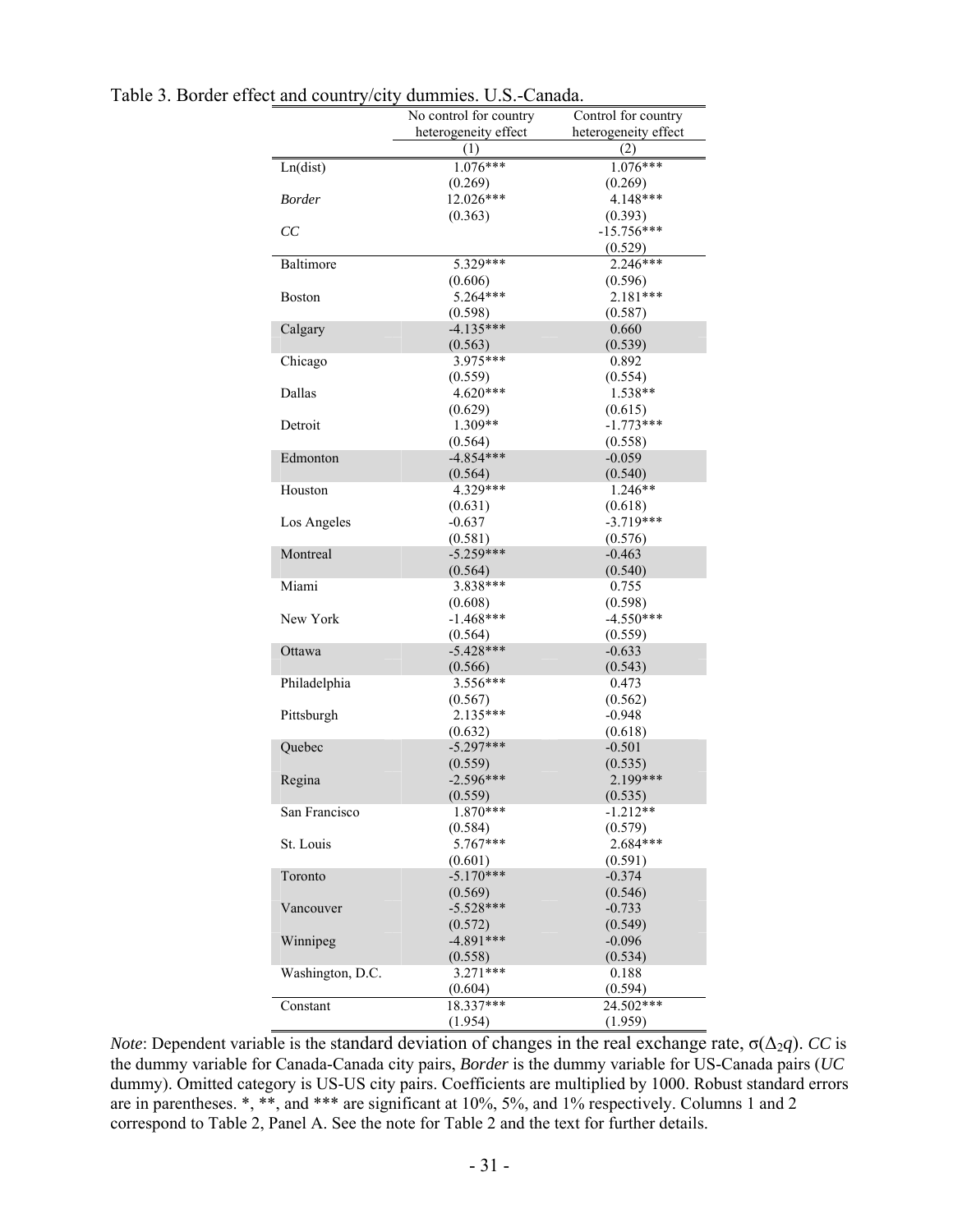|                    |                | No control for                                                  |                | Control for               |
|--------------------|----------------|-----------------------------------------------------------------|----------------|---------------------------|
|                    |                | the nominal exchange rate                                       |                | the nominal exchange rate |
|                    | No control for | Control for                                                     | No control for | Control for               |
|                    | country        | country                                                         | country        | country                   |
|                    | heterogeneity  | heterogeneity                                                   | heterogeneity  | heterogeneity             |
|                    | effect         | effect                                                          | effect         | effect                    |
|                    | (1)            | (2)                                                             | (3)            | (4)                       |
|                    |                | <b>Panel A:</b> Dependent variable is volatility of innovations |                |                           |
| Ln(dist)           | $0.604***$     | $0.604***$                                                      | $0.664***$     | $0.664***$                |
|                    | (0.222)        | (0.222)                                                         | (0.227)        | (0.227)                   |
| <b>Border</b>      | 9.978***       | 2.892***                                                        | 4.719***       | $-2.387***$               |
|                    | (0.298)        | (0.323)                                                         | (0.305)        | (0.331)                   |
| CC                 |                | $-14.172***$                                                    |                | $-14.212***$              |
|                    |                | (0.435)                                                         |                | (0.445)                   |
| $R^2$              | 0.76           | 0.76                                                            | 0.75           | 0.75                      |
| Border effect (km) | 14.5 mln       | 120                                                             | 1,220          | $\mathbf{0}$              |
|                    |                | <b>Panel B</b> : Dependent variable is half-life                |                |                           |
| Ln(dist)           | $1.572***$     | $1.572***$                                                      | 1.196*         | 1.196*                    |
|                    | (0.560)        | (0.560)                                                         | (0.612)        | (0.612)                   |
| <b>Border</b>      | 12.646***      | 14.426***                                                       | $1.904**$      | $3.626***$                |
|                    | (0.746)        | (0.814)                                                         | (0.834)        | (0.904)                   |
| CC                 |                | 3.560***                                                        |                | 3.444***                  |
|                    |                | (1.096)                                                         |                | (1.192)                   |
| $R^2$              | 0.35           | 0.35                                                            | 0.24           | 0.24                      |
| Border effect (km) | 3,117          | 1,005                                                           | $\overline{5}$ | 1                         |

## Table 4. Estimates of the border effect. Real exchange rate. U.S./Canada.

*Note*: Coefficients in panel A are multiplied by 1000. *CC* is the dummy variable for Canada-Canada city pairs, *Border* is the dummy variable for US-Canada pairs (*UC* dummy). Omitted category is US-US city pairs. Robust standard errors are in parentheses. \*, \*\*, and \*\*\* are significant at 10%, 5%, and 1% respectively. The benchmark specification is (11). Border effect is computed according to (12). In Panel A volatility of innovations is the st. dev. of residuals in (16) (columns 1 and 2) and in (13) (columns 3 and 4). Half-lives in Panel B are computed from (16) (columns 1 and 2) and (13) (columns 3 and 4). Number of lags to remove short term dynamics in (13) and (16) is 6 (bimonthly data). City and good category dummies are included but not reported.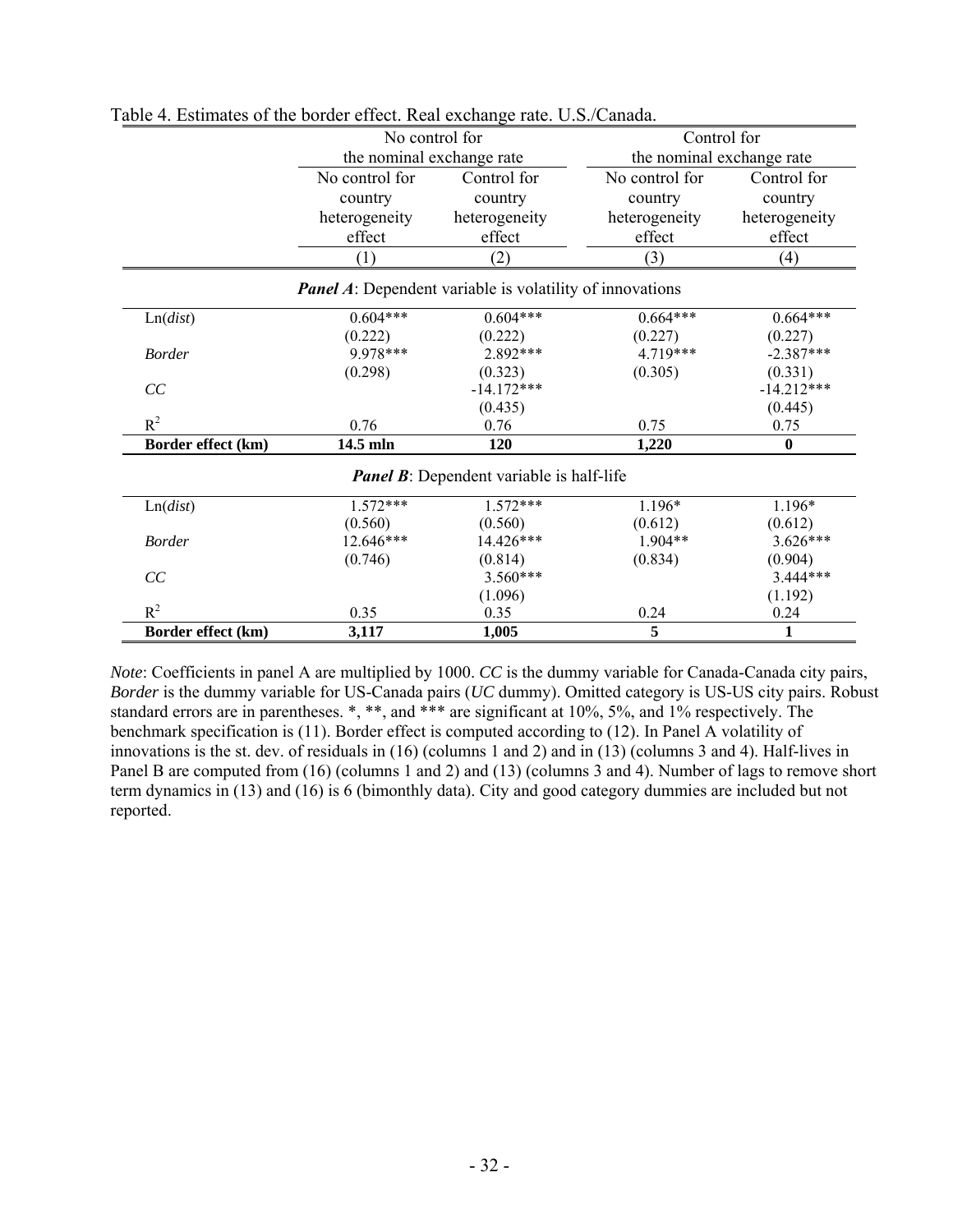| Border effect (km)                                                  | 845            | 0             |  |
|---------------------------------------------------------------------|----------------|---------------|--|
| $R^2$                                                               | 0.78           | 0.78          |  |
|                                                                     |                | (0.522)       |  |
| CC                                                                  |                | $-16.393***$  |  |
|                                                                     | (0.357)        | (0.388)       |  |
| <b>Border</b>                                                       | 7.036***       | $-1.161***$   |  |
|                                                                     | (0.266)        | (0.266)       |  |
| Ln(dist)                                                            | $1.044***$     | $1.044***$    |  |
| in relative exchange rate, $\sigma(\Delta, RER_{in}^k)$             |                |               |  |
| <b>Panel A:</b> Dependent variable is standard deviation of changes |                |               |  |
|                                                                     | (1)            | 2)            |  |
|                                                                     | effect         | effect        |  |
|                                                                     | heterogeneity  | heterogeneity |  |
|                                                                     | country        | country       |  |
|                                                                     | No control for | Control for   |  |
| of the border effect. Relative exchange rate. U.S./Canada.          |                |               |  |

Table 5. Estimates of the border effect. Relative exchange rate. U.S./Canada.

| <b>Panel B</b> : Dependent variable is standard deviation of relative                                                                                                                                                                                                                                                              |  |
|------------------------------------------------------------------------------------------------------------------------------------------------------------------------------------------------------------------------------------------------------------------------------------------------------------------------------------|--|
| $\mathbf{1}$ $\mathbf{1}$ $\mathbf{1}$ $\mathbf{1}$ $\mathbf{1}$ $\mathbf{1}$ $\mathbf{1}$ $\mathbf{1}$ $\mathbf{1}$ $\mathbf{1}$ $\mathbf{1}$ $\mathbf{1}$ $\mathbf{1}$ $\mathbf{1}$ $\mathbf{1}$ $\mathbf{1}$ $\mathbf{1}$ $\mathbf{1}$ $\mathbf{1}$ $\mathbf{1}$ $\mathbf{1}$ $\mathbf{1}$ $\mathbf{1}$ $\mathbf{1}$ $\mathbf{$ |  |

|                    | exchange rate, $\sigma$ ( <i>KER</i> <sub>iit</sub> ) |              |
|--------------------|-------------------------------------------------------|--------------|
| Ln(dist)           | $1.903**$                                             | $1.903**$    |
|                    | (0.863)                                               | (0.863)      |
| <b>Border</b>      | 26.067***                                             | $11.100***$  |
|                    | (1.161)                                               | (1.260)      |
| CC                 |                                                       | $-29.934***$ |
|                    |                                                       | (1.696)      |
| $R^2$              | 0.45                                                  | 0.45         |
| Border effect (km) | 888,994                                               | 341          |

*Note*: Relative exchange rate is defined as  $RER_{ijt}^k = ((P_{it}^k/P_{it})/(P_{jt}^k/P_{jt}))$  where  $P_{it}^k$  is the price of good *k* in

city *i* at time *t*,  $P_{it}$  is the Consumer Price Index for city *i* at time *t*. Coefficients in panels A and B are multiplied by 1000. *CC* is the dummy variable for Canada-Canada city pairs, *Border* is the dummy variable for US-Canada pairs (*UC* dummy). Omitted category is US-US city pairs. Robust standard errors are in parentheses. \*, \*\*, and \*\*\* are significant at 10%, 5%, and 1% respectively. The benchmark specification is (11). Border effect is computed according to (12). City and good category dummies are included but not reported.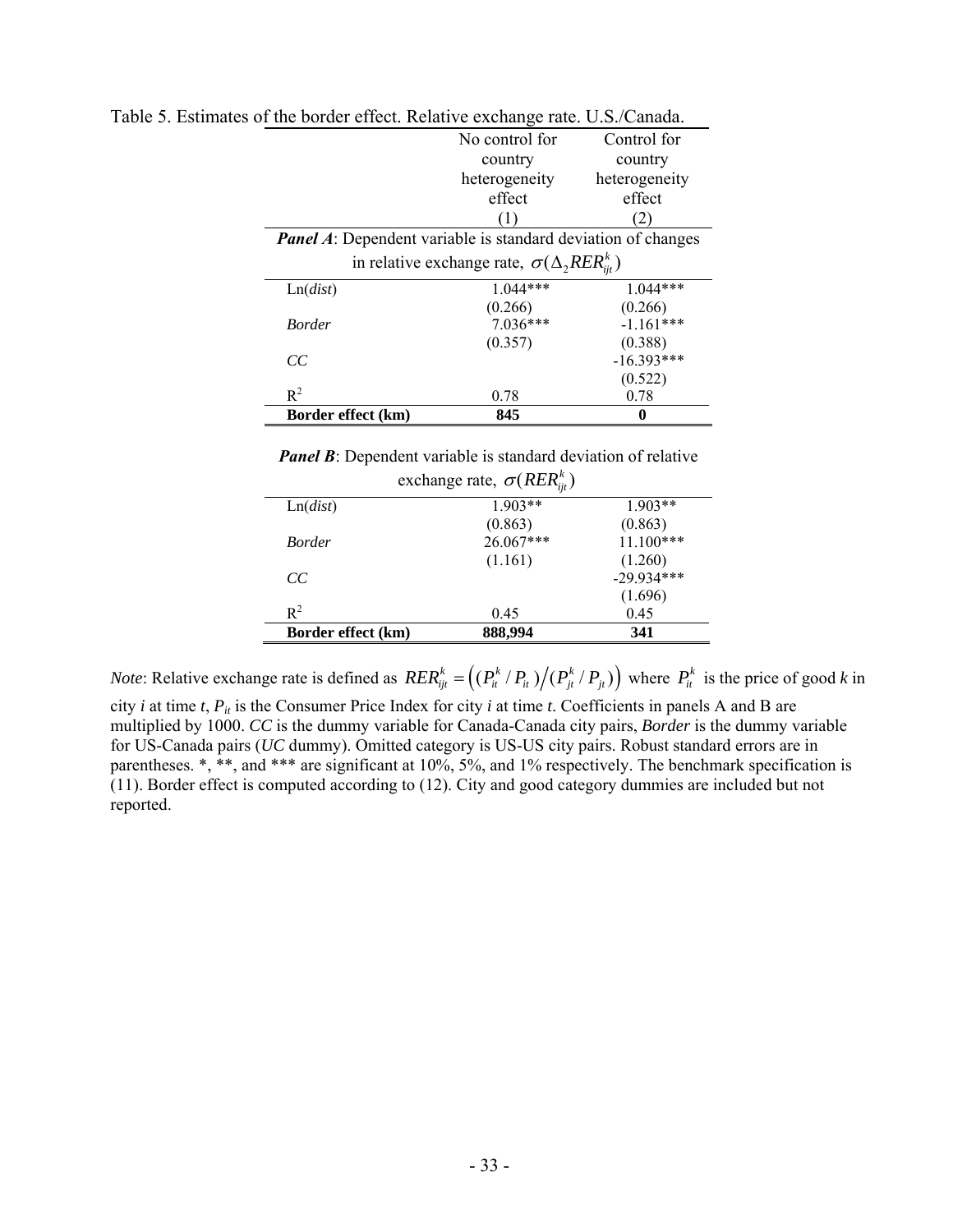| 81.777***<br>47.802***<br>(2.829)<br>(3.168)<br>$-67.952***$<br>(1.904)<br>0.83 |
|---------------------------------------------------------------------------------|
|                                                                                 |
|                                                                                 |
|                                                                                 |
|                                                                                 |
|                                                                                 |
| (1.114)<br>(1.114)                                                              |
| $4.651***$<br>$4.651***$                                                        |
| in real exchange rate, $\sigma(\Delta q)$                                       |
| <b>Panel A:</b> Dependent variable is standard deviation of changes             |
| 2)                                                                              |
| effect<br>effect                                                                |
| heterogeneity<br>heterogeneity                                                  |
| country<br>country                                                              |
| No control for<br>Control for                                                   |
| $n$ and border criteri. Kear exemange rate. $\sigma$ , $n$ apan.                |

Table 6. Estimates of the border effect. Real exchange rate. U.S./Japan.

*Panel B*: Dependent variable is standard deviation of real

|                    | exchange rate, $\sigma(q)$ |              |
|--------------------|----------------------------|--------------|
| Ln(dist)           | 13.812***                  | 13.812***    |
|                    | (2.423)                    | (2.423)      |
| <b>Border</b>      | 480.929***                 | 459.764***   |
|                    | (6.897)                    | (6.161)      |
| .I.I               |                            | $-42.330***$ |
|                    |                            | (4.160)      |
| $R^2$              | 0.89                       | 0.89         |
| Border effect (km) | $>1$ trln                  | $>1$ trln    |

*Note*: Coefficients in panels A-B are multiplied by 1000. *JJ* is the dummy variable for Japan-Japan city pairs, *Border* is the dummy variable for US-Japan pairs (*UJ* dummy). Omitted category is US-US city pairs. Robust standard errors are in parentheses. \*, \*\*, and \*\*\* are significant at 10%, 5%, and 1% respectively. The benchmark specification is (11). Border effect is computed according to (12). City and good category dummies are included but not reported.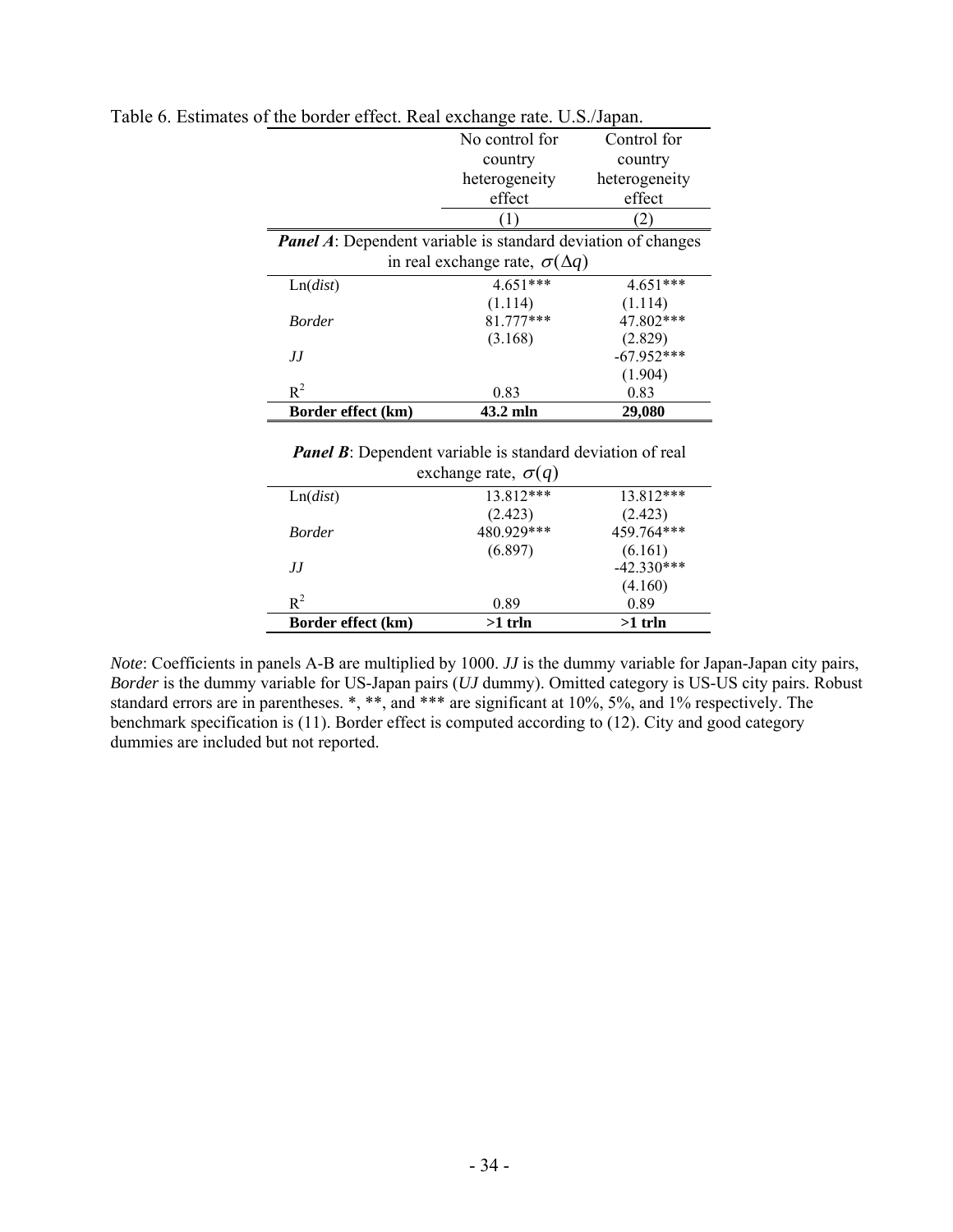|                    |                                             |                                                                 |                | Control for               |
|--------------------|---------------------------------------------|-----------------------------------------------------------------|----------------|---------------------------|
|                    | No control for<br>the nominal exchange rate |                                                                 |                | the nominal exchange rate |
|                    |                                             |                                                                 |                |                           |
|                    | No control for                              | Control for                                                     | No control for | Control for               |
|                    | country                                     | country                                                         | country        | country                   |
|                    | heterogeneity                               | heterogeneity                                                   | heterogeneity  | heterogeneity             |
|                    | effect                                      | effect                                                          | effect         | effect                    |
|                    | (1)                                         | (2)                                                             | (3)            | (4)                       |
|                    |                                             | <b>Panel A:</b> Dependent variable is volatility of innovations |                |                           |
| Ln(dist)           | $2.026**$                                   | $2.026**$                                                       | $2.113**$      | 2.113**                   |
|                    | (1.008)                                     | (1.008)                                                         | (0.974)        | (0.974)                   |
| <b>Border</b>      | 96.556***                                   | 66.378***                                                       | 42.313***      | 12.153***                 |
|                    | (2.868)                                     | (2.561)                                                         | (2.775)        | (2.478)                   |
| JJ                 |                                             | $-60.355***$                                                    |                | $-60.320***$              |
|                    |                                             | (1.727)                                                         |                | (1.667)                   |
| $R^2$              | 0.80                                        | 0.80                                                            | 0.68           | 0.68                      |
| Border effect (km) | $>1$ trln                                   | $>1$ trln                                                       | 497 mln        | 315                       |
|                    |                                             | <b>Panel B</b> : Dependent variable is half-life                |                |                           |
| Ln(dist)           | 0.379*                                      | 0.379*                                                          | $0.266*$       | $0.266*$                  |
|                    | (0.202)                                     | (0.202)                                                         | (0.144)        | (0.144)                   |
| <b>Border</b>      | 9.901***                                    | 11.622***                                                       | $-0.241$       | $1.428***$                |
|                    | (0.576)                                     | (0.514)                                                         | (0.410)        | (0.366)                   |
| JJ                 |                                             | $3.443***$                                                      |                | 3.338***                  |
|                    |                                             | (0.341)                                                         |                | (0.244)                   |
| $R^2$              | 0.43                                        | 0.43                                                            | 0.18           | 0.18                      |
| Border effect (km) | $>1$ trln                                   | $>1$ trln                                                       | $\bf{0}$       | $\bf{0}$                  |

## Table 7. Estimates of the border effect. Real exchange rate. U.S./Japan.

*Note*: Coefficients in panels A are multiplied by 1000. *JJ* is the dummy variable for Japan-Japan city pairs, *Border* is the dummy variable for US-Japan pairs (*UJ* dummy). Omitted category is US-US city pairs. Robust standard errors are in parentheses. \*, \*\*, and \*\*\* are significant at 10%, 5%, and 1% respectively. The benchmark specification is (11). Border effect is computed according to (12). In Panel A volatility of innovations is the st. dev. of residuals in (16) (columns 1 and 2) and in (13) (columns 3 and 4). Half-lives in Panel B are computed from (16) (columns 1 and 2) and (13) (columns 3 and 4). Number of lags to remove short term dynamics in (16) and (13) is 4 (quarterly data). City and good category dummies are included but not reported.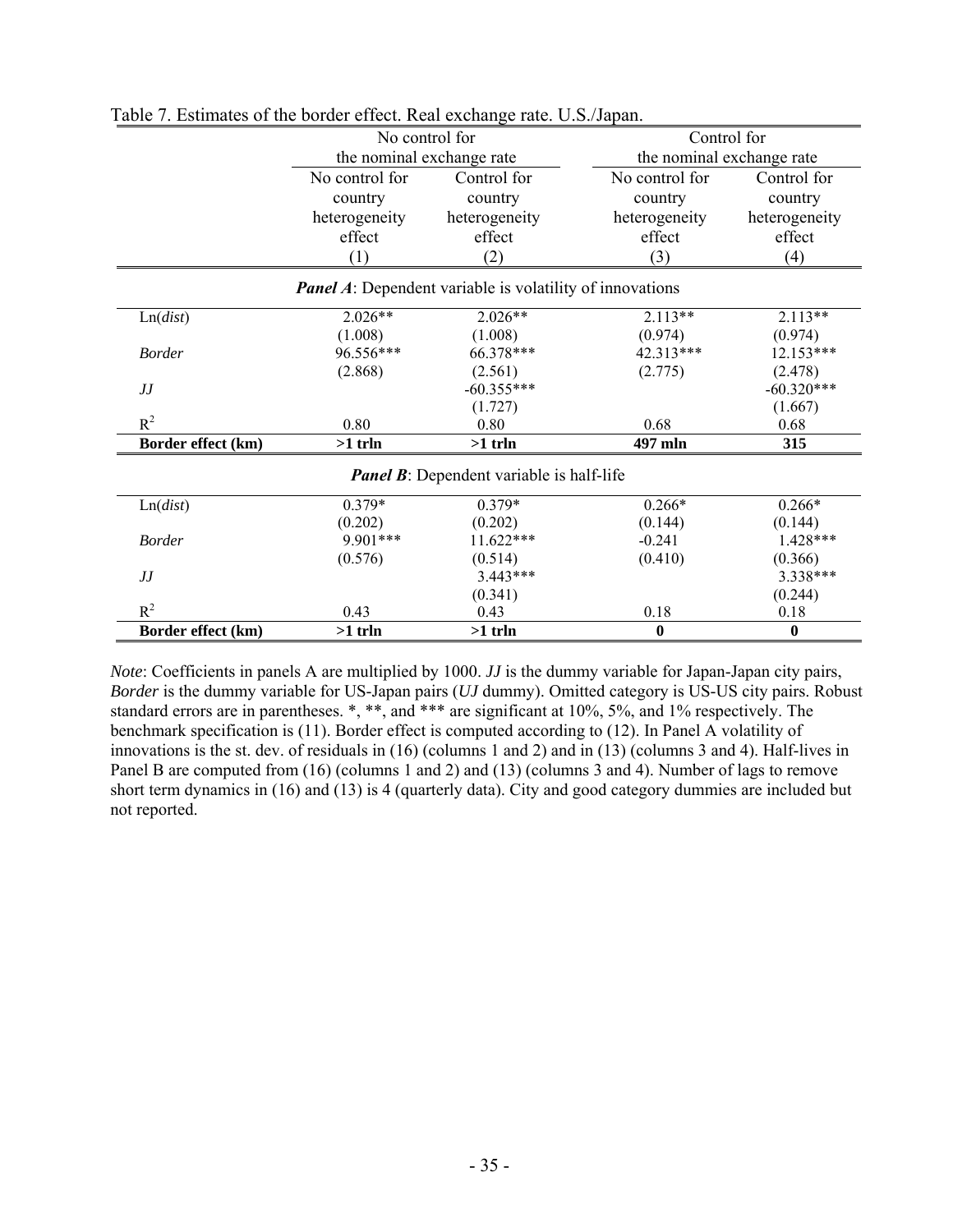| Table A1. Descriptive statistics. |  |
|-----------------------------------|--|
|-----------------------------------|--|

|                                                                                      | (1)                  | (2)      | (3)                     | (4)   |
|--------------------------------------------------------------------------------------|----------------------|----------|-------------------------|-------|
|                                                                                      | Panel A: U.S./Canada |          |                         |       |
|                                                                                      | US-US                |          | US-Canada Canada-Canada | All   |
| Volatility of innovations                                                            |                      |          |                         |       |
| $\sigma(\eta)$ , no control for the volatility of nominal<br>exchange rate, eq. (16) | 0.028                | 0.031    | 0.014                   | 0.028 |
| $\sigma(\omega)$ , control for volatility of nominal<br>exchange rate, eq. (13)      | 0.028                | 0.029    | 0.014                   | 0.025 |
| Half-life of price differentials, months                                             |                      |          |                         |       |
| no control for volatility of nominal ex. rate,<br>eq. (16)                           | 19.8                 | 34.0     | 23.2                    | 26.6  |
| control for volatility of nominal exchange rate,<br>eq. $(13)$ .                     | 19.8                 | 22.6     | 23.6                    | 19.0  |
|                                                                                      | Panel B: U.S./Japan  |          |                         |       |
|                                                                                      | US-US                | US-Japan | Japan-Japan             | All   |
| Volatility of innovations                                                            |                      |          |                         |       |
| $\sigma(\eta)$ , no control for the volatility of nominal<br>exchange rate, eq. (16) | 0.120                | 0.195    | 0.061                   | 0.138 |
| $\sigma(\omega)$ , control for volatility of nominal<br>exchange rate, eq. (13)      | 0.120                | 0.146    | 0.061                   | 0.115 |
| Half-life of price differentials, quarters                                           |                      |          |                         |       |
| no control for volatility of nominal ex. rate,<br>eq. (16)                           | 2.2                  | 14.5     | 5.5                     | 9.3   |
| control for volatility of nominal exchange rate,<br>eq. $(13)$ .                     | 2.2                  | 4.1      | 5.5                     | 4.2   |

*Note*: Table reports mean values of the presented variables. Half-life is in the periods at which price series are available. U.S./Canada and U.S./Japan data are bimonthly and quarterly, respectively. For U.S./Canada case, half-lives greater than 10 years are coded as missing (less than 2% of the sample). For U.S./Japan case, half-lives greater than 20 years are coded as missing (less than 2% of the sample).  $\sigma(x)$  is the time series standard deviation of variable *x*.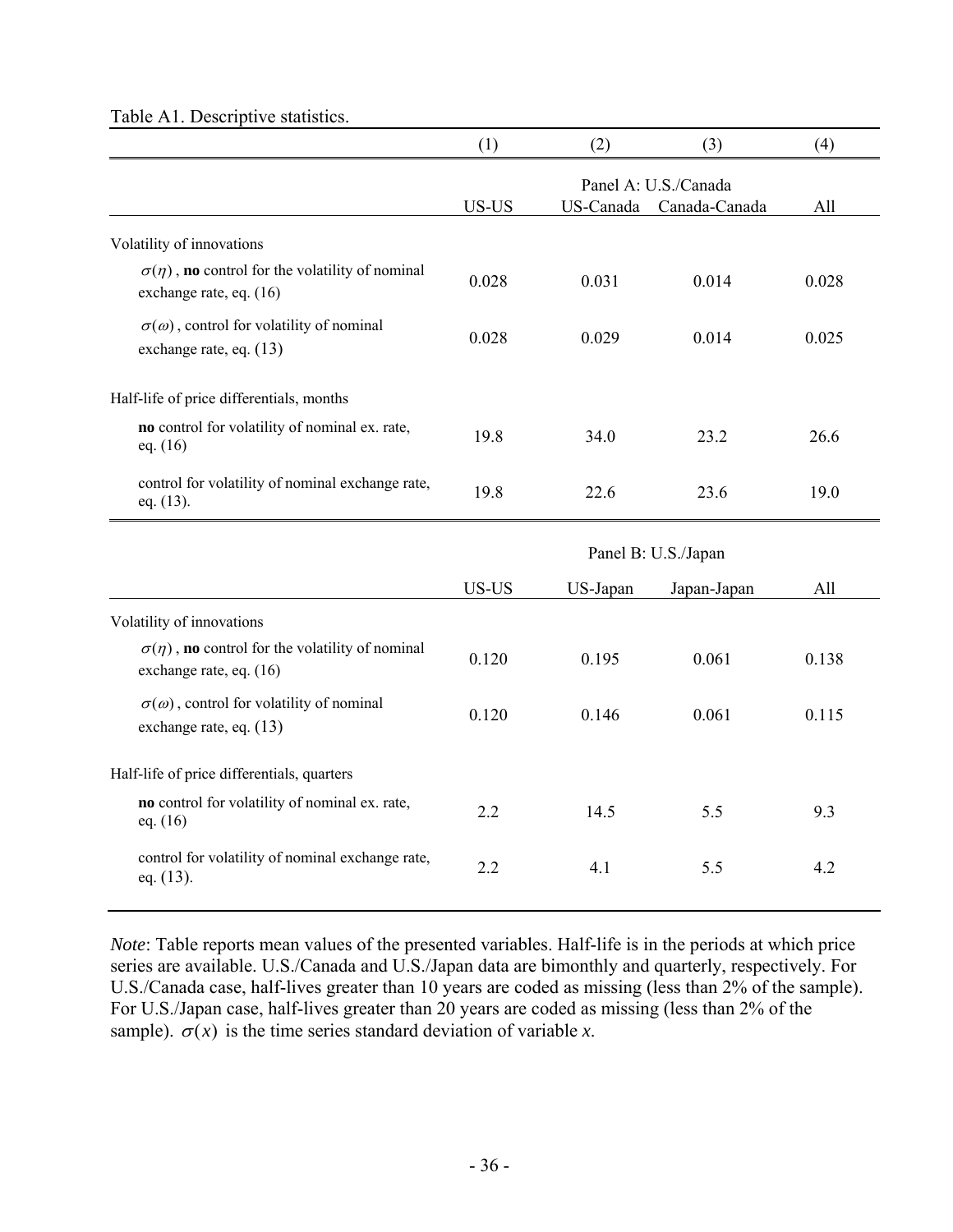| Method                                                 | U.S.-Canada<br>real exchange rate, q |         | $U.S.-Japan$<br>real exchange rate, q |                  |  |  |  |  |
|--------------------------------------------------------|--------------------------------------|---------|---------------------------------------|------------------|--|--|--|--|
|                                                        | <b>Statistic</b>                     | p-value | <b>Statistic</b>                      | p-value          |  |  |  |  |
|                                                        | (1)                                  | (2)     | (3)                                   | $\left(4\right)$ |  |  |  |  |
| Null: Unit root (assumes common unit root process)     |                                      |         |                                       |                  |  |  |  |  |
| Levin, Lin $&$ Chu t-stat                              | $-11.47$                             | 0.00    | $-49.91$                              | 0.00             |  |  |  |  |
| Breitung t-stat                                        | $-6.19$                              | 0.00    | $-6.19$                               | 0.00             |  |  |  |  |
| Null: Unit root (assumes individual unit root process) |                                      |         |                                       |                  |  |  |  |  |
| Im, Pesaran and Shin W-stat                            | $-104$                               | 0.00    | $-14045$                              | 0.00             |  |  |  |  |
| ADF - Fisher Chi-square                                | 7076.9                               | 0.00    | 16581.6                               | 0.00             |  |  |  |  |
| PP - Fisher Chi-square                                 | 13357.0                              | 0.00    | 52287.4                               | 0.00             |  |  |  |  |
|                                                        |                                      |         |                                       |                  |  |  |  |  |

Table A2. Unit root tests of price differentials.

*Note*: tests are for levels with intercept only. Probabilities for Fisher tests are computed using an asymptotic Chi-square distribution. All other tests assume asymptotic normality. Number of lags to remove short term dynamics is 6 for U.S.-Canada case (bimonthly data) and 4 for U.S.-Japan (quarterly data). Bartlett kernel with plug-in Newey-West bandwidth selection is used for PP-Fisher. See Levin, Lin and Chu (2002), Breitung (2000), Im, Pesaran and Shin (2003), Maddala and Wu (1999, ADF-Fisher) and Choi (2001, PP-Fisher) for details.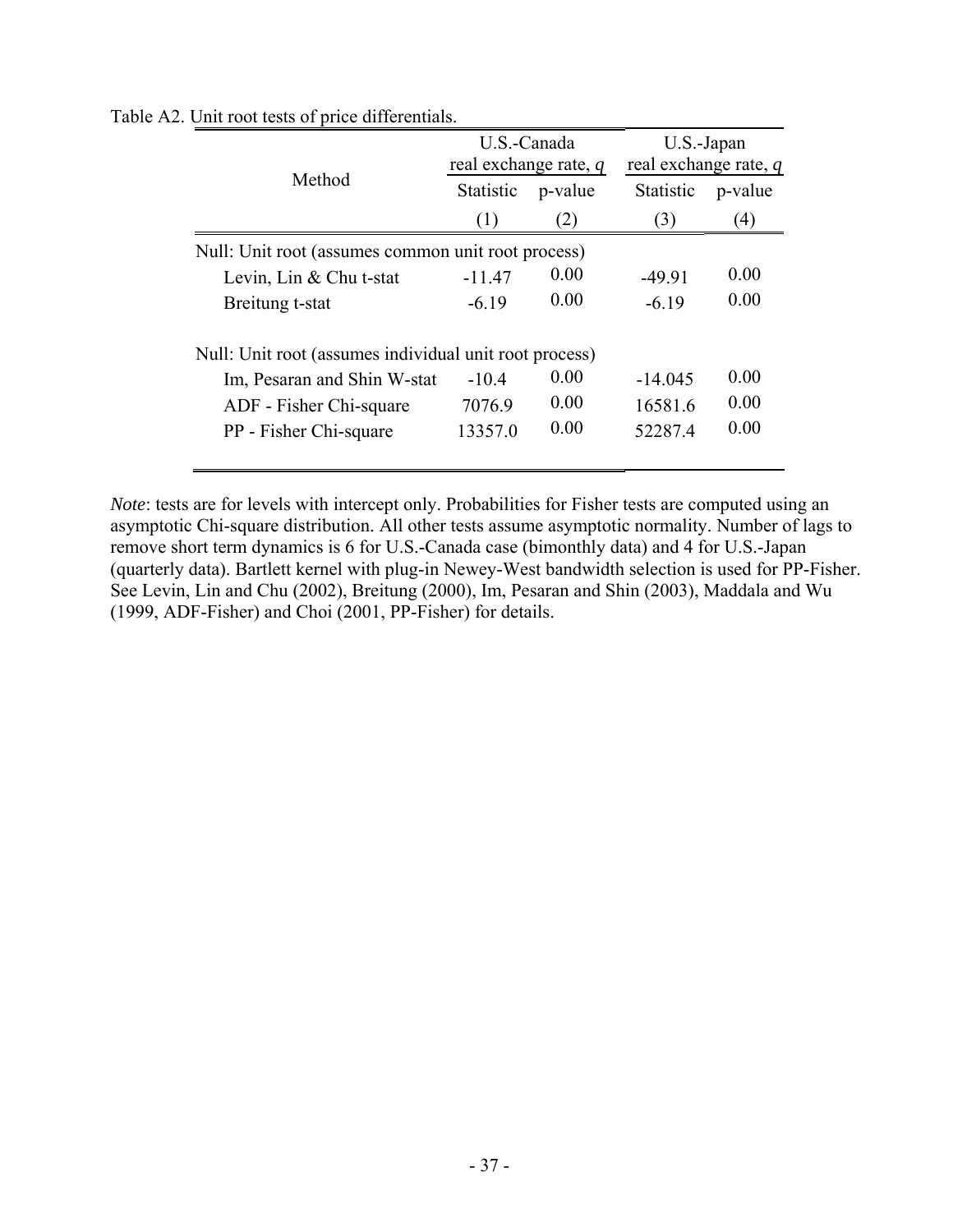|                                                                                                                | US-US<br>(1) | US-Canada<br>(2) | Canada-Canada<br>(3) | All<br>(4) |
|----------------------------------------------------------------------------------------------------------------|--------------|------------------|----------------------|------------|
| Standard deviation of changes in <i>relative</i><br>exchange rate, $\sigma(\Delta_{2} R E R_{\text{int}}^{k})$ | 0.032        | 0.032            | 0.016                | 0.029      |
| Standard deviation of <i>relative</i> exchange rate,<br>$\sigma(RER_{\text{ijt}}^k)$                           | 0.069        | 0.080            | 0.039                | 0.070      |
| Volatility of innovations, $\sigma(\omega)$ , in <i>relative</i><br>exchange rate, eq. (16)                    | 0.028        | 0.026            | 0.014                | 0.025      |
| Half-life of price differentials for <i>relative</i><br>exchange rate, eq. $(16)$ , months                     | 14.6         | 22.4             | 20.6                 | 19.4       |

Table A3. Descriptive statistics for relative exchange rate. U.S.-Canada.

*Note*: Table reports mean values of the presented variables. Relative exchange rate is defined as  $RER_{ijt}^k = ((P_{it}^k/P_{it})/(P_{jt}^k/P_{jt}))$  where  $P_{it}^k$  is the price of good *k* in city *i* at time *t*,  $P_{it}$  is the Consumer Price Index for city *i* at time *t*. Half-life is in the bimonthly periods. Half-lives greater than 10 years are coded as missing (less than 2% of the sample).  $\sigma(x)$  is the time series standard deviation of variable *x*.